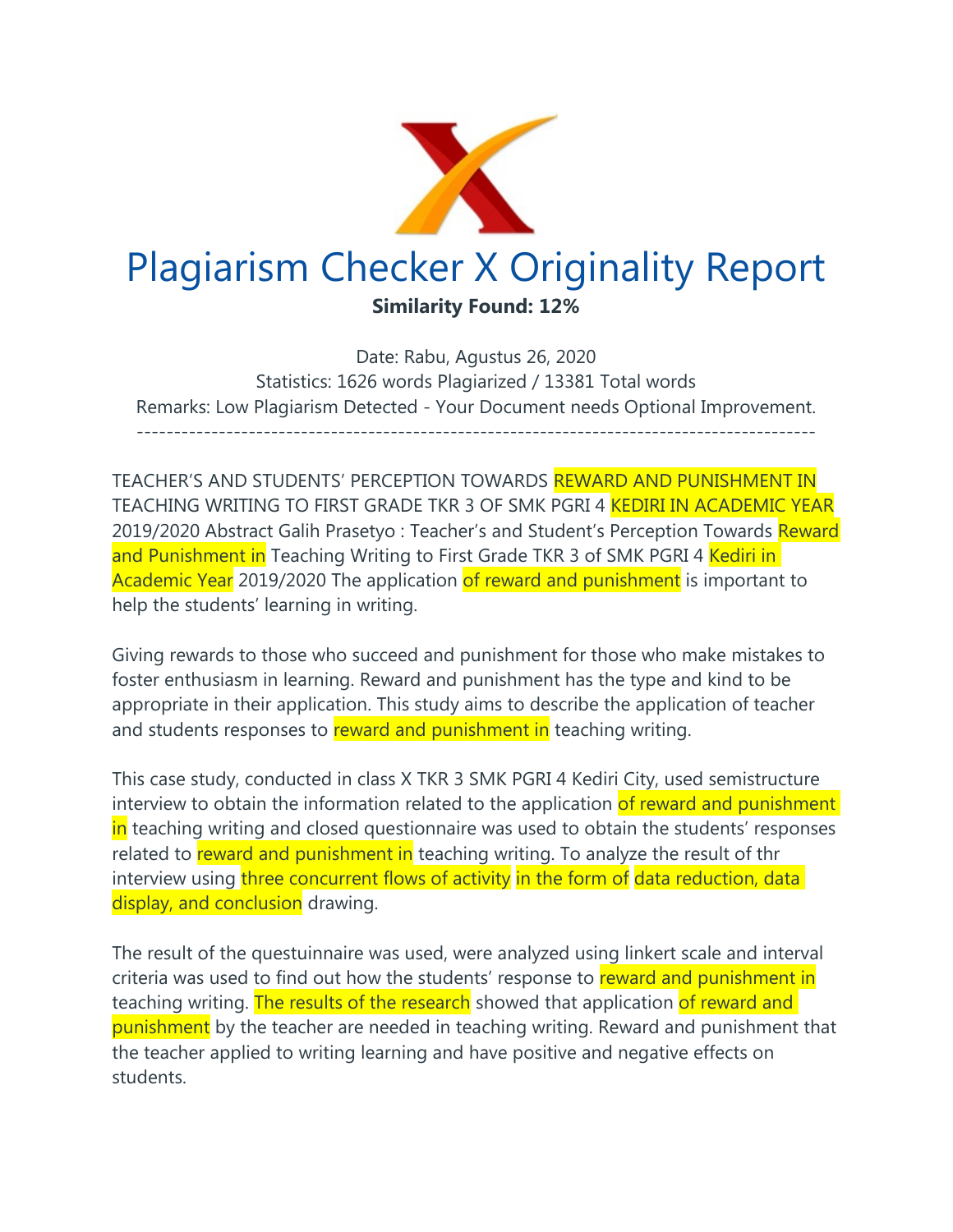It Could increase students enthusiasm for learning. Student responses to the rewards that the teacher applied were positive because their motivation increased. The response of students about punishment was also positive. It made their way of learning to be better. In conclusion, reward and punishment strategies are needed in teaching writing to improve student learning by fostering enthusiasm in learning.

Keyword: Students' Response, Reward and Punishment, Teaching Writing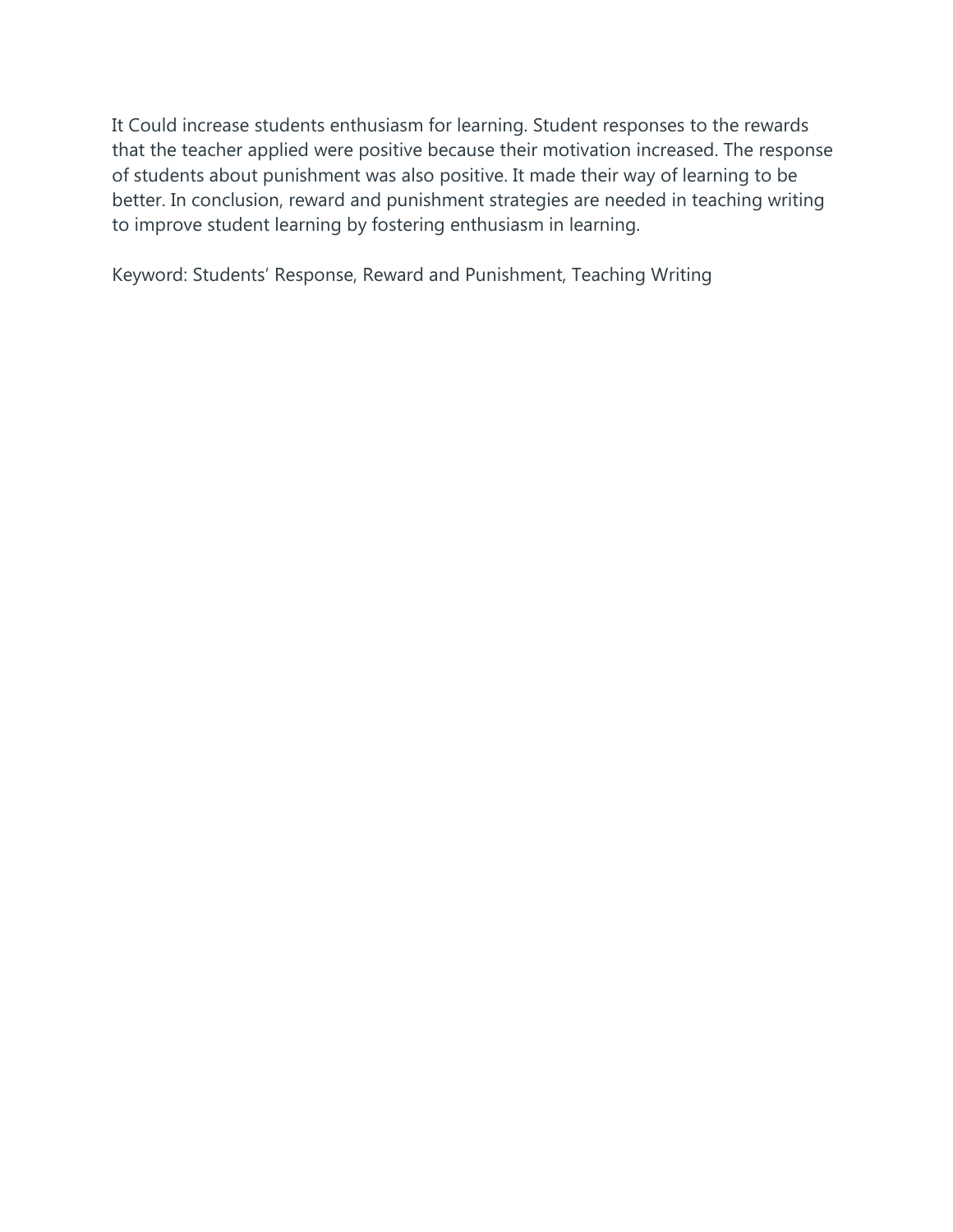CHAPTER I INTRODUCTION Background of Study In Indonesia, education is divided into lines, levels, and types of education. According to Law of Indonesia Republic (2003: 20), the education space is divided into formal-informal, the levels of education are divided into basic education, secondary education and tertiary education and the type of education is divided into general education, vocational, religious, and others.

One type and level of secondary education in Indonesia is the Vocational High School (Sekolah Menengah Kejuruan), which is a high school that prepares its graduates to be able to go directly into the world of work. In vocational learning, in addition to having productive or vocational subjects also have general subjects, one of which is English.

According to Rifat (2017: 31) that English is only seen as limited to knowledge and has not become a habit. From his opinion it can be concluded that vocational students does not take priority on vocational general subjects, in the sense that students are less interested in general subjects. The lack of interest in general subjects makes them underestimate general subjects.

This statement is supported by my experience when I had apprenticeship 3 at SMK PGRI 4 Kota Kediri. I saw many students who chose to sleep or play gadgets. One of the students who played the gadget I interviewed turned out to be the reason they were bored with English lessons. This matter can be caused by the strategy applied by the teacher that only give explain, question and provide feedback.

Basically, teachers have various learning strategies for the learning process. The strategy used by the teacher is of course to support the student's learning ability, so the learning process runs well and students are able to capture the learning material from the teacher.

Kuncoro Annas (2017) argues that strategy in the context of education can be interpreted as a plan that contains a series of activities designed to achieve educational goals. According to Brown (2007: 8), teaching may be defined as showing or helping someone to learn how to do something, giving someone instructions, quiding someone in the study of something, providing someone with knowledge, and causing someone to know or understand.

He also adds that teaching is quiding and facilitating learning, enabling the learner to learn, and setting the conditions for learning. As Sanjaya (2008: 2) said that, in the world of education, strategy is defined as a plan, method, or series of activities designed to achieve a particular educational goal. Thus the learning strategy is defined as a plan that contains a series of activities designed to achieve certain educational goals.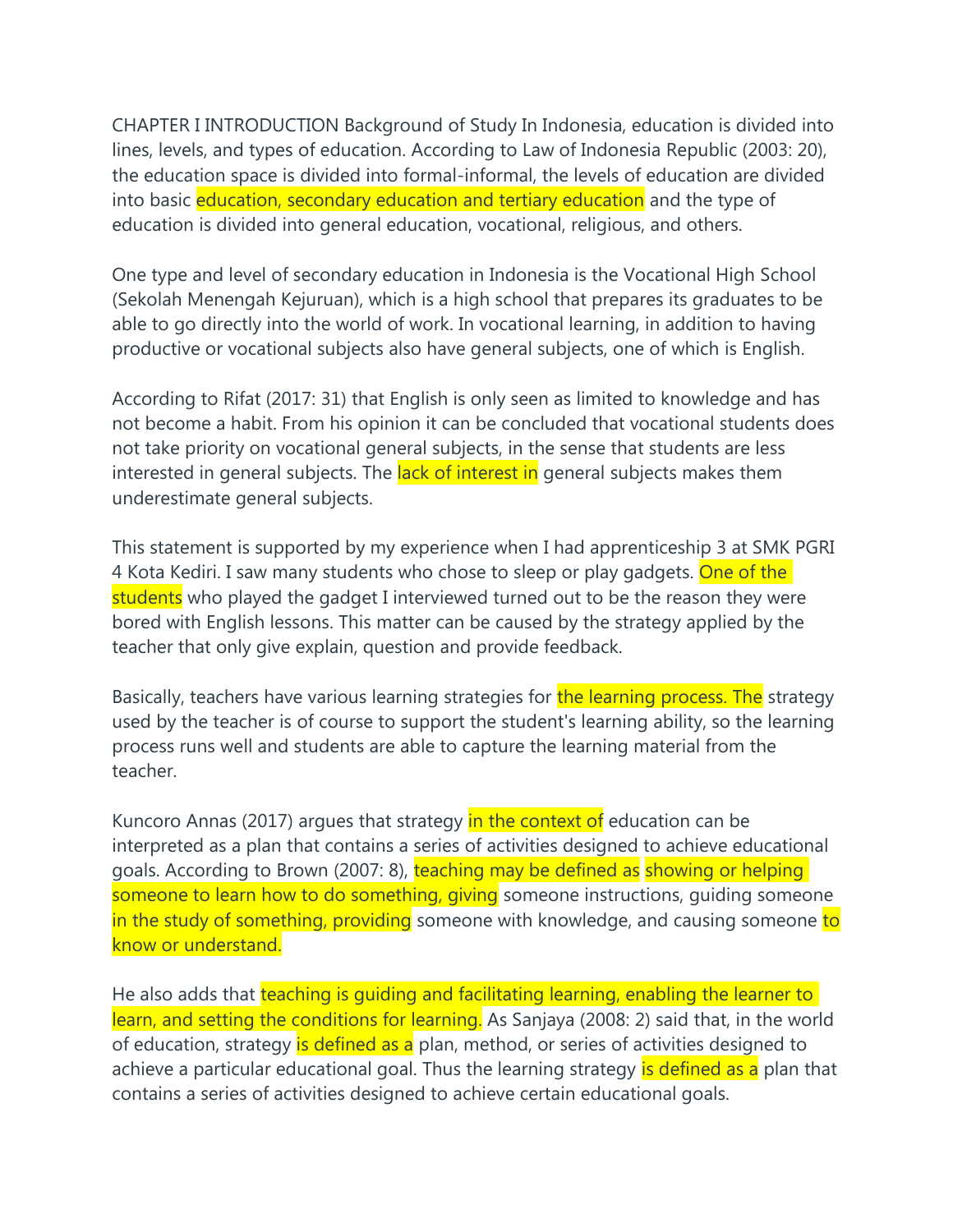Learning objectives will be more effective and efficient if it implements particular strategy. For example, the strategy that will be used is how to activate students, so students want to be active. One of the strategies used by teachers is the appearance feedback in the form of reward and punishment.

Reward and Punishment is an important strategy in the learning process, because it has a value of motivation and information. According to Hamalik (2012: 184), reward provision is an effective strategy to develop pupils' interests. The reward may arouse interest of children to learn and do something. The purpose of giving rewards is a token of appreciation for doing well.

It can be concluded that rewards will motivate them to study harder because they want to get reward. His similar idea, Dehkoda (1994) said that reward means to make someone excited, willing, and wishful. According to Sabri (1999: 46-47) reward is a positive assessment of students' learning styles and behavior. Rewards given to students take a variety of forms.

Broadly speaking namely praise, respect, prizes, and tokens of appreciation. Giving praise and signs of appreciation add value of students to improve their grades that have not yet reached the target. Besides reward, there is punishment used for students who commit violations or mistakes.

Emile (1990: 116) state that giving punishment aims to prevent any violation, or maybe as a warning to warn students not to break the rules. So by giving an educative punishment, students are expected not to repeat their mistakes. Roestiyah (1994: 65) stated that various ways to punish include: 1) Physical Punishment, such as hurting and standing up.

2) Spiritual Punishment, such as making the child embarrassed, alienating the child, asking to repeat the work, writing sentences, moving seats, holding children, frighten, send home, resuscitate, expel from class / school. From Roestiyah's statement, my opinion is Physical punishment in the form of writing back or making an experience story is a good punishment because it is educational.

In teaching writing, reward and punishment are used to give feedback on the writing process, especially when the teacher give are assignment. Because by giving assignments, teachers will understand and be able to assess their students. Harmer (2004: 31) argues that writing should encourage students to focus on accurate language use and, because they think as they write, it may well provoke language development as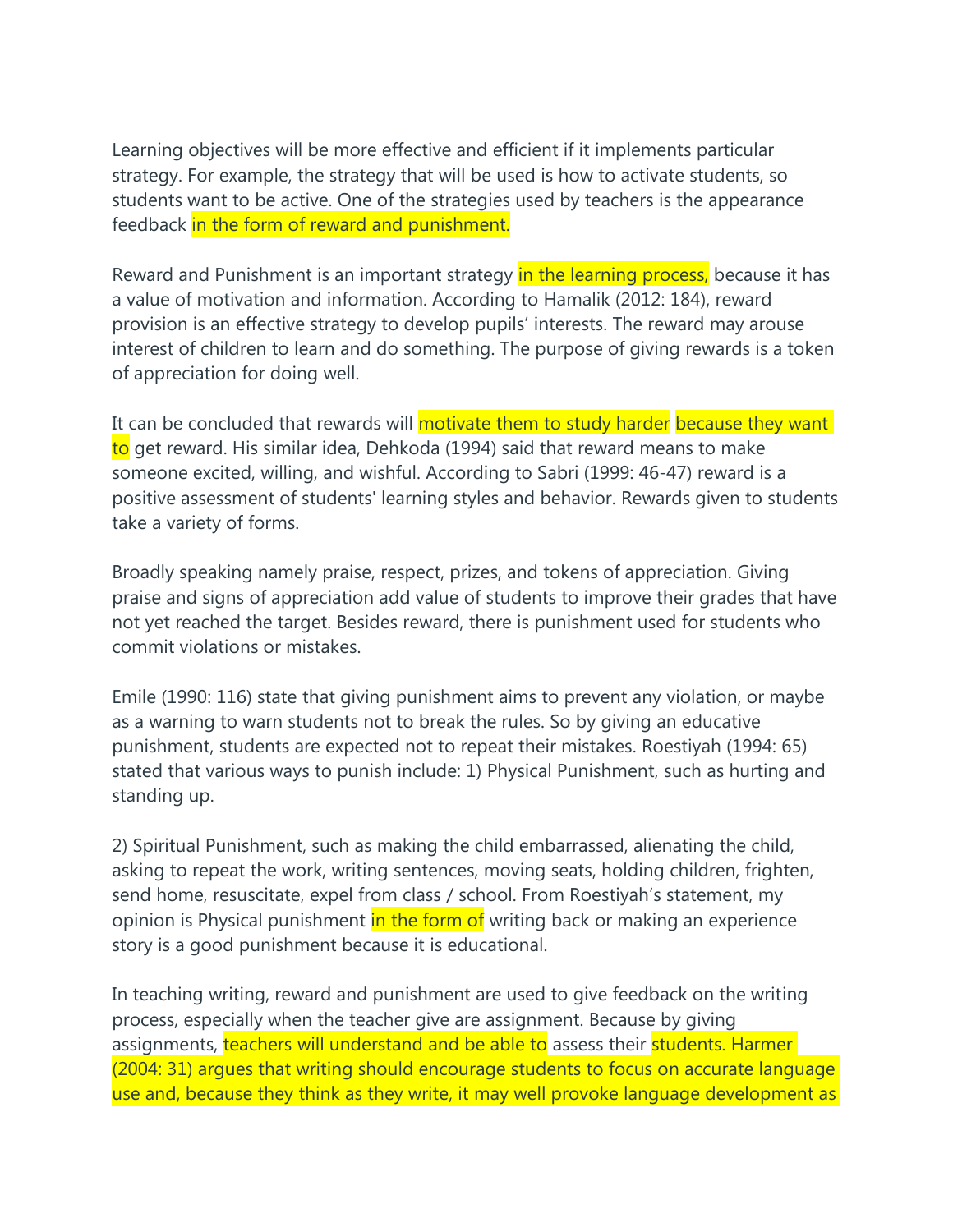## they resolve problems which the writing puts into their minds.

Providing effective feedback is one of the most important tasks of teachers for students' writing skills in English. Kimble and Garmezy in Brown (2000: 7) state that learning is a relatively permanent change in behavioral tendency and learning is the result of reinforced practice. It means that in teaching writing, the teacher has to show and help students to learn how to write, give instructions, quide students in writing, provide students with knowledge of writing, and make students understand how to write effectively.

In this research, the writer uses the title "Teacher's and Student's Perception Toward Reward and Punishment in Teaching Writing". Research with this title is not the first time, many previous studies have discussed this research. Lori Kay Baranek (1996) focus to examine the effect of appreciation on intrinsic motivation and learning for children in general education and special education.

Irawati and An Fauzia Rozane Syafei (2016) explains about the use of reward and punishment to increase young learners' motivation in learning English as foreign language in Indonesia. This research develops the research conducted by Yusi Amalia Sri Wantina and Dhea Widya (2019) to investigate the **students' perception of reward and** punishment and analyze the positive effect to student.

Compared to previous research which only focused on the general level, this study was more specific because it only examined teaching writing. Scope of the Problem Based on the background of this study, researchers can identify student problems in writing activities based on student and teacher responses. Researchers have constraints on the object of research, such as students acting as they wish, teachers who are not valued by students, students who have difficulty understanding material, students will be lazy to take lessons because students always get punishment.

In a sense, students who do not have enthusiasm in the pursuit of achievement, they instead ignore it with the punishment given. In my experience internship, students will act according to their desire, in more severe cases, they avoid this subject and choose not to enter class. Because students think that English is not included in their main subject.

This research is focused on teacher's and student's perception toward reward and punishment in teaching writing in the learning process in the first class of Light Vehicle Engineering (TKR) at SMK PGRI 4 in Kediri City in 2019/2020 Academic Year. Formulation of the Problem In the formulation of the problem section contains questions related to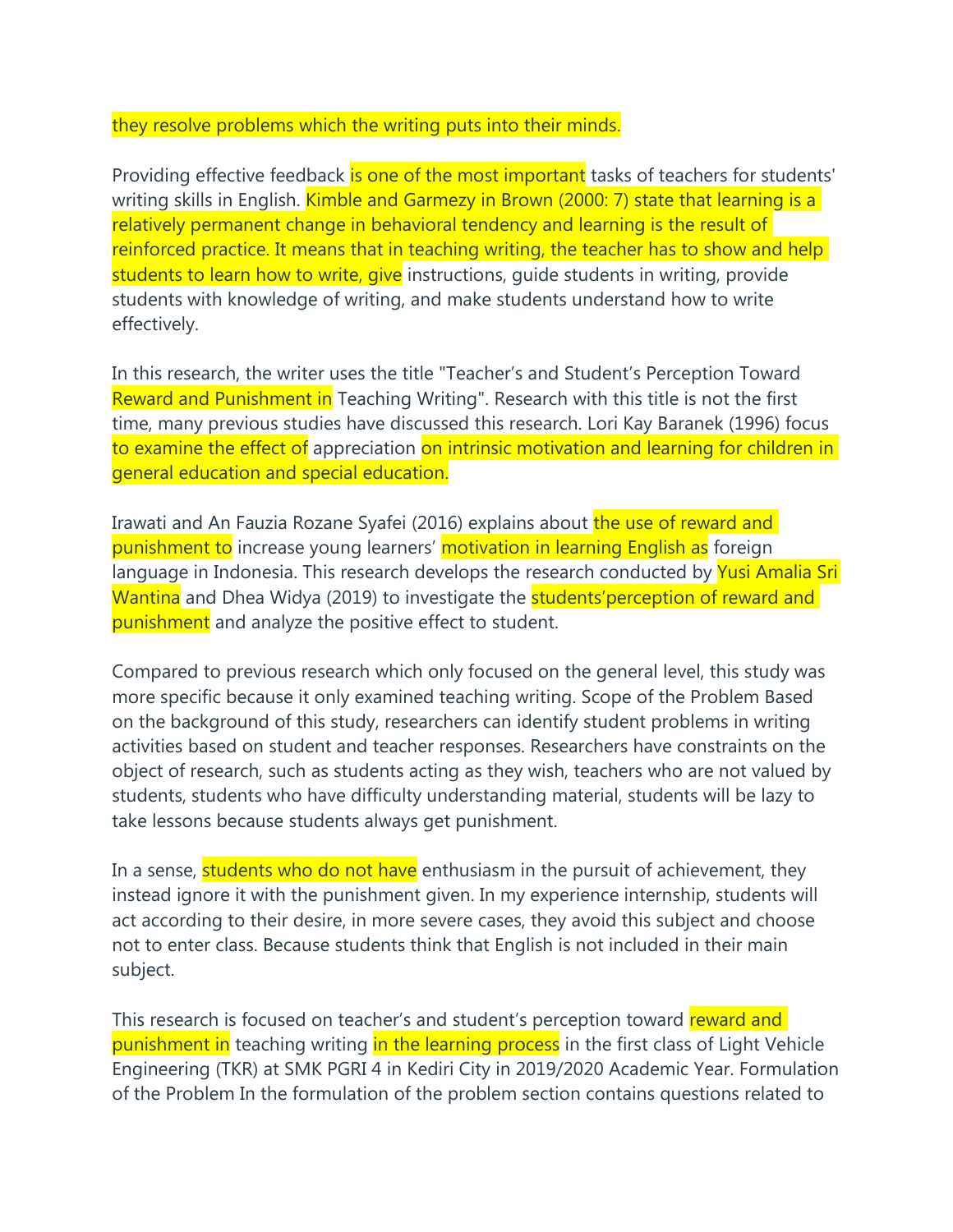the problem that will be described.

How is the teacher's *implementation of reward and punishment in* teaching writing? How is the students' response toward of reward in teaching writing? How is the students' response toward of punishment in teaching writing? Purposes of the Research The purpose of the research discusses the purpose of the research to describe the objectives or purposes of the research in a few sentences. To know how to the teacher's implementation of reward and punishment.

To know the teacher's and students' response toward of reward. To know the teacher's and students' response toward of punishment. Significance of the Research The result of this study can contribute some benefits to students, teachers and the other researcher. Here are the benefits: Theoretical Benefit From the results of this study, can be used as a reference for previous research for researchers who will examine the Teacher's and Student's Perception Towards Reward and Punishment in Teaching Writing.

The result of this research can add knowledge to readers about Teacher's and Student's Perception Towards Reward and Punishment in Teaching Writing. Practical Benefit From the results of this study, teachers can understand what strategies are suitable for students. With the response from students, can be used as an evaluation by the teacher what students want in the learning process.

Definition of Key Terms Reward and Punishment Reward is a positive assessment of students' learning styles and behavior. Giving praise and signs of appreciation add value of students to improve their grades that have not yet reached the target (Sabri, 1999) In other side, Giving punishment aims to prevent any violation, or maybe as a warning to warn students not to break the rules (Durkheim Emile, 1990) Teaching Writing In teaching writing, the teacher has to show and help students to learn how to write, give instructions, guide students in writing, provide students with knowledge of writing, and make students understand how to write effectively (Kimble and Garmezy, 2000) Response Response comes as a result of the entry of stimulus into the same mind with the sense of someone.

It means that the response given from students to teacher in the classroom, it depends on how the stimulus provided by teacher to motivate students to more active in the classroom. Three parts of student's response divded into Affective, Cognitive and Conative/ Psychomotor (Azwar, 2012). CHAPTER II REVIEW OF RELATED LITERATURE Reward Definition of Reward Some students have excellent academic ability, however they are shy, quiet, or isolated in class, they are often not interested, therefore their capacity is hidden.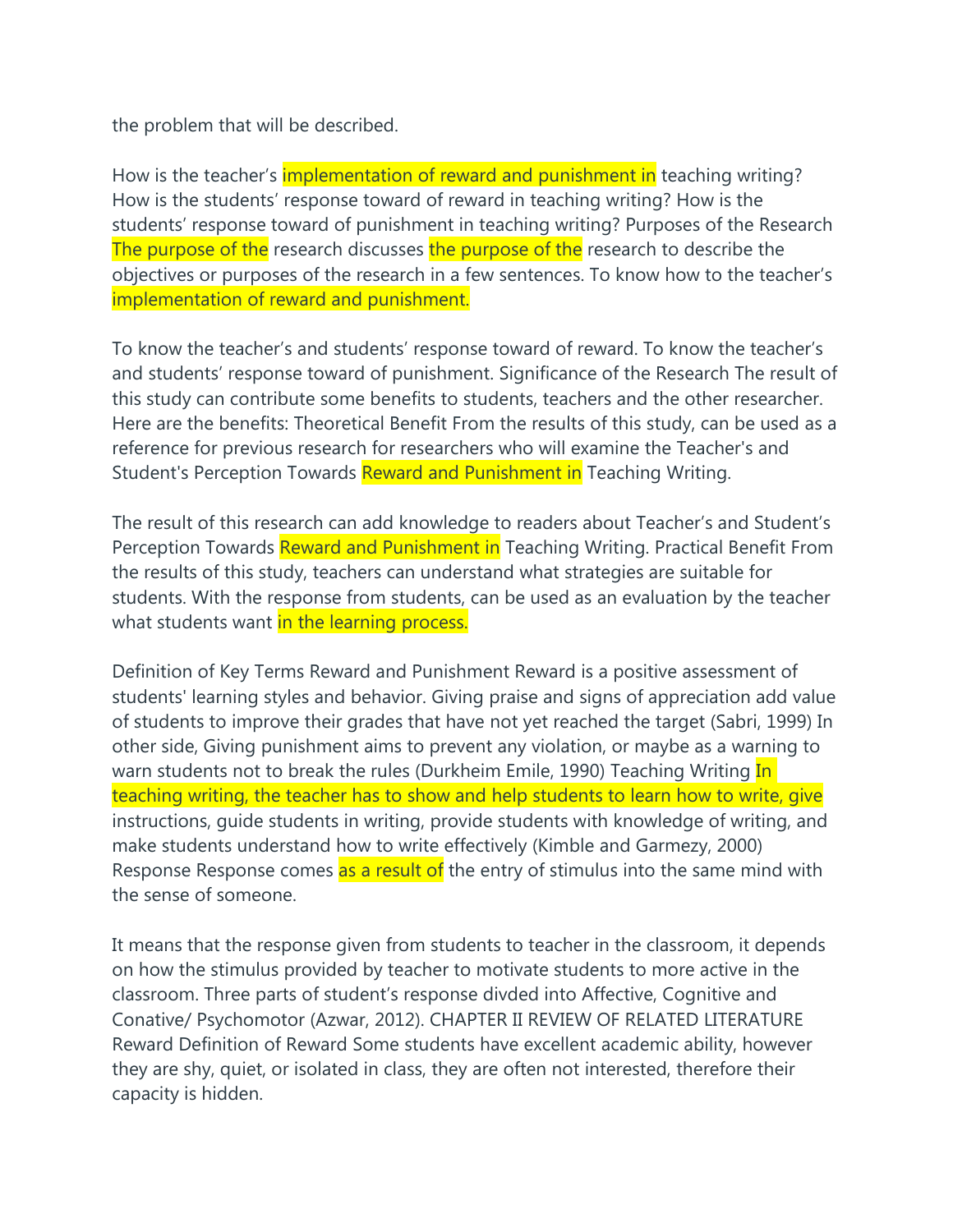Such types of learners cannot be involved in teaching different procedures, and their participation is hampered by a lack of motivation. In this case, prizes may be very important for teachers to encourage students in the learning process. According to Hamalik (2012: 184), gift giving is an effective strategy for developing students' interests.

The gift can arouse children's interest to learn and do something. The purpose of gift giving is a token of appreciation for doing well. It can be concluded that prizes will motivate them to study harder because they want to get prizes. The same idea, Dehkoda (1994) says that a gift means to make someone excited, willing, and wishful.

According to Sabri (1999: 46-47) prizes are positive assessments of student learning styles and behavior. Prizes given to students take various forms namely praise, awards, prizes, and award tokens. Giving praise and signs of appreciation add to the value of students to increase the value of those who have not reached the target.

Prizes are important strategies used by teachers to encourage student motivation in the learning process and to increase their effectiveness and efficiency. In education, the concept of appreciation basically has the same principle, namely giving gifts to students for those who are successful so that they are motivated, and giving punishment so that it provides a deterrent effect for students, so they are motivated to learn better to get prizes and avoid punishment.

Lepper, Greene and Nisbett (1973: 129) conducted many experiments to study the effects of rewarding students for doing the given task. Prizes prove to be an effective element in increasing motivation and achievement in the class because most students try to avoid negative assessments and try to get positive ratings from teachers for their abilities and efforts.

According to Horner (2009: 1) the prize refers to any contingent that can have consequences such as any activity, event or object. Prizes are important for encouraging appropriate behavior and preventing impulse for inappropriate behavior. Prizes are defined as actions or behaviors to assume the success of students having good participation and performance, doing activities well (Slavin, 1991: 89).

Prizes and penalties are usually applied to build student motivation in learning, especially in the English Education Department. The process of implementing reward increases behavior called reinforcement. There are two forms of reinforcement, positive and negative. Regarding the teaching and learning process, prizes are things given to students for their beautiful deeds.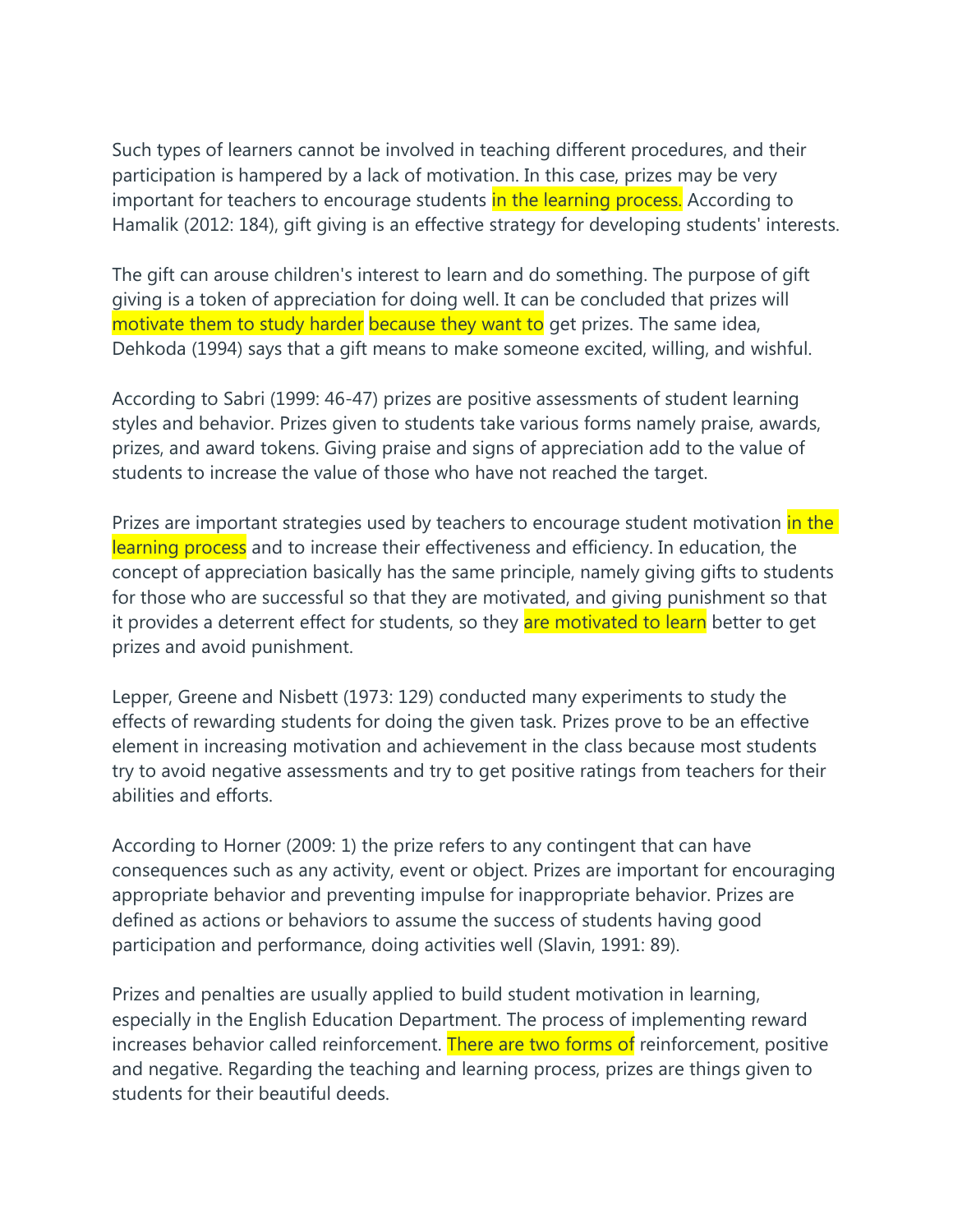The application of the reward system in educational efforts is rooted in Skinner's theory. In fact, the American psychologist Skinner (1904-1990) was one of the first psychologists to investigate the process of language acquisition in terms of language behavior. His theory remains one of the most controversial theories that still has an impact on language teaching methodologies.

Among various theories of language acquisition and language learning, operant conditioning theory remains one of the most influential principles in language teaching methodologies. Skinner and other behavior experts conducted several investigations about learning. In his theory, Skinner distinguishes three main stages involved in the learning process: stimulus or situation (S), behavior (B), and reinforcement (R).

Stimulus is a situation where student performance will occur. Behavior is performance itself. Speech can be considered as behavior because language responses can be generated in a single speech. In this context, Wilkins (1972: 162) argues that: Every utterance and every part of the utterance is produced as a result of the existence of some kind of stimulus.

A stimulus, in which speech forms a response, may be physically present in the situation. It might be verbal, because language can be produced in response to other languages. Reinforcement refers to any reaction from the part of the teacher towards the learner's behaviour.

Fontana (1995: 144) explains this stage saying that: "Such reinforcement can be well thought out by the teacher as a result that follows from B. Clearly these results can benefit students (in this case they are known as positive reinforcement or  $R +$ ), or they can be disadvantageous (in which they are known as  $R-$ ).  $R +$  increases the likelihood of students producing the same part of behavior again in the future, while R- reduces the likelihood<sup>"</sup>

Students who carry out various activities in class need to be strengthened. If not, the possibility of learning ability at the next level will decrease. Wilkins (1972: 162) deals with this topic and emphasizes the importance of reinforcement in learning situations: "If such reinforcement does not occur, then language will not be learned." He also stressed the importance of the sequence of three stages in Skinner's theory. Only if a response is repeated can it be fully learned.

Indeed strength of learning is measured in terms of the number of times that a response has been made and reinforced. A word that has been uttered thirty times is better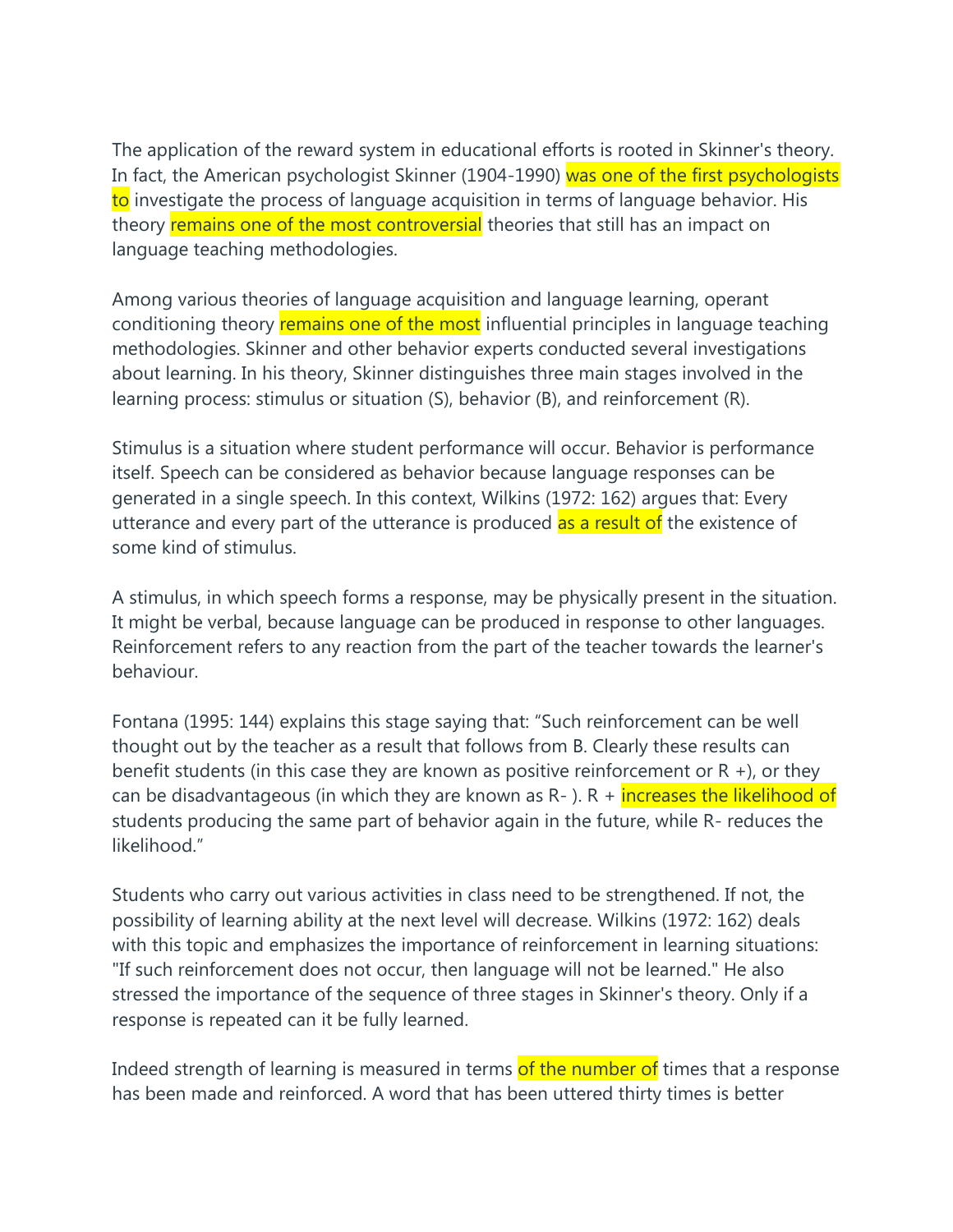learned than one which has been said twenty times. The notion of repetition is therefore extremely important. More important still is the fact that a response that is not made cannot be repeated and reinforced and therefore cannot be learned.

It is the making of the response that is the learning process. If there is no reinforcement, the learning is then extinguished. The main principles underlying Skinner's operant conditioning or SBR theory are illustrated in the following diagram : / Graphic 2.1 Skinner's S-B-R Model of Learning (Wilkins, 1972: 162) Types of Reward According to Mahsun (2006), there are two types of rewards based on the reward goals to be achieved, namely: Social rewards. Social reward is related to praise and self-recognition obtained both from within and outside the organization.

Social appreciation is an extrinsic rewards factor obtained from the environment. This social award can be in the form of financial material and award certificates. Psychic rewards. Psychic reward is related to self esteem, self satisfaction, and pride in the results achieved. Psychic rewards are intrinsic rewards (intrinsic rewards) that come from within a person, such as praise, flattery, and congratulations felt by employees as a form of recognition of themselves so as to bring satisfaction for themselves.

Kinds of Reward According to Cascio (2007: 273), this kinds of reward is praise, symbolic rewards, token rewards and tangible and activity rewards. Praise Verbal praise is the most common form of appreciation given by teachers to students, namely praise for students when they behave in a positive way. This behavior can be an exhibition of traits such as reason, compassion, courage or general intelligence.

Praise can also be used to congratulate academic, athletic or community-related achievements. When giving a compliment, be sure to offer it immediately, so that the emotional impact of the action remains. Next, specify by praising. Let students know exactly why what they are doing is amazing, and that your words are not empty and automatic.

Symbolic Reward Symbolic rewards are rewards in the form of objects that represent exemplary character performance or achievements. Perhaps the most common form of symbolic appreciation is the gold star. The other can be a student's name or photo on the bulletin board or poster. Symbolic rewards operate in the same way as praise because it is a public demonstration that benefits students.

Gold stars or photos on the bulletin board state that students have done something awesome. Symbolic rewards, unlike praise, have the ability to last longer than an oral statement, and can serve as a reminder for students to maintain a good reputation.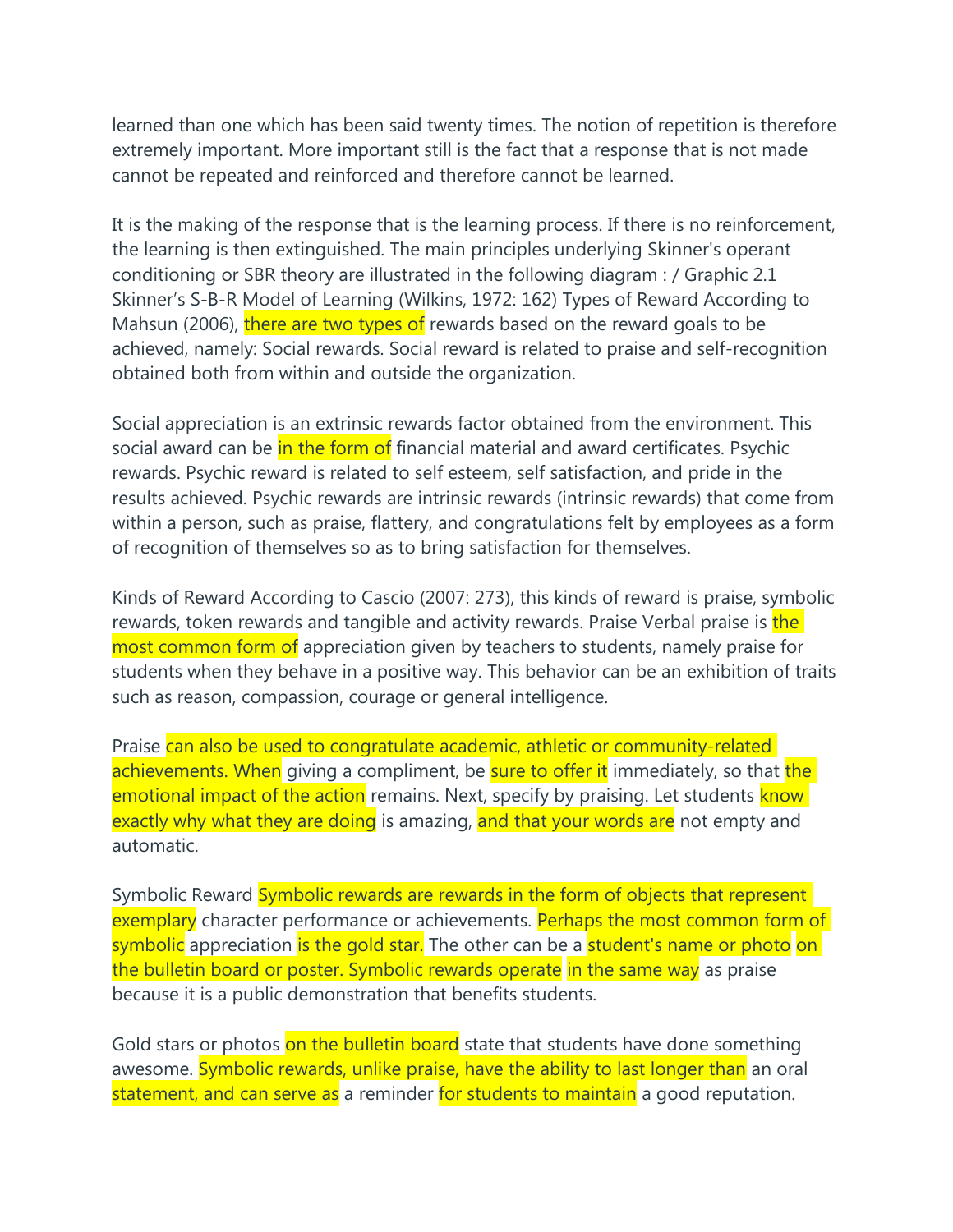Token Reward A token is a physical gift that represents value, or a form of currency that can be exchanged for gifts.

Chips and point counting are common tokens, and can be trusted by you, or by students themselves. Prizes that can be exchanged can be anything you choose that you think is ethical and reasonable, and you must have a strict system for the allocation of points, and for the exchange of prizes. For example, prizes can be priced according to their value with students.

Free homework tickets can be worth 5 chips, while unlimited fountain privileges for a month can cost 15 chips. Like, students who get 5 points for those who collect for the first 5 students. Tangible and Activity Rewards Tangible and activity rewards are awards that you give directly to students, without symbolic steps or tokens in between.

Real gifts are gifts for positive behavior or achievement, and include items such as toys, school supplies or other physical objects. Activity rewards are intangible gifts, such as being a line leader or being a teacher's helper, being a team captain during an activity or having other privileges that separate the student from others. Function of Reward Using gifts in class helps teachers increase student motivation.

Referring to the statement above, when the gift is given by the teacher, students can link acting and behavior in feelings of happiness. Usually, students will do something that triggers a continuous prize. In addition, prizes aim to make students do everything more diligently to increase scores. Prizes can be an effective way to encourage students. This can be a task or material that initially motivates **students to engage in** learning.

According Skinner (1989: 35), The function of rewarding for students: The value of educating, because it shows that the child's behavior in accordance with what is desired. Motivation, so that accepted behavior is repeated again. Reinforcement, for socially acceptable behavior. Happy students, rewards motivate pupils to be more productive by creating a feeling of pride and achievement. Successful students are happy students.

Increase the spirit of learning, make the individual more diligently. Guidelines Syaiful Bahri Djamarah (2005: 195) suggests guidelines for providing rewards. Guidelines that must be understood in using rewards are as follows. To provide pedagogical rewards, it is very important that teachers know their students well and know how to respect them appropriately.

Do not cause jealousy or jealousy for other students who feel their work is also better, but he does not get a reward. Giving rewards should be frugal, if too often will eliminate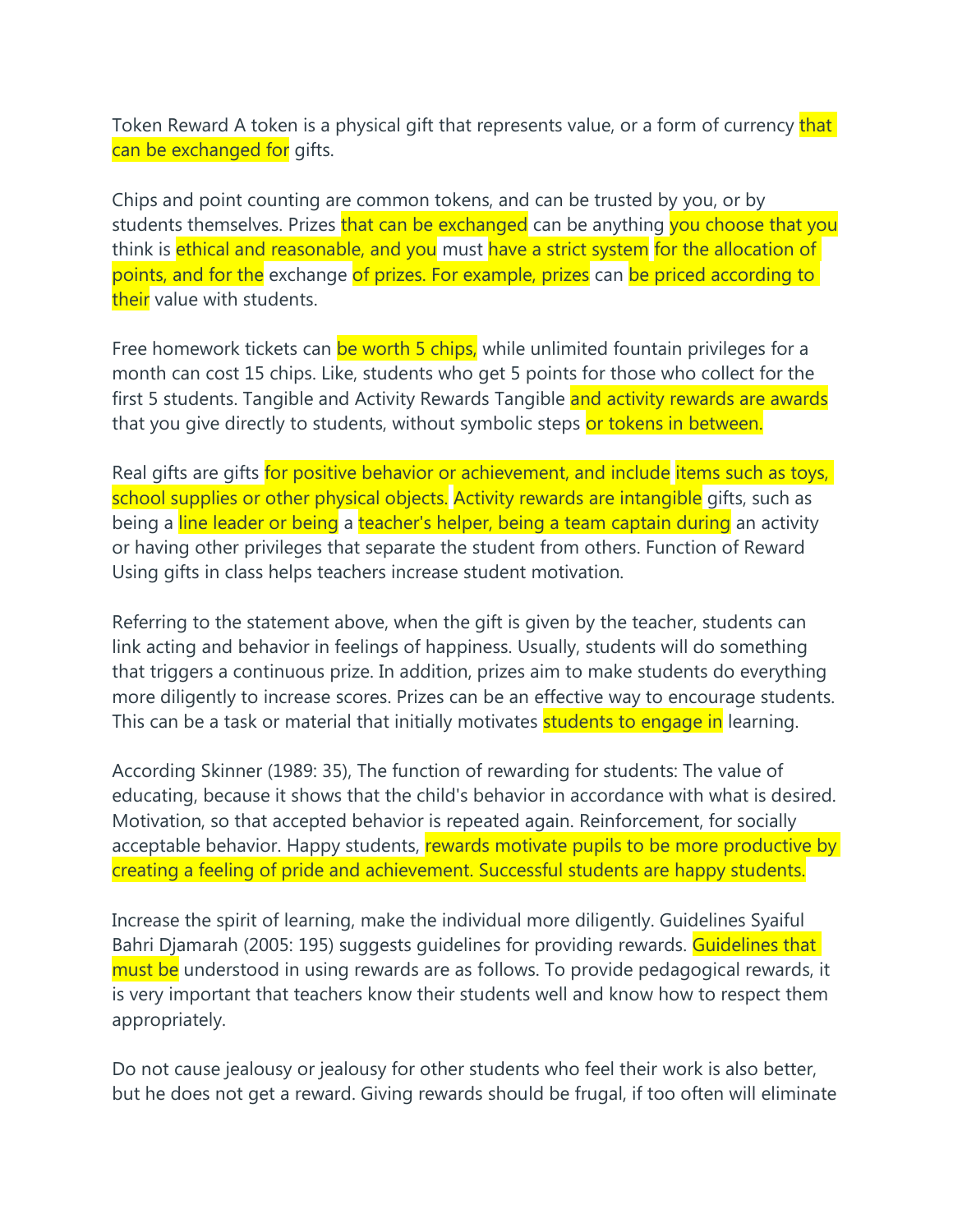the meaning of rewards as an educational tool. Reward is better given after students show their work performance. If notified in advance, it has the potential to lure them to carry out their work in a hurry.

Do not let the reward given to students be received as a "reward" from the results of their efforts in doing the task. Punishment Definition of Punishment Punishment is defined as the opposite of reinforcement because it is designed to weaken or eliminate a response rather than increase it. This is a hostile event that reduces the behavior that follows.

According to Sidman as quoted in Holth (2005: 43) defines punishment as everything that can reduce the frequency of unwanted actions or behavior. According to Skinner, punishment is giving painful or undesirable consequences to suppress behavioral responses that reappear in the future (as quoted in Chen, 2011). Advocated by Holth (2005: 43), punishment is defined as a procedure where certain responses (inappropriate actions or behavior) have consequences, the response decreases in frequency, and the decrease in frequency occurs due to the response-consequences relationship, and not for some other reason.

If something can reduce inappropriate behavior, then it means punishment. Punishment is similar to reinforcement because they are defined by their effects. According to Lefrancois (2006: 40), the main difference between the two, however, is that the effect of punishment involves the suppression of a behavior rather than reinforcing it as reinforcement. Punishment also has two types, positive and negative. Positive punishment is when positive possibilities are eliminated.

An example can be a penalty. That is also known as abolition of punishment. Negative punishment is when a negative contingency follows a behavior. This is what most people think of when they think of the term punishment and is sometimes referred to as presentation punishment. An example could be the slap of a child after acting badly.

Durkheim, Emile (1990: 116) states that giving punishment aims to prevent violations, or maybe as a warning to warn students not to break the rules. So by giving educative punishment, students are expected not to repeat their mistakes. Types of Punishment Punishment is used to help reduce the likelihood that certain undesired behaviors will occur by conveying the consequences as soon as the response / unwanted behavior is demonstrated.

When people hear that the punishment procedure is being used, they usually think that something wrong or dangerous is being done, but that is not necessarily the case.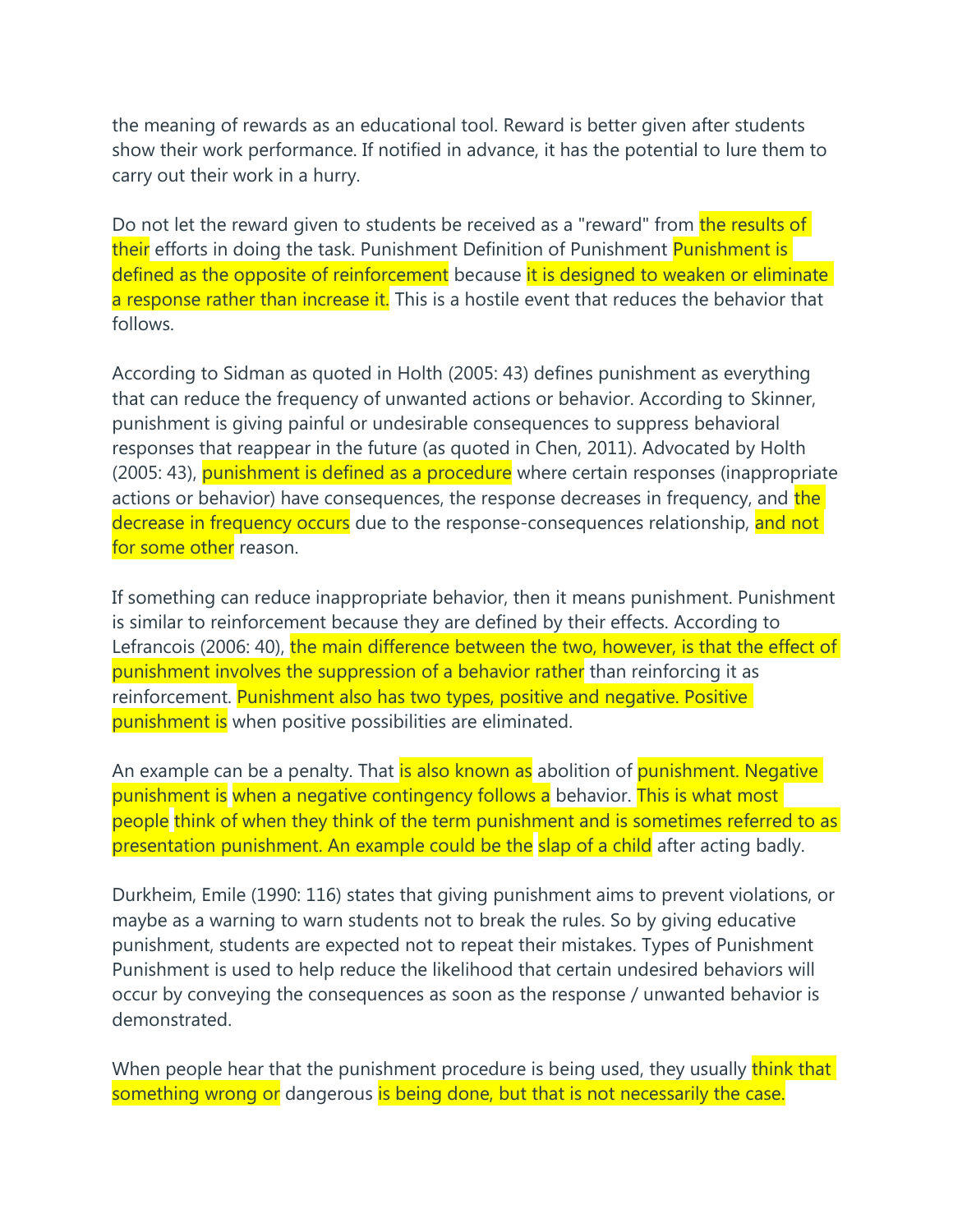Roestiyah (1994: 65) states that various ways to punish include: 1) Physical Punishment, such as hurting and standing. 2) Spiritual Punishment, such as embarrassing children, alienating children, asking to repeat work, writing sentences, moving chairs, carrying children, scaring, sending home, realizing, expelling from class / school.

According to Skinner (1989: 48), there are two types of punishment: positive and negative, and it can be difficult to distinguish between the two. Positive Punishment Positive punishment is part of punishment, which also focuses on reducing the level of specific undesirable behavior of the *individual*. The concept works by presenting certain negative consequences for individuals once undesired behavior has been demonstrated.

When each individual experiences negative consequences, the individual tends to repeat the same behavior in the future. Some examples of positive penalties are giving additional assignments to **students who do not** enter class or who do not do homework. Negative Punishment Negative punishment is part of punishment, which also focuses on reducing the level of certain undesirable behavior of an individual.

This concept works by removing certain favorite or desired items from individual lives. When certain stimuli / desirable items are removed from an individual's life, unwanted behavior is displayed, and there is little chance of the behavior occurring again in the future. The term "negative" sounds very excessive, as a punishment, is always a negative consequence which is the result of certain actions.

Because positive punishment means the addition of stimulation in an individual's life, negative punishment means the removal of certain favorite items or stimuli from an individual's life. Some examples of negative penalties are throwing students with erasers if they are crowded, hitting students with a ruler if they don't obey the rules and being too angry with students for no apparent reason.

Kinds of Punishment According to Herman (1980: 61), the kinds of punishment is divided into 4: Psychic Punishment This includes slapping, pinching between the index and thumb and flashy. This kind of punishment has been applied for centuries mostly in the non-educational field. In the field of education, at this time such penalties have rarely been applied. Except for sports classes, this physical is rarely implemented.

This is actually a good punishment to make students prevent some bad behavior. Also, this penalty can make students fearful of failing in achieving their goals. Words and Sentences The teacher can use words or sentences such as gripping, threatening, teasing, and mocking as punishment to students. This is sometimes applied when students behave badly such as interfering with class.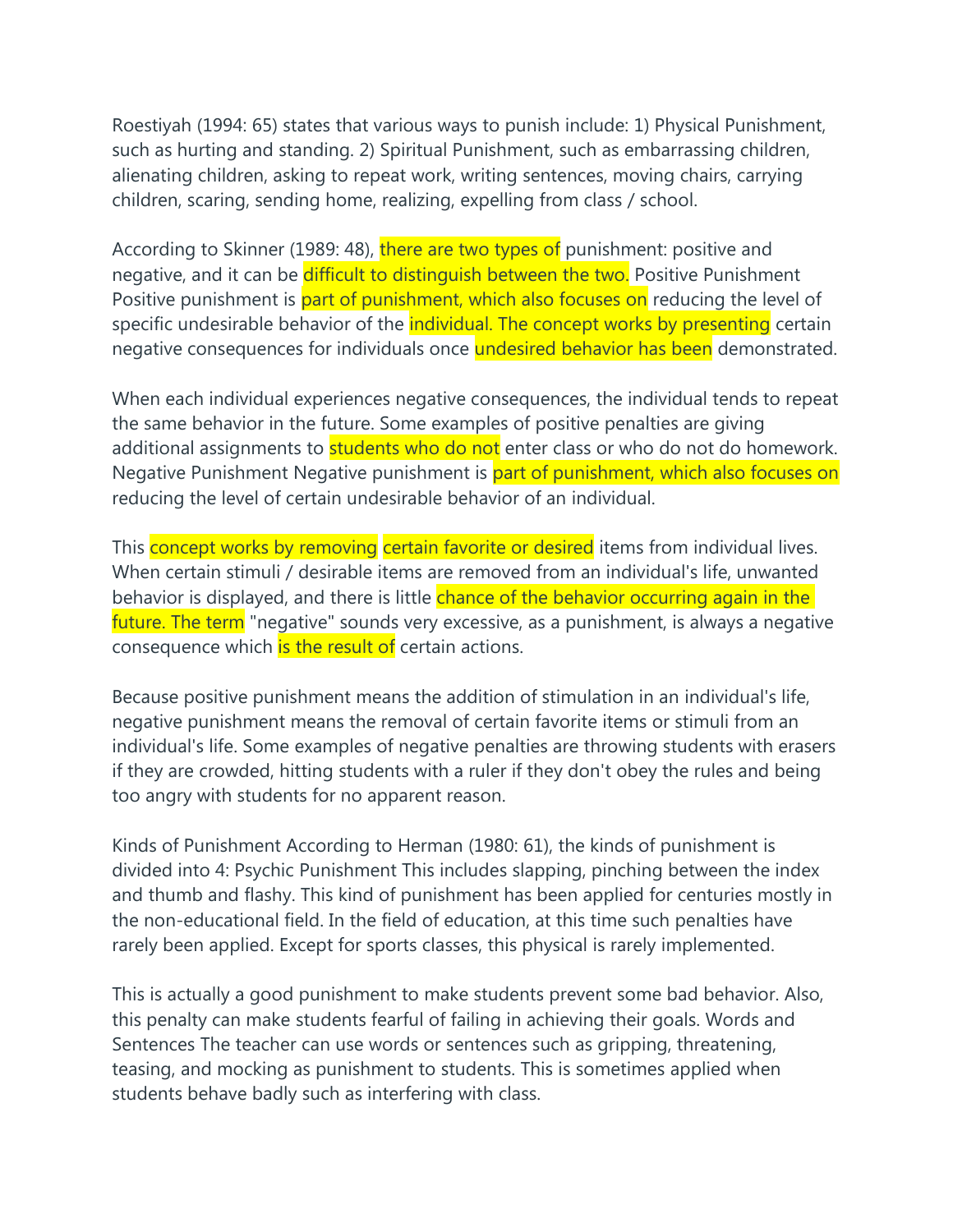This kind of punishment is expected to maintain classroom conduciveness so students will focus more on learning. In addition, the teacher can use threatening words such as pressure before the exam so students will try hard to avoid the punishment mentioned by the teacher. Stimulus Psychical Punishment This punishment is usually given directly to students by the teacher.

In class, some students can do some bad behavior so that the teacher uses physical punishment stimuli such as using tilt, eyes wide open and depressed, to threaten (punish) students for their behavior. Inconvenient Punishment The teacher can use this kind of punishment such as having students **stand in front of the** class, get out of class, stand next to the teacher, sit next to the teacher, or write sentences and rewrite 10 or more times. This is intended to make students alert for bad behavior.

Function of Punishment Punishment must be consistent and applied whenever students engage in bad behavior. Punishment is applied in teaching and learning activities for the purpose of encouraging and enforcing appropriate behavior in the learning process. Punishment must be given depending on the student's actions and not the teacher's mood.

The teacher has to give punishment as soon as bad behavior occurs and make students understand that wrong doing will get the punishment as a consequence. According to Skinner (1989: 53), there are four important functions of punishment that play a major role in the formation of expected behavior: Limit behavior, Punishment prevents unexpected repetition of behavior. Education, to educate students into good behavior. Strengthen motivation to avoid unexpected and positive impulse behavior.

Control, prevent students from engaging in unwanted behavior. Guidelines According to Barnawi and Mohammad Arifin (2012: 212-213) the principles that teachers must pay attention to when providing negative reinforcement are as follows. a. Enthusiasm. Enthusiasm is a stimulus to increase students' attention and motivation.

Enthusiastic reinforcement will make a serious impression in front of students. Provision of reinforcement must be done immediately. Negative reinforcement is given as soon as possible after the expected response of students. If it is postponed, the reinforcement done cannot run effectively. Meaning. The essence of meaningfulness is that the learner knows that he is indeed worthy of reinforcement because of deviant behavior so that the reinforcement can be meaningful to him. Do not let the teacher provide excessive reinforcement and not relevant to the context. Avoid using negative responses.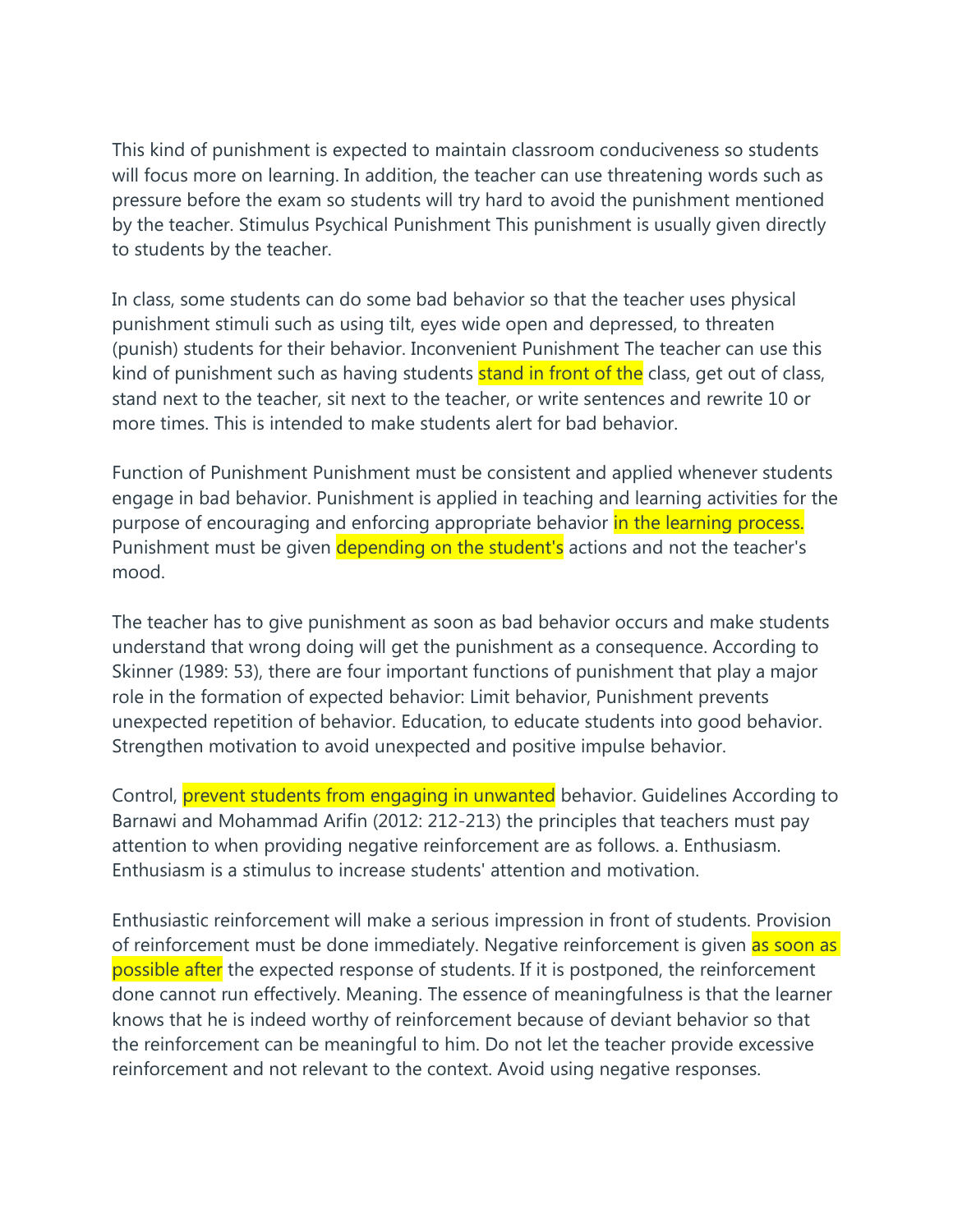Although reprimands and punishments in the form of negative responses can still be used, negative responses that are insulting, teasing, and ridicule must be avoided because it can discourage students. Teaching Writing According to Brown (2007: 8), teaching may be defined as showing or helping someone to learn how to do something, giving someone instructions, quiding someone in the study of something, providing someone with knowledge, and causing someone to know or understand.

He also adds that teaching is quiding and facilitating learning, enabling the learner to learn, and setting the conditions for learning. In teaching, teachers should know and understand the appropriate approach that can be used in teaching writing so that the learners are easily able to produce a good writing. At the beginning of a lesson, the teacher should make sure that the students know about the purpose of the activity in the lesson.

He or she should give a clear explanation about what they will learn, so the students will get an advantage in the teaching and learning process. Harmer (2004: 31) argues that writing should encourage students to focus on accurate language use and, because they think as they write, it may well provoke language development as they resolve problems which the writing puts into their minds. The essence of teaching writing is quiding and facilitating students to work.

This is supported by Brown (2007: 8) who proposes that "teaching is guiding and facilitating learning, enabling the learner to learn, and setting the conditions for learning". It implies that teaching cannot be separated from learning. When teachers teach writing to the students, they do not only teach how to develop ideas in writing, but they also need a serious attention of how to write.

Kimble and Garmezy in Brown (2000: 7) state that learning is a relatively permanent change in behavioral tendency and learning is the result of reinforced practice. It means that in teaching writing, the teacher has to show and help students to learn how to write, give instructions, guide students in writing, provide students with knowledge of writing, and make students understand how to write effectively.

Reward and Punishment in EFL The teacher prepares material, controls student behavior and motivates students while studying EFL to obtain effective classes. Therefore, students will be able to get good grades in examinations, manage their time effectively, show positive practice behaviors, participate enthusiastically in class. One technique that can be used for effective classroom management is by giving gifts and penalties.

Prizes are used to get good activities or behaviors so that they occur more often during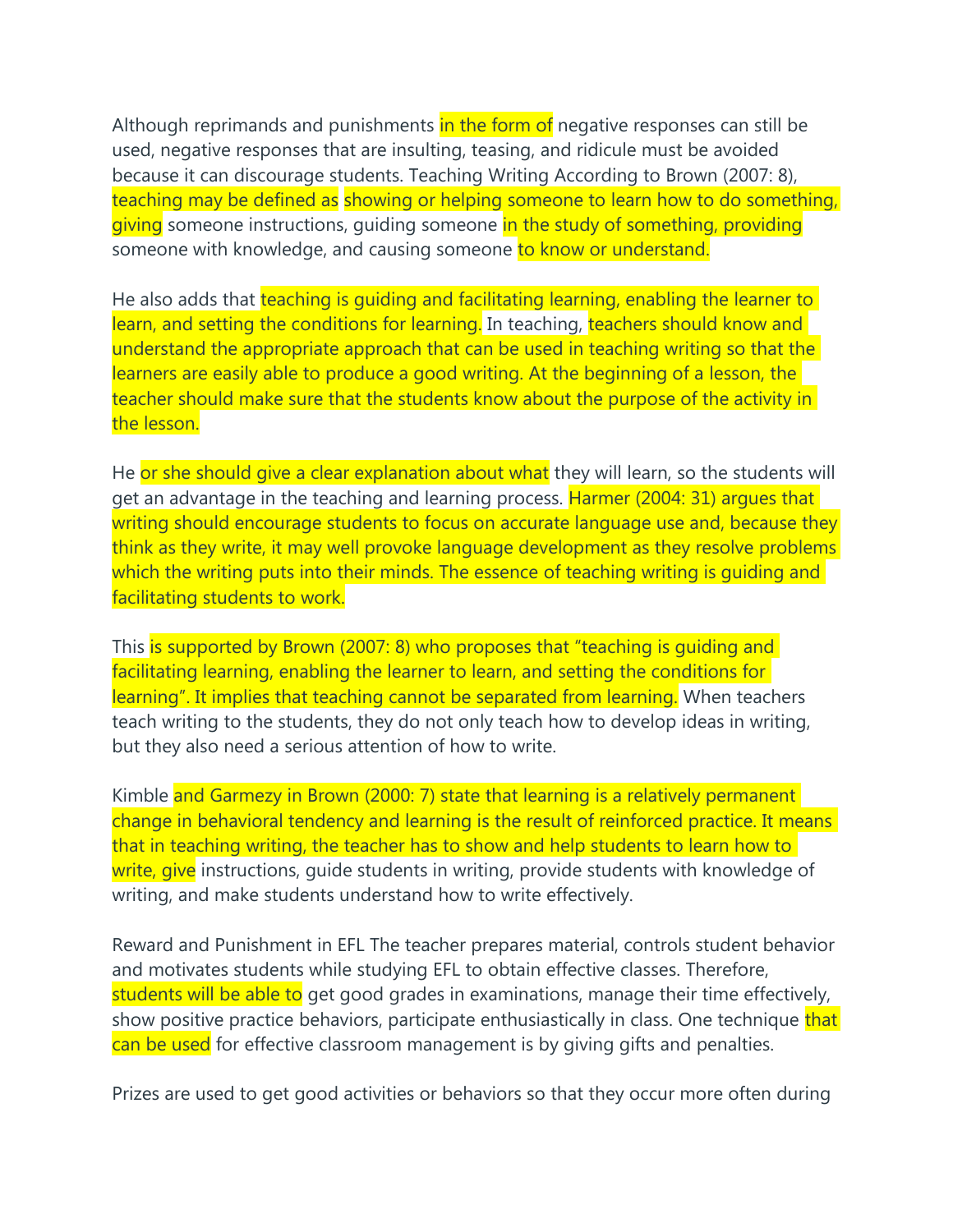the learning process. Conversely, punishment is a consequence that reduces the likelihood of a behavior. These techniques have the same goal in managing student behavior to create a good environment for students in teaching English.

This is also a good strategy that can motivate students in learning English and guidance on how teachers treat students while teaching EFL in class. According to Marno in Musfiroh (2012: 40), the functions of rewards are to improve students' attention, increase students' motivation, to control and to modify students' behavior, and also to develop students' thinking during learning process.

Meanwhile, the functions of punishments are to reduce and to control students' negative behavior, to keep class more conductive, productive, active, and to make the students' more discipline. It can be concluded that both rewards and punishments can motivate the students and control students' behaviorin EFL classroom. Response Definition The teacher is the person who starts asking questions to the students and the students are expected to actively give responses to the teachers' questions. Response is a behavior that arises because of the stimulation of the environment. According J. P.

Chaplin (2004: 432) that response is any muscle or glandular process that is generated by a stimulator, or means an answer, specifically the answer to a test question or questionnaire, or it can also mean any behavior, either clearly or physically or clearly hidden or cryptic. Response is something said or done in answer; reply or reaction (Bennett, 1975).

While according to Paulina (2002) response is behavioural act, response comes as a result of the entry of stimulus into the same mind with the sense of someone. It means that the response given from students to teacher in the classroom, it depends on how the stimulus provided by teacher to motivate students to more active in the classroom. According to Rosenberg and Hovland (1960) as cited in Azwar (2012), there are three components of attitudes that is called tripartite model.

The first component is cognitive. This component can be identified by the representation of what does someone beliefs or thought toward something (Azwar, 2012). The measurable dependent variables from cognitive component are based on perceptual responses and verbal statements of beliefs. The second component is affective which is defined as emotional feeling toward something.

Generally, emotional reaction is affected by belief or what someone believes of something. It can be favorable and unfavorable toward something. The measurable dependent variables of affective component are **sympathetic nervous responses and**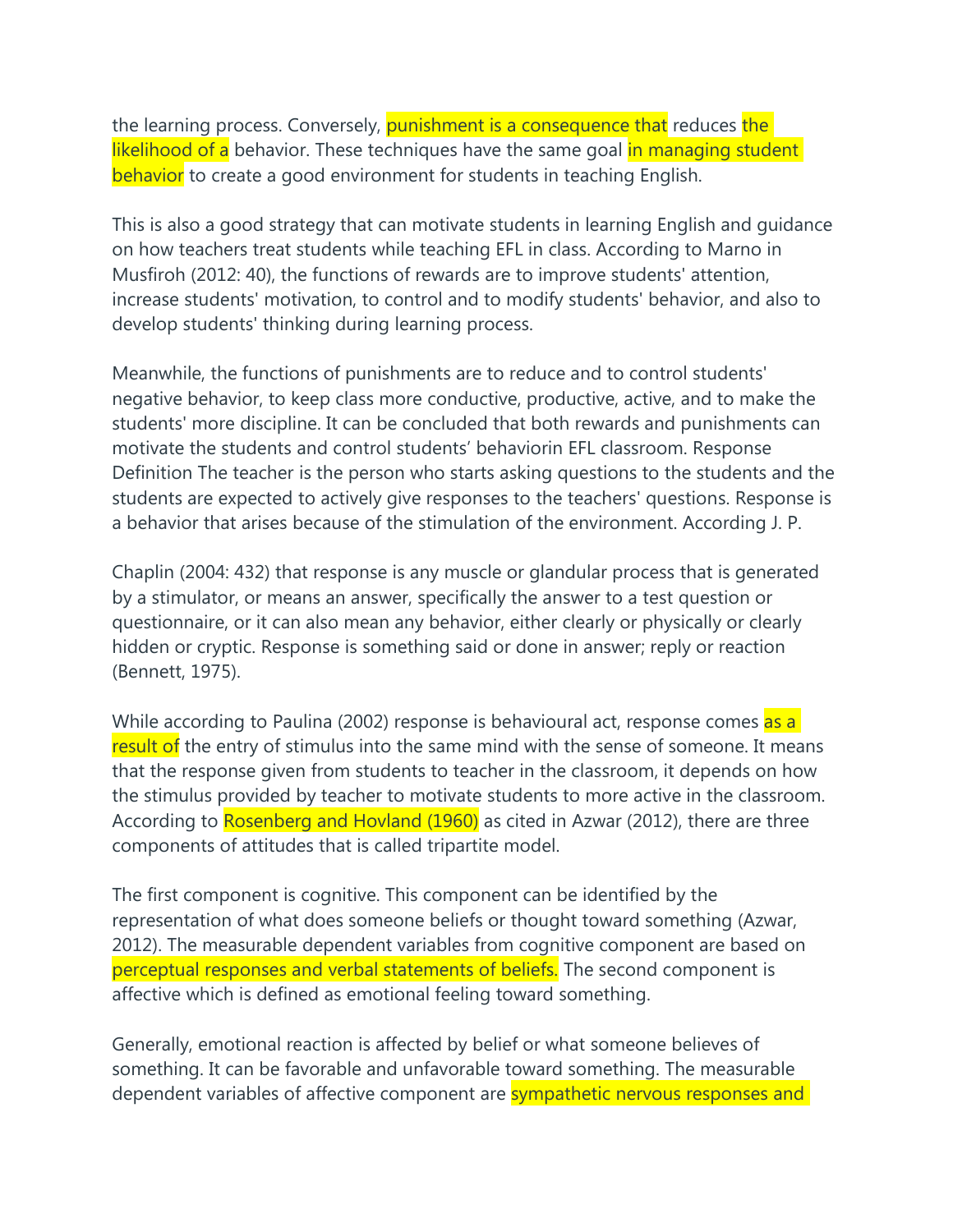verbal statements of affective. The last component is conative (behavior). It refers to someone tendency to act in a particular manner that is congruous to his/her attitude.

The measurable dependent variables from conative component are overt action and verbal statements concerning behavior. Sardiman (1992: 215) argues that the response indicators are: desire to act or participate actively, listening about material, see about material, cause or arouse feelings, observe. Kind of response According to Steven M.

Chaferespon in (Jalaludin Rakhmat, 1999: 118) can be divided into three parts: Cognitive: what is meant by cognitive response is a response that is closely related to one's knowledge skills and information about something. This response arises when there is a change in what is understood by the public. Affective: what is meant by affective response is a response related to emotions, attitudes, and assess someone against something.

Conative (Psychomotor): What is meant by psychomotor is a response that is related to real behavior which includes actions or habits. Previous Research Researchers will point out previous research that is in line with this study entitled "The **Effect of Rewards and** Motivation on Student Achievement". This study was written by Lori Kay Baranek (1996), who is a student at Grand Valley State University.

Baranek's research (1996) focuses on a review of research conducted to examine the effect of appreciation on intrinsic motivation and learning for children in general education and special education. Students who are intrinsically motivated experience school success because they exhibit behaviors such as choosing challenging activities and spending more time on assignments. The use of gifts undermines intrinsic motivation and results in slower acquisition of skills and more mistakes in the learning process.

Implications of the study are discussed and a collection of strategies designed to promote intrinsic motivation are presented. One part of the collection presents strategies for all students, and the other part contains strategies for students with learning disabilities. Each section is broken down into topics about class climate, behavioral management, and lesson planning.

The second journal was written by Irawati and **An Fauzia Rozani Syafei** (2016) who were students of the Faculty of Languages ??and Arts at the State University of Padang. His research entitled "The Use of Reward and Punishment to Increase Young Learners" Motivation in Learning English as Foreign Language Adapted to Indonesian Context "shows motivation plays an important role in learning English for young learners.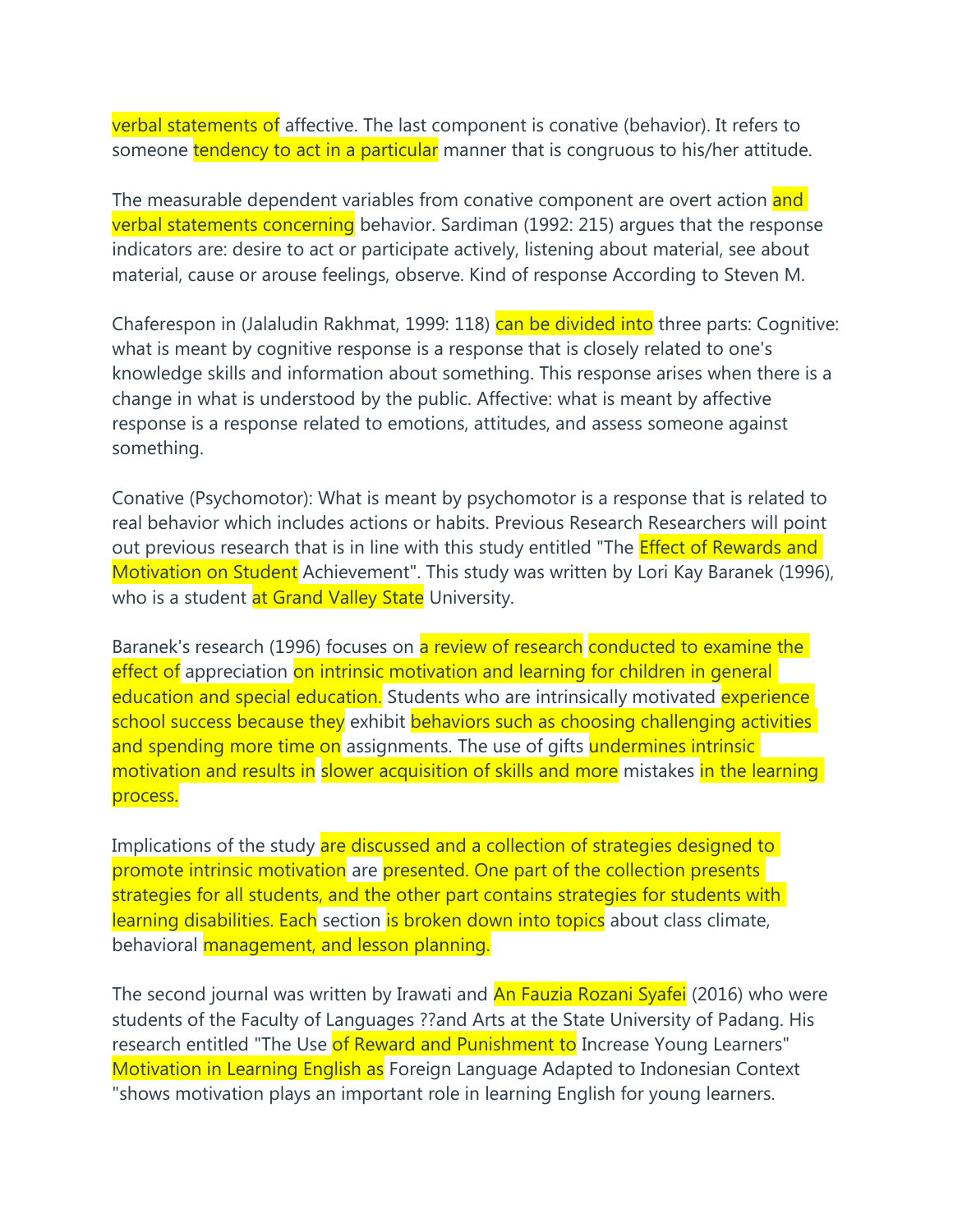Motivation is something that students need to make them enthusiastic in learning a language. Teachers can use rewards and punishment to increase students' motivation in learning. By giving a reward, students will focus on the learning process and make students compete with the other students to get the reward in the class.

Punishment also makes other students to be careful in making a mistake in the class. By using reward and punishment, it is hoped that objective learning could be achieved by the students. The teacher also needs to choose the right time to give the reward and punishment.

The teacher should give information to the students that they will get a reward if they want to be active in the class and they will get a punishment if they do something that could break the rule of class and also for their bad behavior. The teacher must be able to make the students enjoy their class and happy with the material.

The third journal was written by Yusi Amalia Sri Wantina and Dhea Widya (2019) who are students of IKIP Siliwangi. His research is titled "The Implementation of Student Perceptions Towards and Punishment Towards in English Learning". This study uses qualitative baseline as a search for understanding of what phenomena mean for those who participate in them, using in-depth interviews, reviewing observational document reviews.

This reaserch explains the results of the research to find out the students' perceptions about the implementation of punishment and reward in learning activities, the indicated that helps students especially in English classroom learning activities. Reward and punishment has the purpose to make students more eager to improve and enhance their achievements and present the effective or not when students get a reward and punishment in the classroom. Based on explanations from previous studies, researchers found, similarities and differences.

The similarity of this research about learning English in general and about Reward and Punishment. The difference from this research is about the forms of reward and punishment and student responses about the application of Reward and Punishment in the research subject. This research focuses on specific are of learning English, namely writing.

CHAPTER III RESEARCH METHOD This chapter discusses several things such as a) approach and type of the research, b) the role of the research, c) steps of the research, d) place and time of the research, e)source of the data, f) collecting the data, g)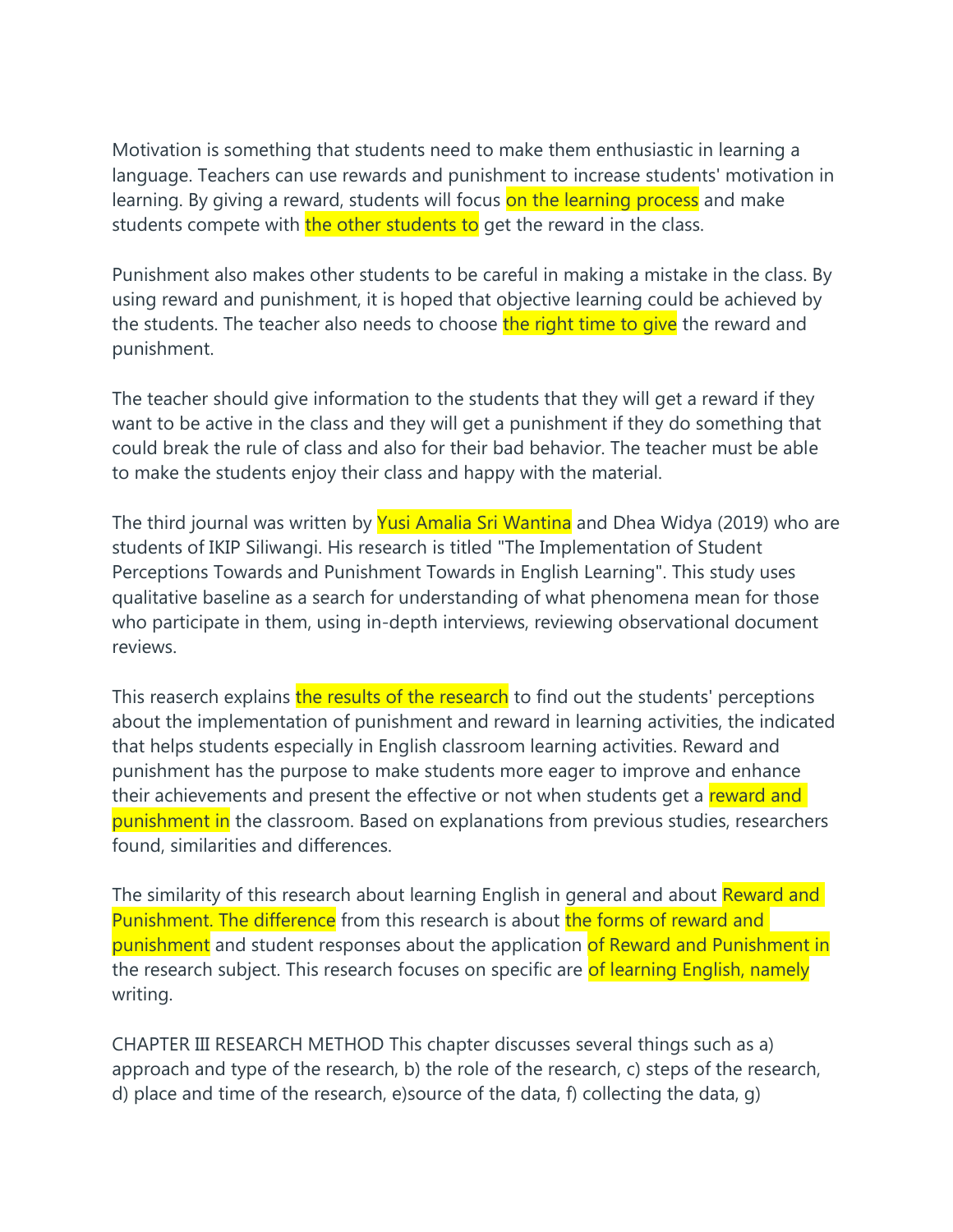technique of analysis the data and h) checking validity. Approach and Type of the Research Approach of the Research This research use qualitative research.

Qualitative research is a research method used to examine the condition of natural objects, where the researcher is a key instrument. According to Creswell (2007: 37) Qualitative research begins with assumptions, a worldview, the possible use of a theoretical lens, and the study of research problems inquiring into the meaning individuals or groups to a social or human problem.

To study this problem, qualitative researchers use an emerging qualitative approach to inquiry, the collection of data in a natural setting sensitive to the people and places under study, and data analysis that is inductive and establishes patterns or themes. The reasearcher use multiple sources of data to collect data. The researchers typically gather multiple forms of data, such as interviews, observations, and documents, rather than rely on a single data source.

Type of the research This research uses descriptive qualitative research in order to describe about Teacher's and Student's Perception Towards Reward and Punishment in Teaching Writing for First Grade at SMK PGRI 4 Kota Kediri. Case study is one of classification in qualitative research. As Creswell (2007) said that case study research is a qualitative approach in which the investigator explores a bounded system or multiple bounded systems over time, through detailed, in-depth data collection involving multiple sources of information (e.g.,

observations, interviews, audiovisual material, and documents and reports), and reports a case description and case-based themes. The Role of the Research According to Ary (2010:424), in qualitative studies, the investigator is the primary instrument for gathering and analyzing of data. By knowing the condition of the class it is easy for the researcher to get the data accurately and analyzing about Teacher's and Student's Perception Towards Reward and Punishment in Teaching Writing.

The Steps of the Research Preliminary study In Preliminary study the researcher gathered the information which relates on the case in the field. Then, he searches information about Reward and Punishment in Teaching Writing. This activity was done in March 2019 when the researcher did observation in Magang 1.

Collecting data The researcher observed the strategies that used by the teacher in Reward and Punishment in Teaching Writing. Then, I did interview to get some data by interviewing the teacher and some of the students. The researcher did collecting data in April 2020. Because of the Covid 19 Pandemic, the reseacher did online interview using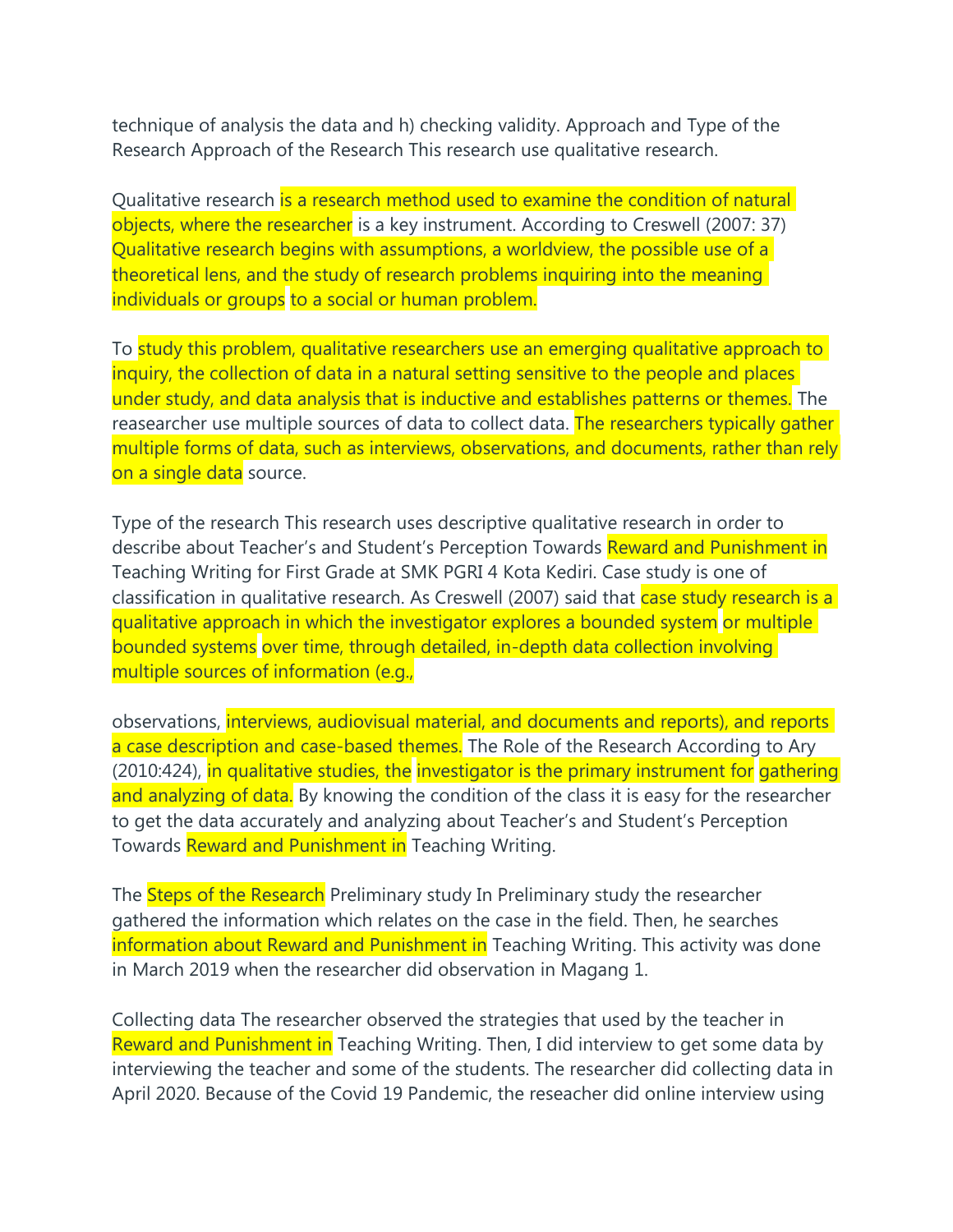Whatsapp application. Analyzing data The next researcher analyzed the data.

As Creswell (2012) stated that analyzing and interpreting the data *involves drawing* conclusions about it; representing it in tables, figures, and pictures to summarize it; and explaining the conclusions in words to provide answers to research question. It can be concluded that the researcher has to make detail description of the data to answer all the research questions.

Writing report In this stage, the researcher arranged the data about Teacher's and Student's Perception Toward Reward and Punishment in Teaching Writing. Place and Time of the Research Place of the Research. This research will be conducted to the 10th grade student at SMKN PGRI 4 Kediri. I chose this school because according to my internship experience, students have learning problems in English subjects.

Time of the Research The researcher organized this research in the time schedule in order to decide get the accurate result. The research of activity can be seen in the following table: Graphic 3.1 The Time Schedule No \_Activity \_2019 \_2020 \_ \_ \_ \_ March \_April \_May \_June \_ \_ \_ \_1 \_2 \_3 \_4 \_1 \_2 \_3 \_4 \_1 \_2 \_3 \_4 \_1 \_2 \_3 \_4 \_ \_1 \_Preliminary Study (Observation in Magang 1) \_ \_ \_ \_ \_ \_ \_ \_ \_ \_ \_ \_ \_ \_ \_ \_ \_ \_2 \_Collecting Data (Online Interview using Whatsaap application) \_\_\_\_\_\_\_\_\_\_\_\_\_\_\_\_\_\_\_\_\_\_\_3 \_Analyzing Data \_\_ \_\_\_\_\_\_\_\_\_\_\_\_\_\_\_\_\_\_\_\_\_4 \_Writing report \_\_\_\_\_\_\_\_\_\_\_\_\_\_\_\_\_\_\_\_\_\_\_\_\_ E.

Source of Data The source of the data on this research includes Teacher's and Student's Perception Towards Reward and Punishment in Teaching Writing that consist of: Kinds of data that were collected Implementation of reward and punishment in teaching writing Students's response toward reward in teaching writing Students' response toward punishment in teaching writing Those data were colleted from the teacher and the students.

From the teacher, the researcher tried to find the preparation, practice, evaluation, the process and response of Reward and Punishment in teaching writing. From the students, the researcher tried to find about their response, that are cognitive, affective and conative/ psychomotor. F. Technique of Collecting Data In order to collect the data the writer used instrument: Questionaire A questionnaire is a research instrument that consists of a set of questions or other types of prompts that aims to collect information from a respondent.

According to O'Leary (2014), Questionnaires have many uses, most notably to discover what the masses are thinking. These include: market research, political polling, customer service feedback, evaluations, opinion polls, and social science research. Overall for the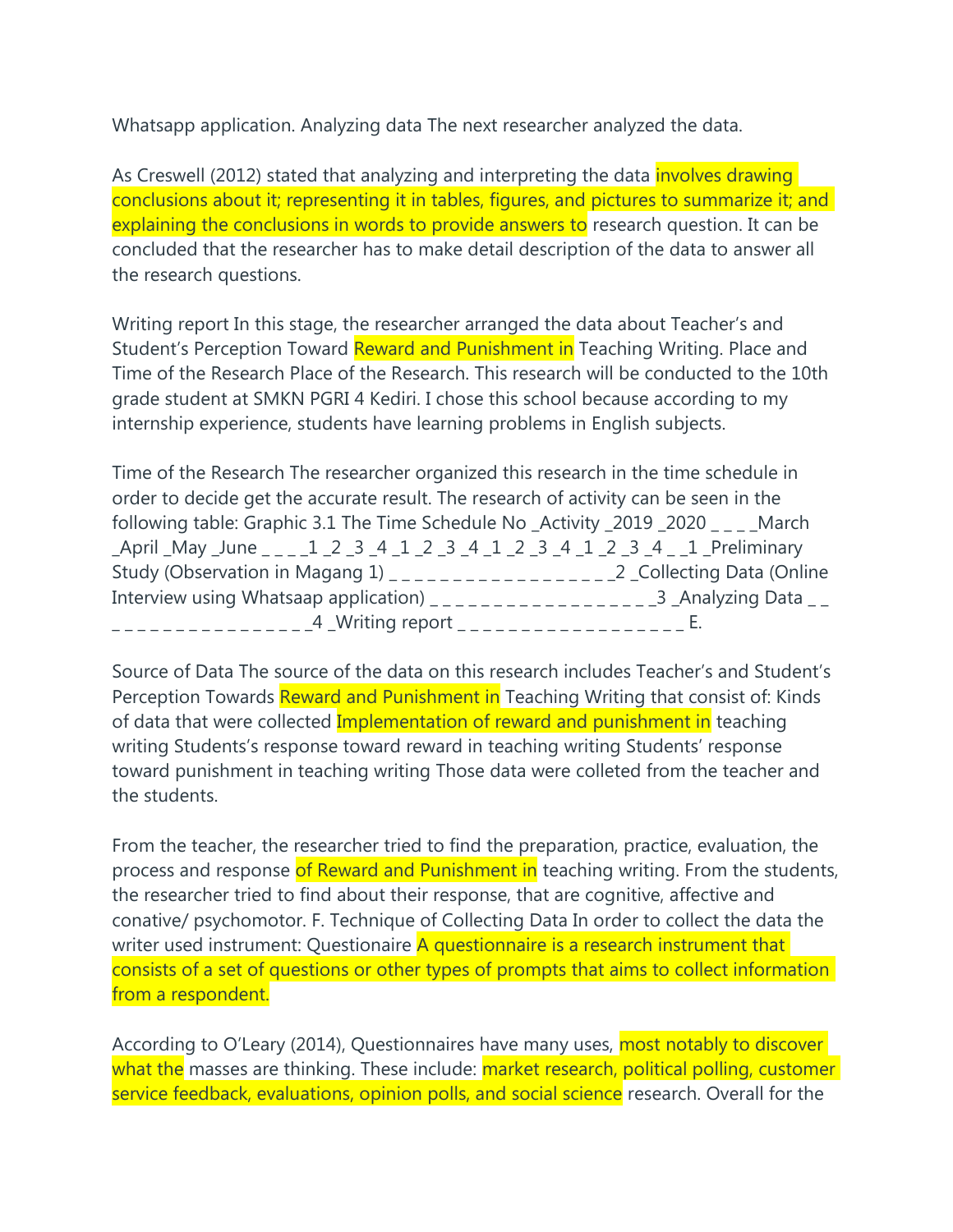various forms of questionnaire in quantitative research characteristics, including the following; Closed Questionnaire, where the questions in the questionnaire are limited or determined so that the respondent has no other choice than the available answers.

Open Questionnaire, is a question in quantitative research for answers given freely or freely. Mixed Questionnaire, is an **open and closed question** is a mixture of types of open questions and types of closed questions. This type of question implies that the contents of a questionnaire are mixed between the limits in the answers given by respondents and the opinions of a respondent.

Related to its characteristics, the writer use closed questionnaire, because the respondents' response were limited on determind by the researcher. Bell & Waters (2014), utilizes Youngman (1982)'s Question Types: Verbal / Open List Category Ranking Quantity Grid Scale In this research, the writer used scale question type to limit respondents in the questionnaire to be more directed.

Respondents' answers in the form of choices from five alternatives, namely: SS : strongly agree S : agree N : Neutral TS : Disagree STS : Strongly Disagree Each answer has the following values: SS : 5 S : 4 N : 3 TS : 2 STS : 1 Indicators' question Focus \_Indicators \_Sub Indicators \_Question \_ \_Reward \_Affective \_Participation Emotion Attitude \_1, 2, 3 \_ \_ \_Cognitive \_Knowledge Understanding Application \_4, 5, 6 \_ \_ \_Conative/ Psychomotor \_Manipulation Mechanism \_7, 8 \_ \_Punishment \_Affective \_Receiving Responsive Emotion 9, 10, 11 \_ Cognitive Knowledge Evaluation 12, 13 \_ Conative/ Psychomotor \_Readiness Adaptation \_14, 15 \_ \_ Interview.

According to Lerbin (1992; Hadi, 2007), interviews are a method of data collection by a one-sided question and answer method that is carried out systematically and based on the research objectives. Types of interview Estenberg in Sugiyono (2010: 233) suggests three types of interviews, namely structured, semistructured, and unstructured interviews.

Structured *interviews are used as data collection techniques if the researcher already* knows for certain what information will be obtained. Semistructure interviews (semistructure interviews) are included in the category of in-depth interviews where the implementation is more free when compared to structured interviews. The purpose of this type of **interview is to find** the problem more openly and the parties invited to the interview are asked for their opinions.

Unstructured interviews are free interviews and researchers do not use interview guidelines that have been arranged systematically and completely for the collection of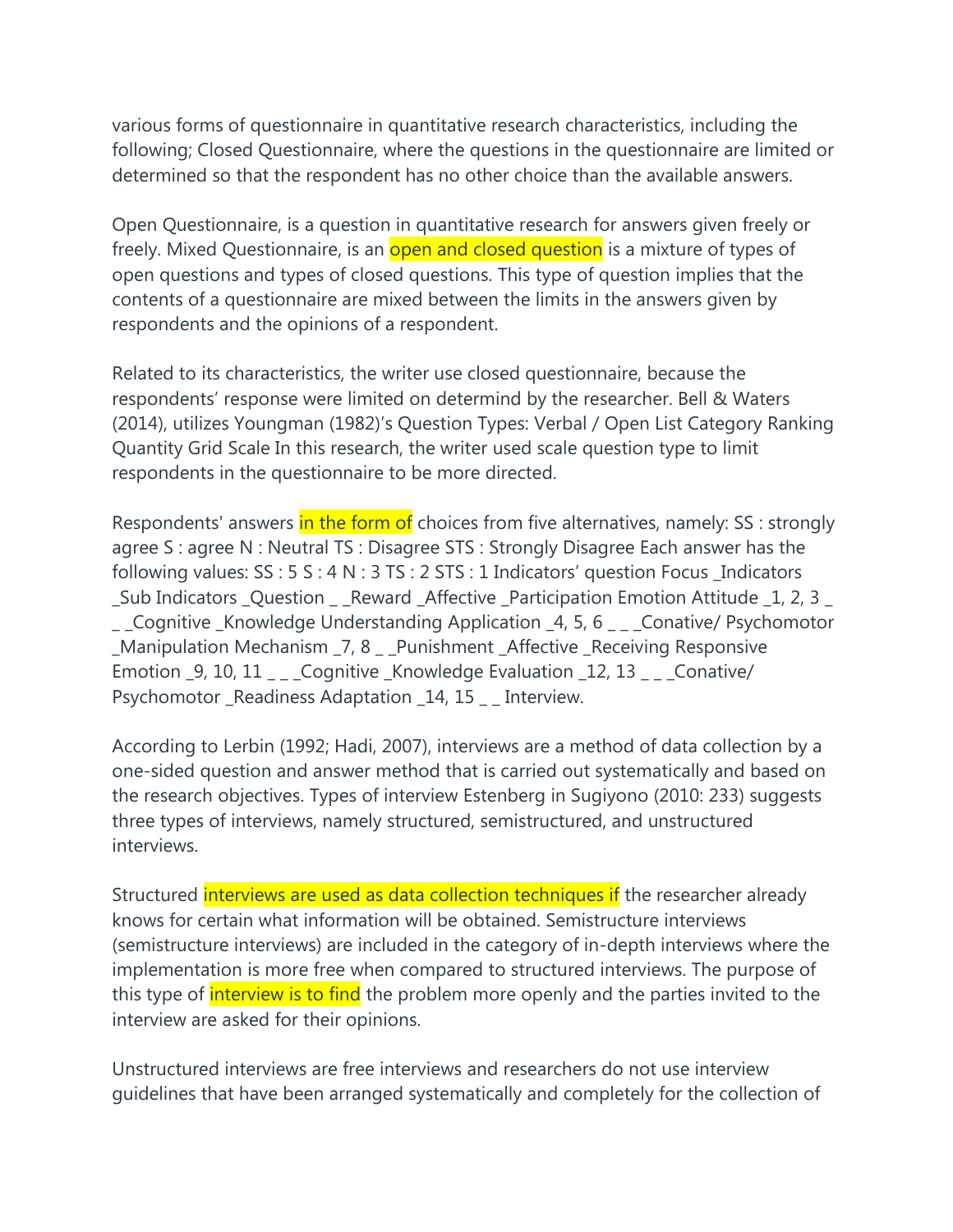data. The interview quide used only outlines the issues that will be asked In order to get the information deeply about the data, the researcher use semistructured interviews.

Because, In addition to directing respondent according to the guidelines, the writer seeks information related to learning, the writer also asks for opinions about the use of reward and punishment in teaching writing. Interview behavior In the interview process verbal and nonverbal behavior is something that needs to be considered, in addition to seeing the suitability of the answer to the question, can be to see someone's interest in following the interview.

Verbal behavior is speech that appears in the form of words, while nonverbal behavior is body language. According to Ducan (in Rakhmat, 2013) there are six types of nonverbal messages: gestures paralinguistic or sound prosemics or use of personal and social spaces olfaction or smell skin sensitivity artifactual factors such as clothing and cosmetics. When interviewing, the writer uses verbal behavior.

Because this research is only for finding data sources. The writer needs information related to the application of reward and punishment in teaching writing. Indicators' interview Patton as quoted by Maleong (in Sugiyono, 2011) classifies 6 types of questions. Questions relating to experience Questions related to opinions Questions relating to questions Questions about knowledge Questions regarding the senses Questions relating to background or demographics With the guideline of the question, researchers only use a few guideline questions.

such as, relating to experience, relating to opinions, about knowledge and relating to background or demographics. Indicators question Focus \_Indicators \_Sub-Indicators Question Reward Type Social  $1 -$  psychic Kinds of Praise 2, 3 \_Symbolic \_ \_ \_ \_ \_Token \_ \_ \_ \_ \_Tangible and Activity \_ \_ \_ \_The Effect \_Positive \_4, 5 \_ \_ \_ \_Negative \_ \_ \_Punishment \_Type \_Positive \_6 \_ \_ \_ \_Negative \_ \_ \_ \_Kinds of \_Psychic \_7, 8  $\text{---}$  Words and sentences  $\text{---}$  Stimulus psychical  $\text{---}$  Inconvenient  $\text{---}$  The Effect \_Positive \_9, 10  $\angle$  \_  $\angle$  \_ \_ Negative  $\angle$  \_ \_ Technique of Analysis Data In qualitative research, data analysis is the process of analyzing data that focuses on the teacher's and students' response in class X TKR 3 related to reward and punishment in teaching writing at SMKN PGRI 4 Kediri. Data obtained by researcher from interview with teacher who teach in class and closed questionnaires for students.

Interview Interview according to Satori & Komariah (2011: 130) is a data collection technique to get information extracted from data sources directly through conversation or question and answer. Sugiyono (2010: 194) explains that the interview is used as a data collection technique if the researcher wants to conduct a preliminary study to find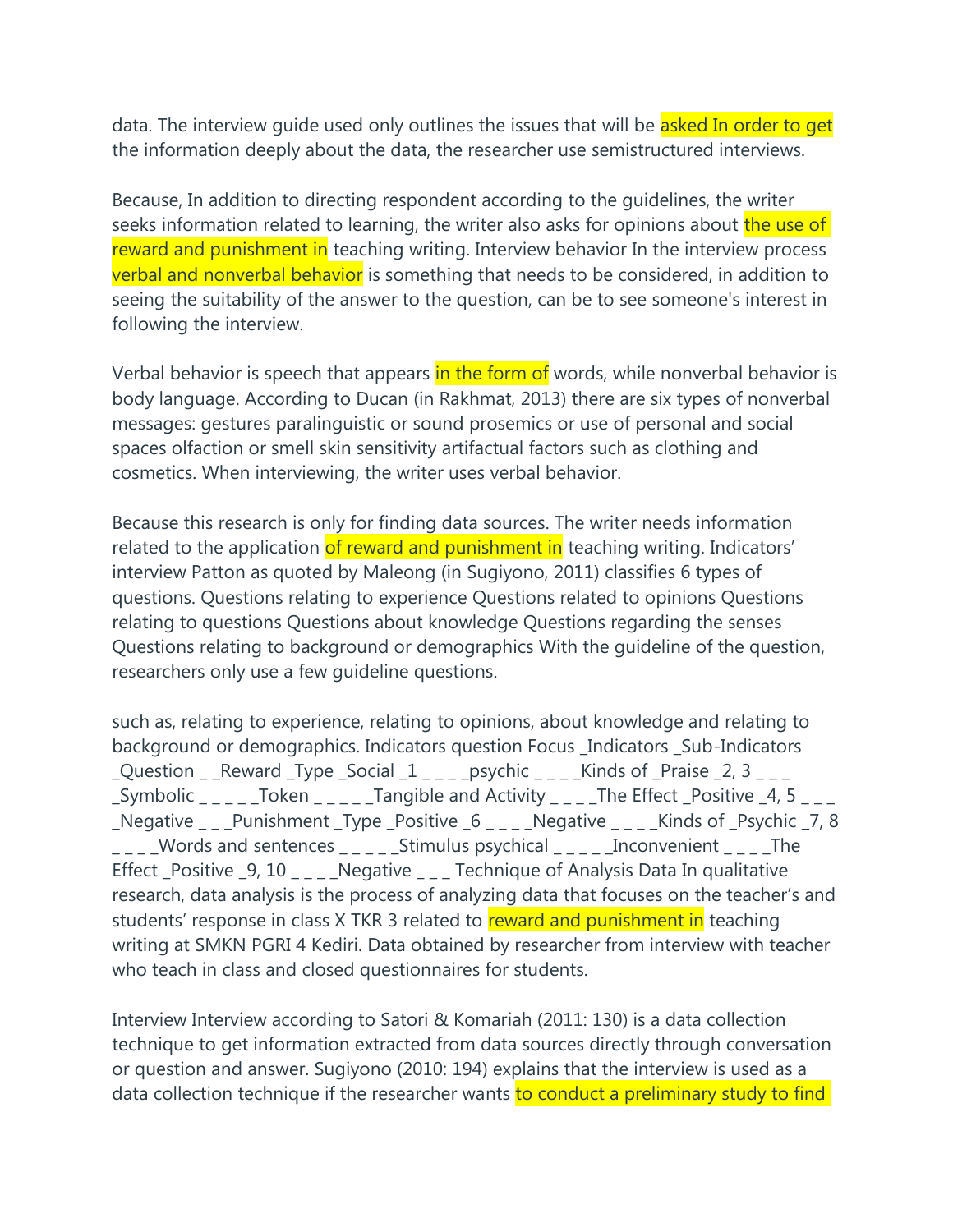problems that need to be investigated, and also to know things from respondents in more depth and the object of respondents is a little.

The object for getting the data in this interview is the English teacher in grade X at SMK PGRI 4 Kota Kediri. Form of qualitative data, therefore they were analyzed by using three concurrent flows of activity. Milles and Huberman (1994:10) said that they defined analysis as consisting of three concurrent flows of activity: data reduction, data display, and conclusion drawing/verification.

Data Reduction In data reduction, the researcher continuously collecting the data. Then, choose the data that used in the research, while the data that does not relate to the research will be not used. Data Display Data display means organized, compressed assembly of information that allows conclusion drawing.

Data display helps us to comprehend what is happening and to do something. The data display in this study using brief notes and code. Conclusion Drawing/Verification In conclusion drawing/verification is an activity of formulating research result that answer the focus of research based on data analysis research. The researcher analyzing and find the meaning of data that will be collected.

The conclusions are present the descriptive form of the research object based on research study. The results of the interview in the form of describing the points asked by researchers to the respondent to obtain information related to the implementation of reward and punishment in teaching writing. Questionnare This questionnaire is to determine student responses.

Questionnaire making refers to O'Leary (2014) and Bell & Waters (2014). This questionnaire contains 15 questions, the division of questions for reward responses includes Affective 3 questions (no 1-3), Cognitive 3 questions (no 4-6), Psychomotor 2 questions (7-8) and for punishment includes Affective 3 questions (no 9 - 11), Cognitive 2 questions (12-13), Psychomotor 2 questions (14-15).

This questionnaire has 5 choices of answers and one student must choose one that he thinks is suitable. The choice of answer is strongly agree, agree, neutral, disagree, strongly disagree. To analyze the data, researchers get data from the scores obtained from the respondent's answers.

The choice of answers with a linkert **scale in the form of** Strongly Agree with 5 score, Agree with 4 score, Neutral with 3 score, Disagree with 2 score, and Strongly Disagree with1 score. Then from the acquisition of the score is calculated with the percentage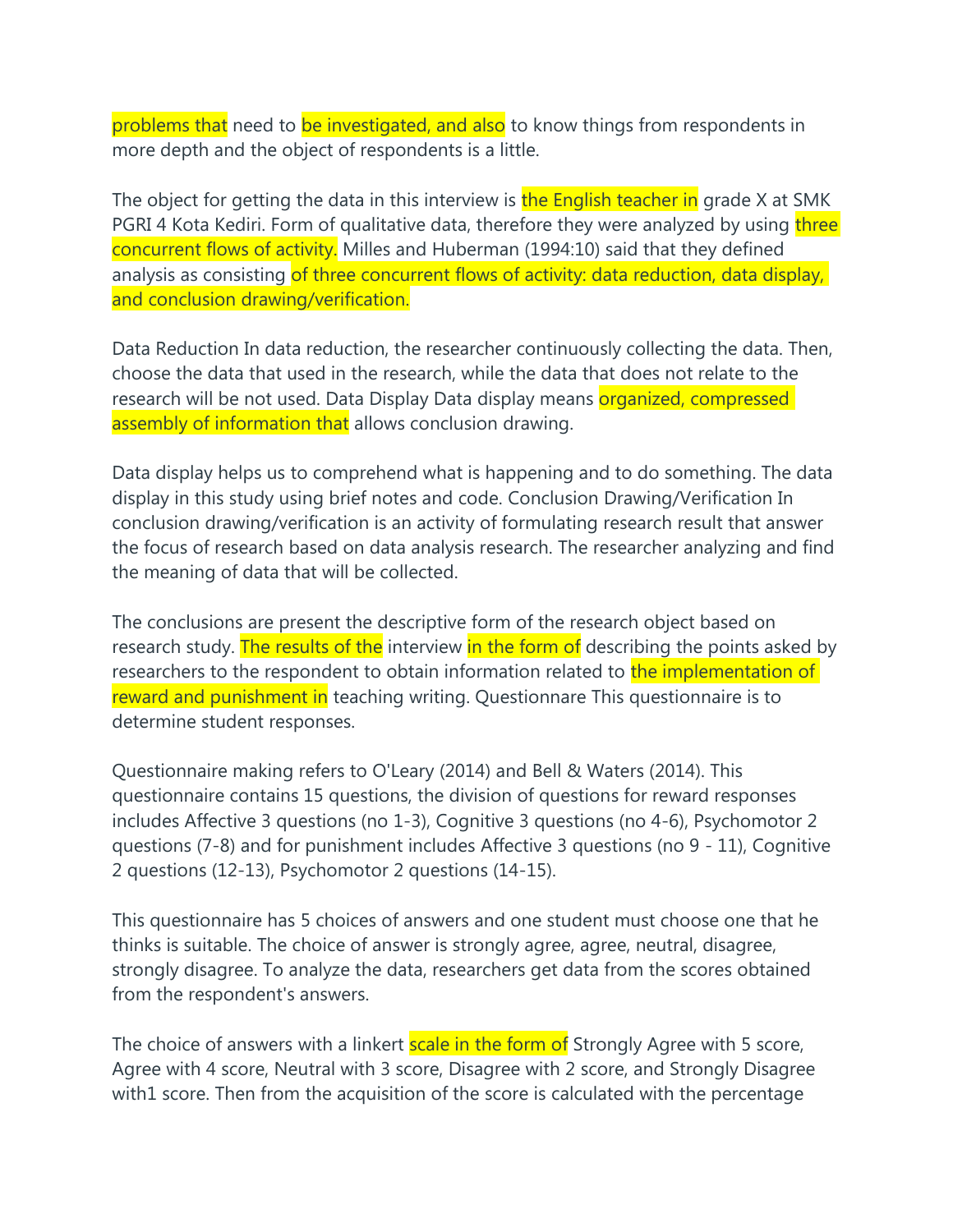according to the indicator. Then to analyze the results of the score using interval analysis.

The following are the criteria used to interpret computed scores so that students' response rates can be revealed. Interval Criteria: 0% - 19,99% = Strongly Disagree 20% - 39,99% = Disagree 40% - 59,99% = Neutral 60% - 79,99% = Agree 80% - 100% = Strongly Agree Checking validity In this research the researcher used triangulation for testing the validity of the data.

Triangulation means using more than one method to collect data on the same topic. This a way of assuring the validity of research through the use of a variety of methods to collect data on the same topic, which involves different types of samples as well as methods of data collection.

According to Denzin (1970) among experts in triangulation in the social sciences, there continues to be a general consensus on the usefulness of the four types of triangulation originally identify by (1) data triangulation; (2) investigator triangulation; (3) theory triangulation; and (4) methodological or method triangulation. From what Denzin said, the researcher used theory triangulation to check the validity.

Based on Denzin (1970) theory triangulation is the use of multiple theories or hypotheses when examining a situation or phenomenon. The idea is to look at a situation / phenomenon from different perspectives, through different lenses, with different questions in mind. CHAPTER IV RESEARCH RESULT AND DISCUSSION Research Results In this section is a description of the results of research.

The results of the study were in the form of descriptions taken from teacher interviews and student questionnaires. Following are the results of the research: The Implementation of Reward and Punishment in Teaching Writing at X TKR 3 in SMK PGRI 4 Kediri The data about the teacher's *implementation of reward and punishment* were collected using interview with English teacher who taught on class X TKR 3.

Based on the results of the interview, the implementation of Reward and Punishment in teaching writing as follows: Reward Reward are important strategies used by teachers to encourage student motivation in the learning process and to increase their effectiveness and efficiency. The following are the data about the type of reward implemented by the teacher, the application of the type of reward in teaching writing, the teacher used the type of psychic. "Psychic reward was simpler but it made students felt more valued.

The example of psychic rewards that was given such as when students were able to write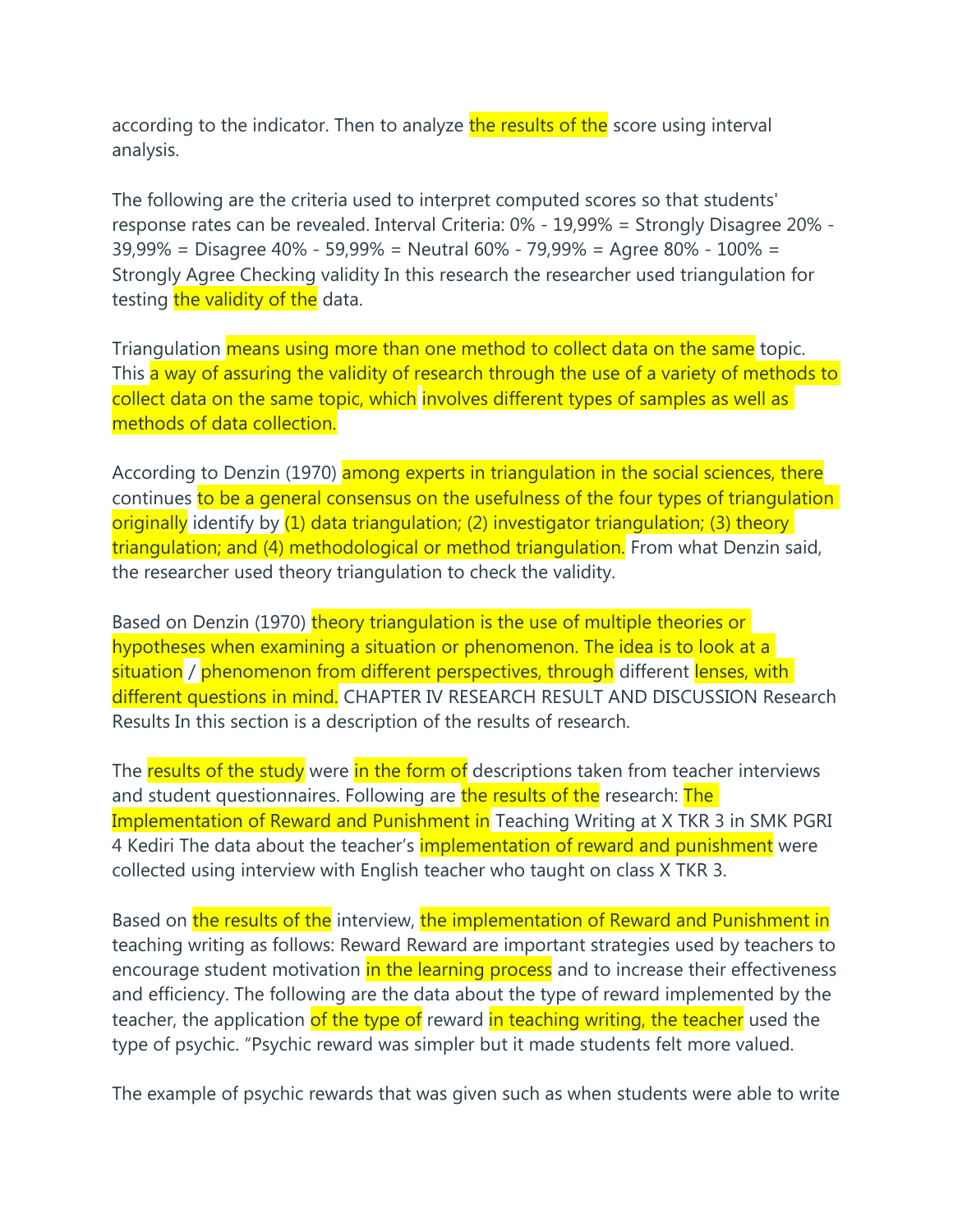what I told them to, I gave them pride using sentences like "your performance is good" (A/R/Type/01) ".....or "you're very smart". (A/R/Type/02) In data a and b above type of pride were realized in physic reward (Mahsun, 2006). These prides in the form of sentences functioned to boost the students self-esteem, self-satisfaction, and pride in their achievement.

In the kinds of reward that was applied in teaching writing related to Cascio (2007) who stated the type reward can be in the form of praise, tokens, tangible and activity. Data about praise were as follows: "I praised the work of students so that students felt proud of the results of their performance so that it can foster a spirit of learning." (A/R/Kind/01) The data about the example of token reward, tangible and activity and symbolic rewards.

The teacher said that "I gave points to students who want to present future performance results or to those who were active in question and answer related to the material".(A/R/Kind/02) "I usually made students as leaders in their study groups." (A/R/Kind/03) "I was not using symbolic rewards because of the effects. For example when students were made an example because of their success, there would be other students who felt jealous."(A/R/Kind/04) In data a, b and c above kinds of reward were realized with praise, tokens and tangible and activity to increase learning enthusiasm and activeness in learning (Cascio, 2007). However, teachers did not give symbolic rewards because of the negative influences they cause. The following are the data about the kind of rewards.

The teacher explained the kind of rewards for teaching writing. "effective reward was praise and tokens. Because in return for this token, praise made students felt what they were doing were right and made students' enthusiasm for learning grow. For the type of token, made students chase the points that I gave so they would be encouraged to answer questions or write the results of their performance on the board. Points here were an additional value for students."(A/R/Kind/05) In these data, the teacher experienced about effectiveness relate with quidelines that must be understood in using rewards (Syaiful Bahri Djamarah, 2005).

In accordance with the respondent's experience in applying reward and punishment in teaching writing, the teacher explained about positive effect. "giving rewards has a very positive effect. Such as fostering children's enthusiasm for learning and student achievement for a temporary period. In the sense of the achievement of the temporary period was the student reach for reward as the achievement."

(A/R/Effect/01) These data about positive effect have a good impact on students in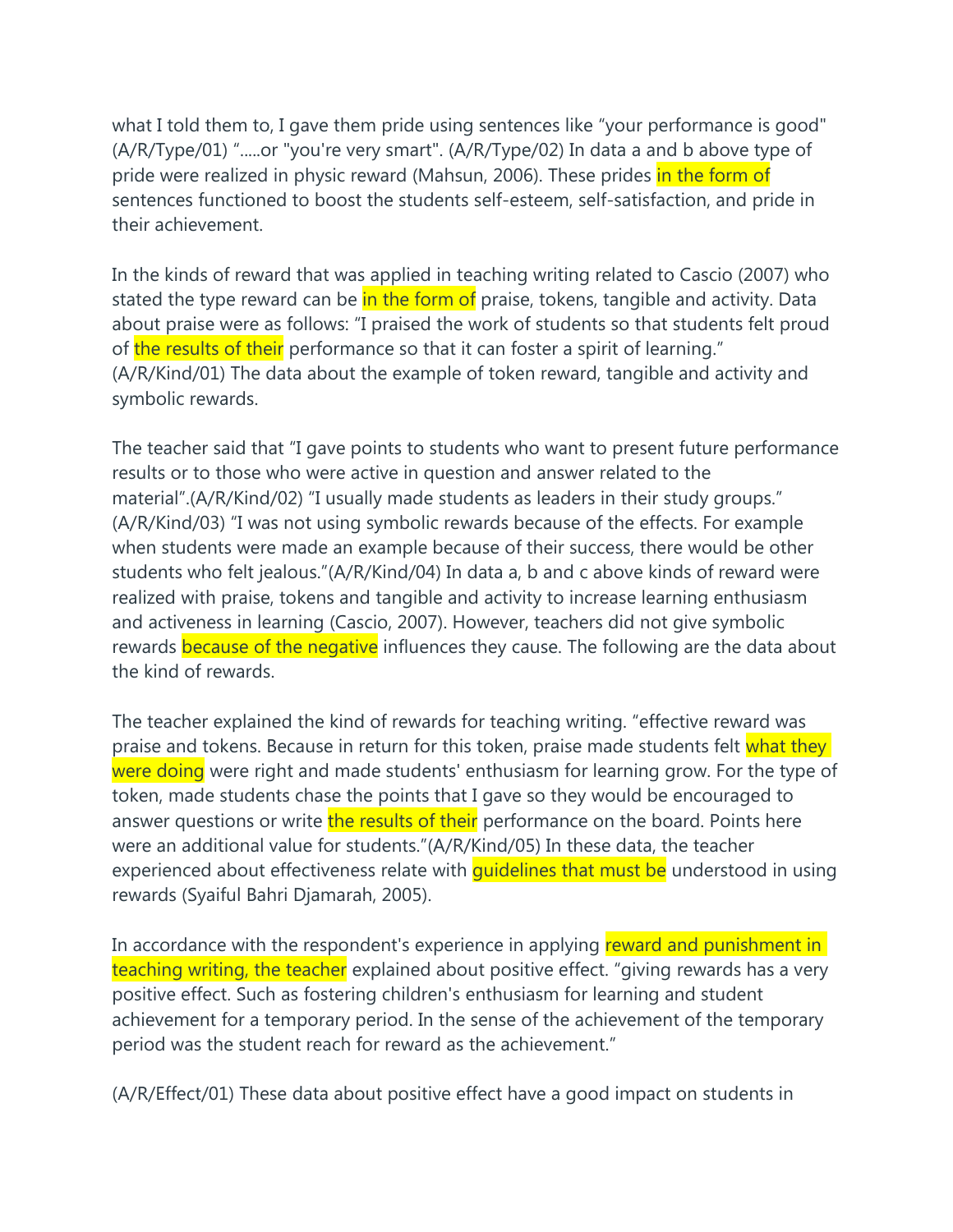learning (Skinner, 1989). In accordance with the respondent's experience in applying reward and punishment in teaching writing, the teacher explained about negative effect. "the negative impact there were students who were jealous of the rewards that given to one students.

Sometimes even smart students can be rivaled by ordinary students because of the student's active learning process. To cope, I gave orders for students to be more active in the learning process."(A/R/Effect/02) These data about negative effect explain that students' jealousy of reward makes students able to influence their ability to learn (Lori Kay Baranek, 1996).

Punishment Punishment is defined as the opposite of reinforcement because it is designed to weaken or eliminate a response rather than increase it. This is a hostile event that reduces the behavior that follows. The following are the data about the type of punishment implemented by the teacher, the application of the type of punishment in teaching writing, the teacher used the positive type. "punishment provides a positive type. The reason was not giving a negative type because it can killed his enthusiasm in learning.

In this positive type I used it because besides being punishment itself it was also a student learning process.When students did not go to school without a reason, I gave additional assignments in the form of material that was left when they were not following the learning process."(B/Type/01) In the data above behavioral individual type were realized in the form of additional assignment (Skinner, 1989).

These data about the teacher's implementation of punishment. Herman (1980) explained the kinds of punishment is divided into 4: Psychic Punishment, Words and Sentences, Stimulus Psychical Punishment and Inconvenient Punishment. This data about physic punishment "I did not give physic punishment because students who were given psychological punishment did not make a deterrent, besides psychological punishment made students seem to challenge their teacher to make the next mistake."(B/Kind/01) Words and sentences "Punishment words and sentences in the form of utterances such as "you would not move up the class if you cannot got good grades", this statement was indeed threatening, but I expect students to be afraid and willing to learn to get good grades."(B/Kind.02) Stimulus psychical punishment in the form of glaring "I did it when the students in the class were busy and repeat it when the words were ignored, I would glare at the students who become the mastermind. With glares students would be afraid and would not repeat the crowd again.

Because by glaring shows that the teacher was angry."(B/Kind/03) Inconvenient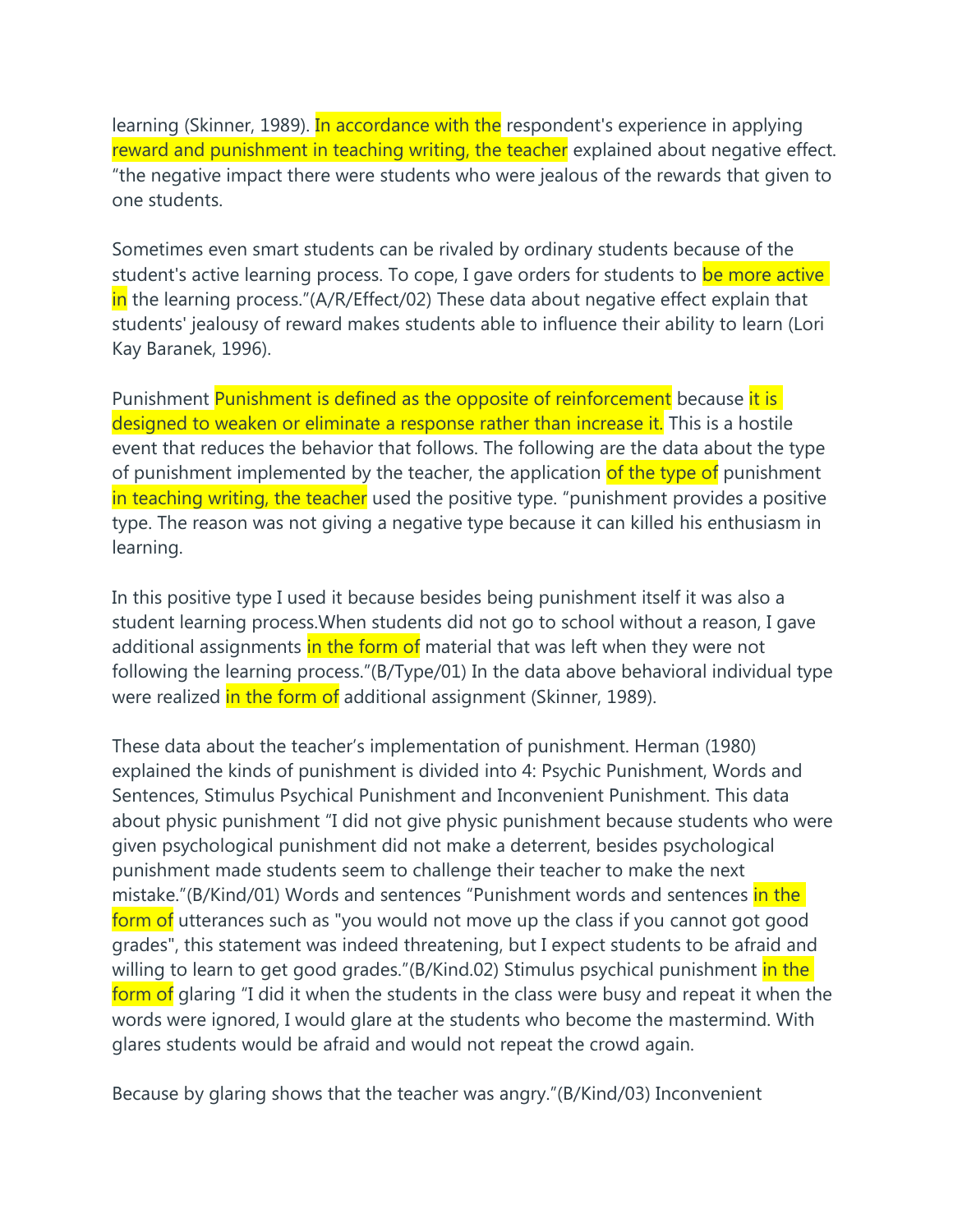punishment, **stand in front of the class** "The example that I apply in inconvenient was when the psychological stimulus was ignored, I would call on students who were still busy to **stand in front of the** class."(B/Kind/04) "....

when a student was late for class, I would ask students to **stand in front of the class and** write their reasons why they were late, then sing English. I never sent students out of class because it would make students miss the material."(B/Kind/05) The teacher's implementation kind of punishment to give a deterrent effect on students who make mistakes and improve student learning (Herman, 1980).

In these section the teacher gave an opinion about physic punishment "The provision of physic punishment did not need to done, because there was a lot of punishment that can be given to students who were more effective."(B/Kind/06) "….Psychic punishment would not make a deterrent effect, but it would make the effect of fear of knowing practically avoid the teacher.

Sometimes if students were emotional they would have physical contact with their teacher, especially if students report to their parents, and their parents did not accept it would affect the legal channels or the teacher concerned can have physical contact with students' parents."(B/Kind/07) "During my teaching, **I have never had** physical contact because of the reasons I mentioned earlier."(B/Kind/08) The teacher's opinion explained that physic punishment would not make students deterrent, but will negatively impact students (Barnawi and Mohammad Arifin, 2012).

These data about positive impact in the teacher's implementation of punishment . "punishment can foster student enthusiasm for learning. With punishment students have a deterrent effect and would not repeat it again and will try better." (B/Effect/01) In addition to providing a deterrent effect, the impact of positive punishment can improve student learning in order to be better (Skinner, 1989).

This data explain about negative effect of punishment and how to cope it. "for students who could not accept the punishment that I gave, this meant that it was a negative impact of punishment. I would ask to students why they cannot received punishment."(B/Effect/02) "….Many factors made students unable to accept this punishment.

The first was because students did not know the location of their mistakes, the second was that students felt heavy with the punishment that I gave. If students feel heavy with the punishment received, I would give the choice of punishment."(B/Effect/03) "….For example, I gave students the punishment to do 20 multiple choice questions and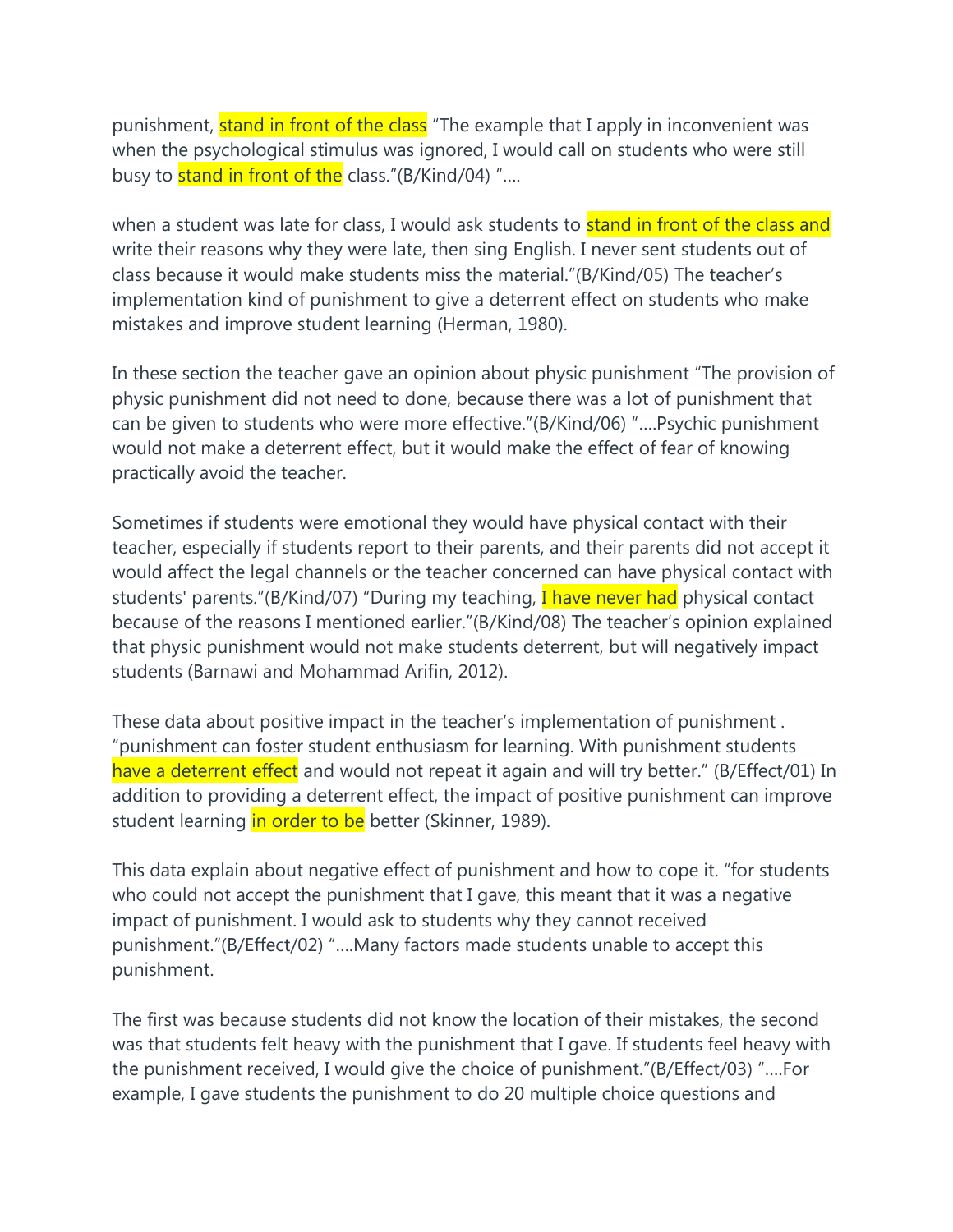students object, I gave them the choice of working on 10 essay questions or not getting extra marks. I personally have never experienced it for students who cannot accept the punishment that I gave because of the mistakes they made."(B/Effect/04) The teacher must pay attention to the weaknesses of the strategies used so that they have solutions to overcome these weaknesses (Barnawi and Mohammad Arifin, 2012).

The Students' Response on the Implementation of Reward in Teaching Writing The questionnaire was given to 20 students to find out the students' responses about the reward and punishment given by the teacher. This questionnaire has 5 choices of answers and one student must choose one that he thinks was suitable. The choices of answers were strongly agree, agree, neutral, disagree, strongly disagree.

To analyze the data, researchers got data from the scores obtained from the respondent's answers. In scoring the data, each of the answers were given score from 5 to 1. The following are the details of the scoring: Strongly Agree with 5 score, Agree with 4 score, Neutral with 3 score, Disagree with 2 score, and Strongly Disagree with 1 score. After that the scores were calculated with the percentage according to the indicator. Then the data were analyzed using interval analysis.

The following are the criteria used to interpret computed scores so that students' response rates can be revealed. Interval Criteria: 0% - 19,99% = Strongly Disagree 20% - 39,99% = Disagree 40% - 59,99% = Neutral 60% - 79,99% = Agree 80% - 100% = Strongly Agree Affective Response related to emotions, attitudes, and assess someone against something in reward.

Participation The activeness of students in participating in learning and getting additional points of value for students. Emotion Emotion was describe how students feel when they get a reward. Attitude Attitude is a continuation of what students do after getting a reward, in terms of whether the reward makes students eager to learn. Graphic 4.2.1

Affective Response in Reward / From the graphic above we can see about participation, emotion and attitude on the affective response in reward for writing skill. In general, the students affective response was positive. It can be seen from the graph above in which most of the students did or participated actively in reward that teacher applied and had positive reaction.

However, their attitude toward reward was guite different, there were two students reacted negatively. Cognitive Cognitive which contains behaviors that emphasize intellectual aspects in reward. Knowledge Contains the ability of students to learn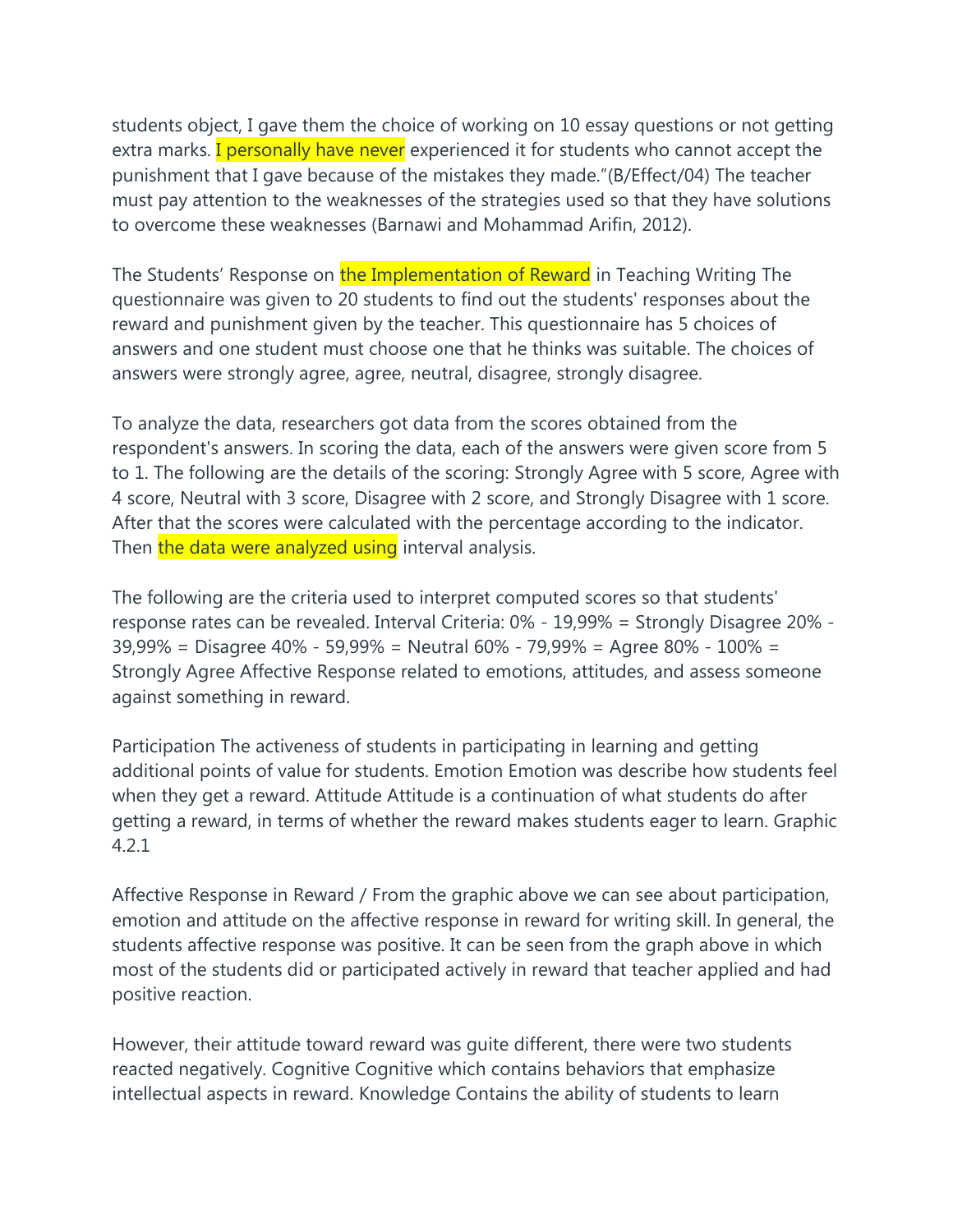writing to got reward. Understanding Contains students' understanding in learning in writing. Application contains the application of students in learning outcomes. Graphic 4.2.2

Cognitive Response in Reward / In the graphic above we can see the cognitive response of students having knowledge, understanding and application in reward for writing skills. In the response application, there is a disagreeing answer that is more dominant than agreeing, there is also a strongly disagreeing answer. This section explains the rewards that students get in the form of group leaders for students who often get rewards.

The teacher's real intention is besides giving rewards to students, so that students who often get rewards are expected to help their group mates in group solving. But in this application there are 12 students who disagree and 2 students who strongly disagree. So that students do not agree with the rewards given by the teacher in this section.

But on knowledge and understanding, it can be seen in the graphic that students agree on the reward. In general, the students 'cognitive response got a presetase of 71.3%, so that the students' cognitive response to the reward was agree. Conative/ Psychomotor Contains behaviors that emphasize aspects of motor skills such as how to write correctly in accordance with what is taught by the teacher in reward. Manipulation how students apply the correct way of writing according to what the teacher taught. Mechanism how the students were preparing material for learning.

Graphic 4.2.3 Conative/ Psychomotor Response in Reward / From the graph above, it can be seen that the psychomotor response in rewarding has manipulation and mechanisms. In the manipulation answers, there are 6 disagreeing answers which indicate students cannot follow the teacher in learning to write, in the sense that students cannot imitate the examples given by the teacher. But in the mechanism part, 1 student stated that he strongly agreed and 19 students agreed.

The psychomotor response got a percentage of 75.5%, so in general, the psychomotor response of students was agreeing with the reward that the teacher applied. The students' response on the implementation of punishment in teaching writing The questionnaire was given to 20 students to find out the students' responses about the punishment given by the teacher. This questionnaire has 5 choices of answers and one student must choose one that he thinks was suitable.

The choice of answer is strongly agree, agree, neutral, disagree, strongly disagree. To analyze the data, researchers get data from the scores obtained from the respondent's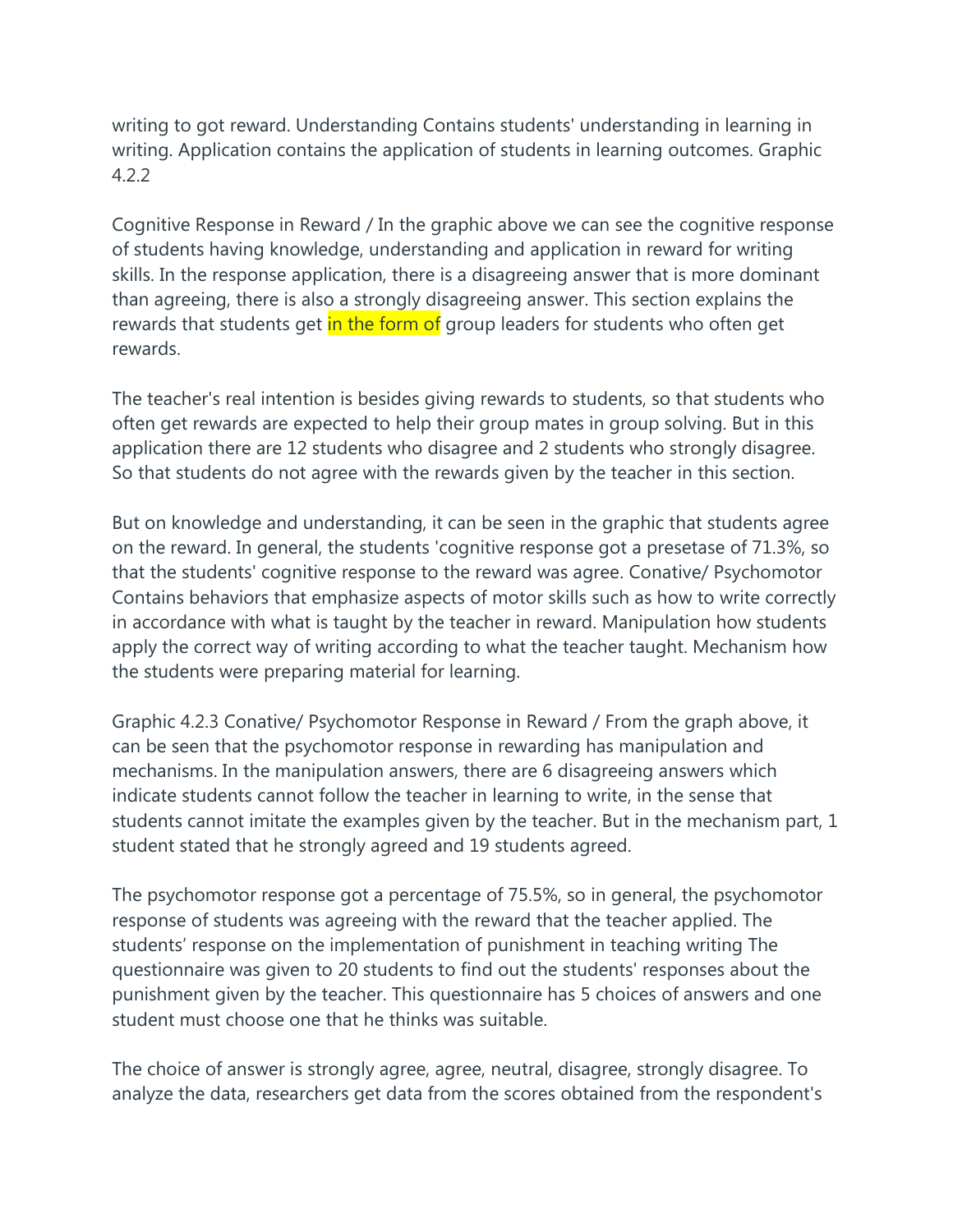answers. The choice of answers with a linkert **scale in the form of** Strongly Agree with 5 score, Agree with 4 score, Neutral with 3 score, Disagree with 2 score, and Strongly Disagree with1 score. Then from the acquisition of the score is calculated with the percentage according to the indicator.

Then to analyze the results of the score using interval analysis. The following are the criteria used to interpret computed scores so that students' response rates can be revealed. Interval Criteria: 0% - 19,99% = Strongly Disagree 20% - 39,99% = Disagree 40% - 59,99% = Neutral 60% - 79,99% = Agree 80% - 100% = Strongly Agree Affective Response related to emotions, attitudes, and assess someone against something in punishment. Receiving How students' attitude in receiving punishment given by the teacher.

Responsive Further student activity in learning when getting punishment. Emotion Emotion was describe how students feel when they get a punishment. Graphic 4.3.1 Affective Response in Punishment / Affective in punishment has acceptance, responsiveness and emotion. We can see in the graphic that emotional responses do not get answers disagreeing by students. 1 student strongly agreed and 19 other students agreed.

On receiving, there were 4 students who expressed disagreement and on the responsive there were 2 students who disagreed. But in general, students' response affective to giving punishment gets a score of 78%, which means punishment can be accepted by students. Cognitive Cognitive which contains behaviors that emphasize intellectual aspects in punishment.

Knowledge Contains the ability of students to learn writing after student got a punishment. Evaluation Evaluation is how students know the location of mistakes and correct these errors. Graphic 4.3.2 Cognitive Response in Punishment. / Cognitive in punishment has knowledge and evaluation. From the graph shows that all students agree to apply writing as a response to knowledge and evaluation.

This can be seen from the graph which shows that in knowledge 8 students strongly agree and 12 students agree. In the evaluation there were 5 students who strongly agreed and 15 students agreed. It can be concluded that students receive the application of punishment to improve the way they learn to write in English.

Conative/ Psychomotor Contains behaviors that emphasize aspects of motor skills such as how to write correctly in accordance with what is taught by the teacher in punishment. Readiness Students' readiness in learning to avoid punishment so as not to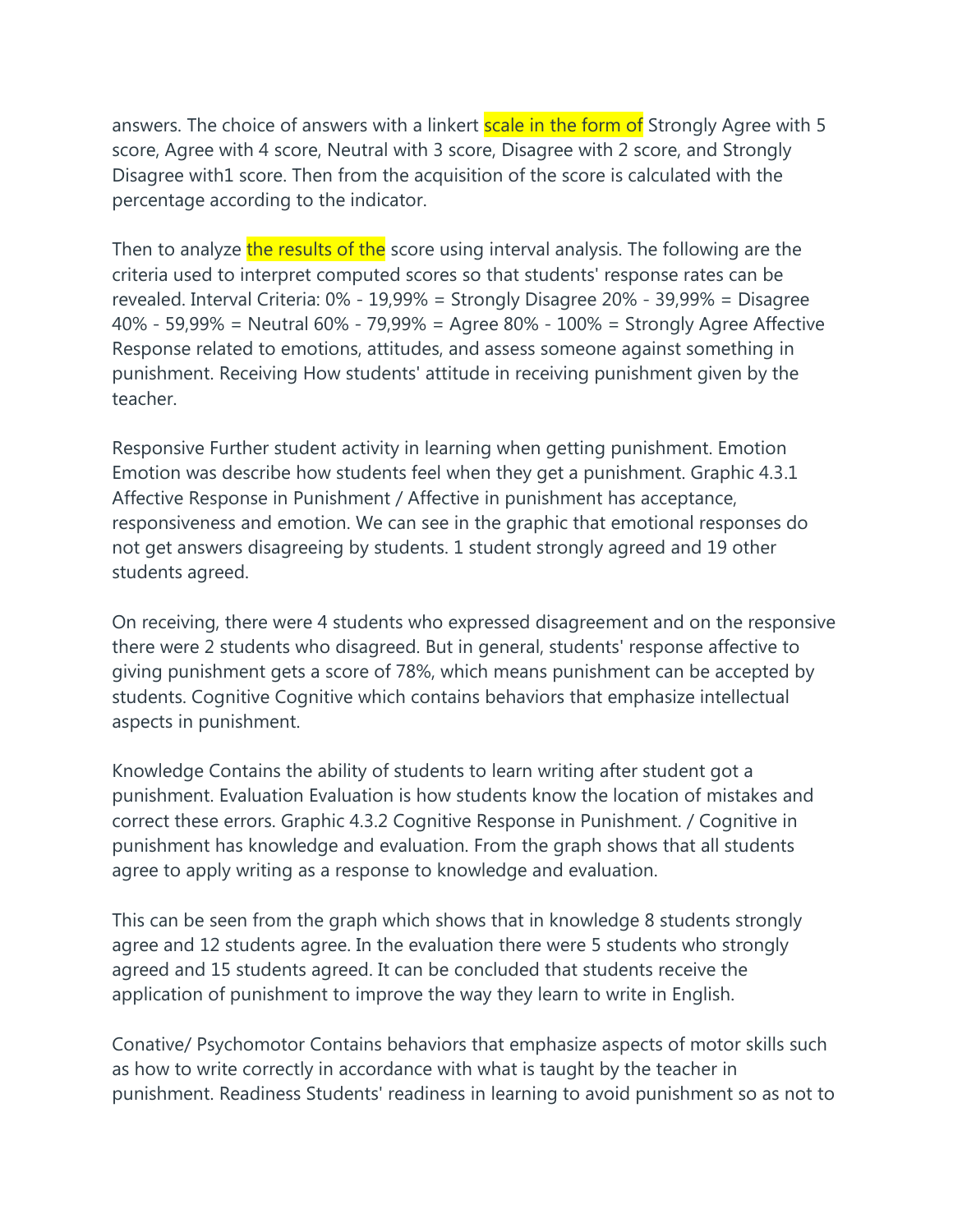repeat mistakes. Adaptation Adaptation is how students are accustomed to punishment for making mistakes. Graphic 4.3.3

Conative/ Psychomotor Response in Punishment / Psychomotor in punishment has readiness and adaptation. The graph shows that all students agree to apply writing as a response to knowledge and evaluation. This can be seen from the graph which shows that readiness has 1 student who strongly agrees and 19 students agree.

In the adaptation, 4 students stated that they strongly agreed and 16 students agreed. It can be seen that students prepare material before learning and students can adapt to giving punishment. It can be concluded that students receive the application of punishment to improve the way they learn to write in learning English.

Discussions The results of research conducted by researchers on teachers 'and students' response relate to previous research. Irawati, **An Fauzia Rozani Syafei** (2016) explained that the results of her research that reward is an appreciation given by the teacher to the students who can follow the lesson well and finishing the assignment.

Meanwhile, punishment is a bad treatment that is given to the students who do not focus in learning process, do not care of their assignment, and have bad habit during the class. Besides to motivate student, reward and punishment also make the students become more discipline and study harder than before. And in line with Yusi Amalia Sri Wantina, Dhea Widya (2019) who explained the results of her research that the result of the research to find out the students perception about the implementation punishment and reward in learning activity, the indicate that help student especially in English classroom learning activities.

Reward and punishment has the purpose to make students more eager to improve and enhance their achievement And present the effective or not when student get a reward and punishment in the classroom. But this research contradicts Baranek, Lori Kay (1996), in his journal explaining that *intrinsically motivated students experience school success* because they display behaviors such as choosing challenging activities and spending more time on task.

The use of rewards undermines intrinsic motivation and results in the slower acquisition of skills and more errors in the learning process. The implications of the research are discussed and a collection of strategies designed to promote intrinsic motivation is presented. For students' response to reward and punishment from the response indicator by Steven M.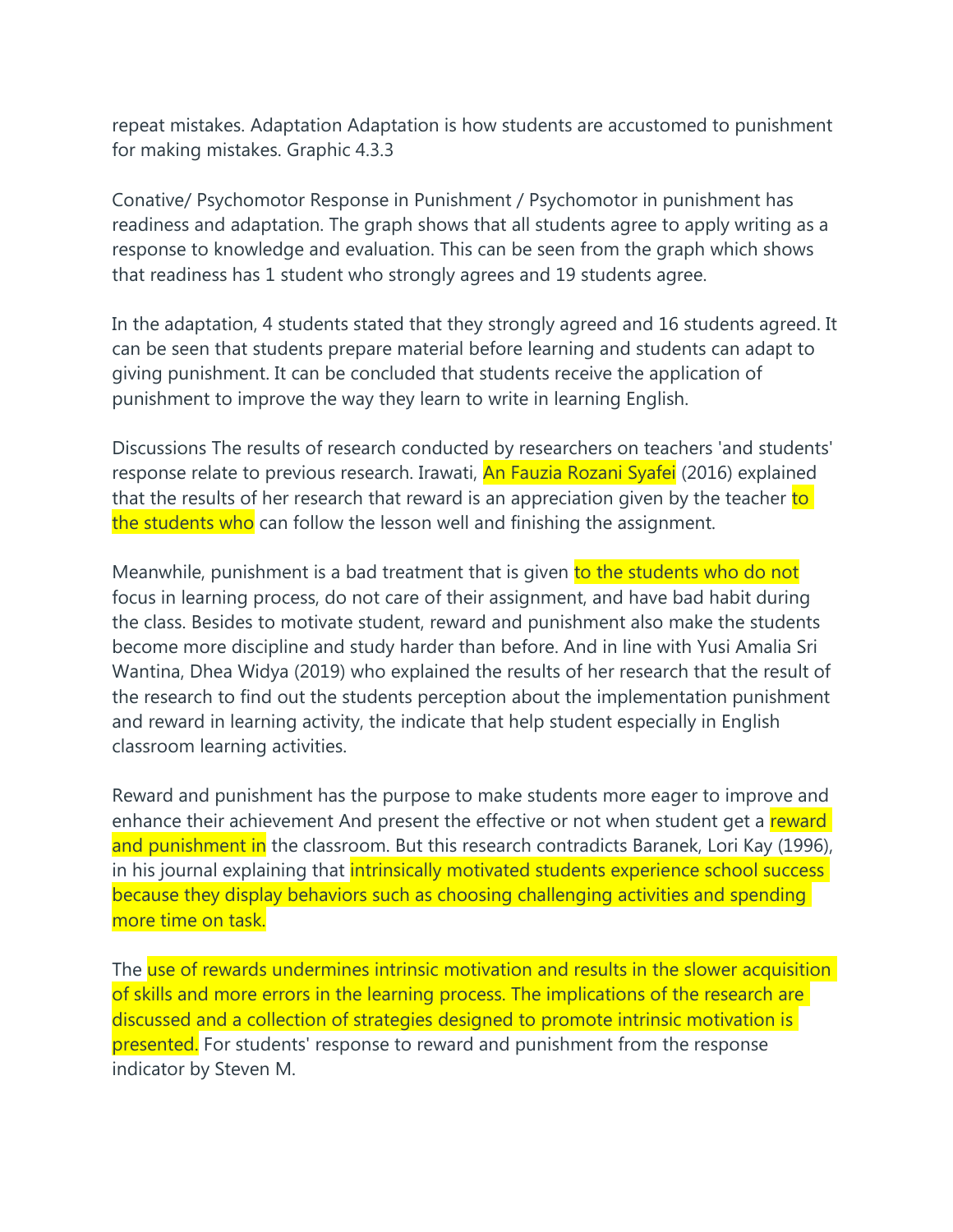Chaferespon in (Jalaludin Rakhmat, 1999: 118) which divides it into Affective, Cognitive and Conative / Psychomotor. From these indicators students show the response that in affective reward gets a percentage of 83,333% which means strongly agree, cognitive 71.333% which means agree, and Conative / Psychomotor gets a percentage of 75.5% which means agree.

From the results of the percentage of students' responses showed that rewards improve student learning by increasing learning enthusiasm. This is in line with Skinner (1989: 35), The function of rewarding for students there are the value of educating to shows that the child's behavior in accordance with what is desired, motivation to accepted behavior is repeated again, reinforcement for socially acceptable behavior, happy students rewards motivate pupils to be more productive by creating a feeling of pride to get achievement and increase the spirit of learning to make the individual more diligently.

On the other hand, on punishment students show a percentage of affective response 78% which means agree, on cognitive 86.5% which means strongly agree and on Conative / Psychomotor shows a percentage of 85.5% which means strongly agree. On the acquisition of these scores indicate that students can increase their learning enthusiasm when getting punishment.

This is in line with Skinner (1989: 53), there are four important functions of punishment that play a major role in the formation of expected behavior, there are limit behavior as punishment prevents unexpected repetition of behavior, education as to educate students into good behavior, strengthen motivation to avoid unexpected and positive impulse behavior and control as **prevent students from engaging in unwanted** behavior.

CHAPTER V CONCLUSION AND SUGGESTION Conclusion Based on the results of research on teacher's and student's perception towards reward and punishment in teaching writing, it can be concluded that reward and punishment applied by the teacher has several types and kinds of reward and punishment. The application of the reward given by the teacher can be in the form of praise or congratulations, giving physical gifts, giving points to add value and also giving recognition by making the group leader.

In the application of punishment given by the teacher can be in the form of punishment for writing, additional tasks, threats not to go up to class and physical stimulus. Punishment is used according to the level of student error. Student responses to the rewards given by the teacher have a very good response to the affective and a good response to cognitiv and psychomotor.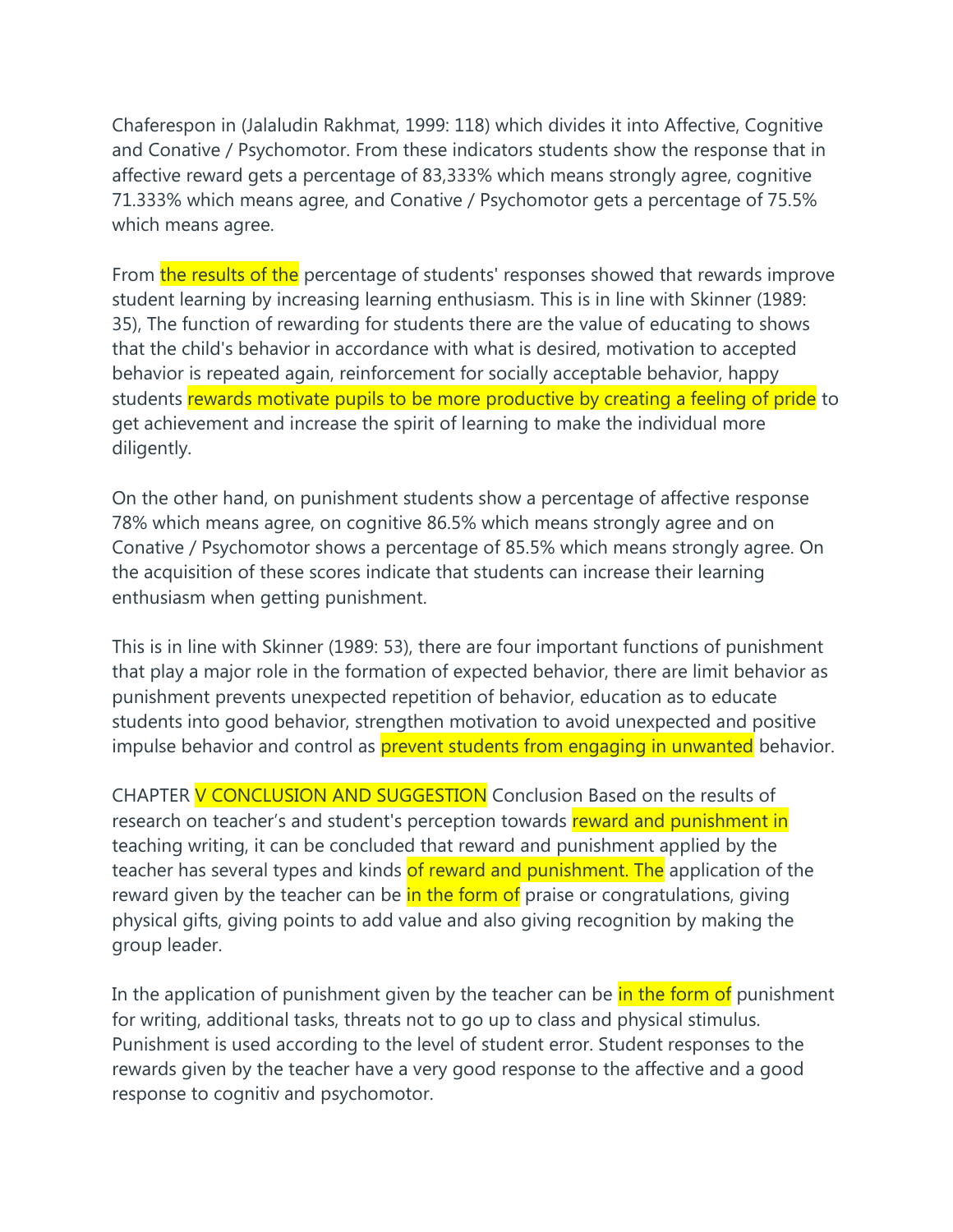With the reward makes students eager to learn and **compete with each other** to get a reward. Student responses to punishment given by the teacher have a good response to affective and very good response to cognitive and psychomotor. Punishment deter students from repeating mistakes and to correct mistakes made by students.

Suggestion After the researcher concludes the results of the study, the researcher wants to propose suggestions for students, teachers, schools and readers. The researcher hopes that it will be better in applying reward and punishment to future teaching writing. For the student Students must participate more actively in writing learning to get rewards from the teacher.

Students do not despair when getting punishment, because it is a whip to further improve learning. Students should impress that English learning is for skill and not only knowledge so that they need much practice to improve it. For the teacher The teacher must pay attention to the appropriate reward and punishment in teaching writing.

Avoid physical type of punishment, because the provision of physical punishment will make students afraid in participating in learning Teachers must always guide their students to learn so that no student feels neglected. The teacher must have good communication with students during the teaching and learning process. For the school Schools must provide the facilities needed in the teaching and learning process. Schools must provide a collection of English books in the library.

Schools must support good activities to improve student skills. For the readers The researcher hopes that the reader can use this research as a reference as it should. This research is far from perfect, so researchers hope readers can criticize this research so that researchers are better going forward. References A.M, Sardiman. (1992). Interaksi dan Motivasi Belajar Mengajar. Jakarta: Rajawali Pers. Aan Komariah, Djam'an Satori. (2011). Metode Penelitian Kualitatif. Bandung, Alfabeta.

Ary, D., Jacobs, L. C., & Sorensen, C. (2010). Introduction to Research in Education.USA: Wadsworth. Azwar, S. 2012. Reliabilitas dan Validitas.Yogyakarta: Pustaka Pelajar. Abdurrahman, Annas Kuncoro. 2017.Strategi Guru Dalam Mencapai Profesionalisme Guru Di Sma Negeri 3 Boyolali Tahun Ajaran 2015/2016. dalam Jurnal Skripsi 2017. Baranek, Lori Kay. (1996). The Effect of Rewards and Motivation on Students Achievement. Masters Theses.285. http://scholarworks.gvsu.edu/theses/285.

Barnawi, Mohammad Arifin. (2012). Buku Pintar MengelolaSekolah(Swasta). Yogyakarta:Ar-Ruzz. Bell, J., Waters, S., & Ebooks Corporation. (2014). Doing your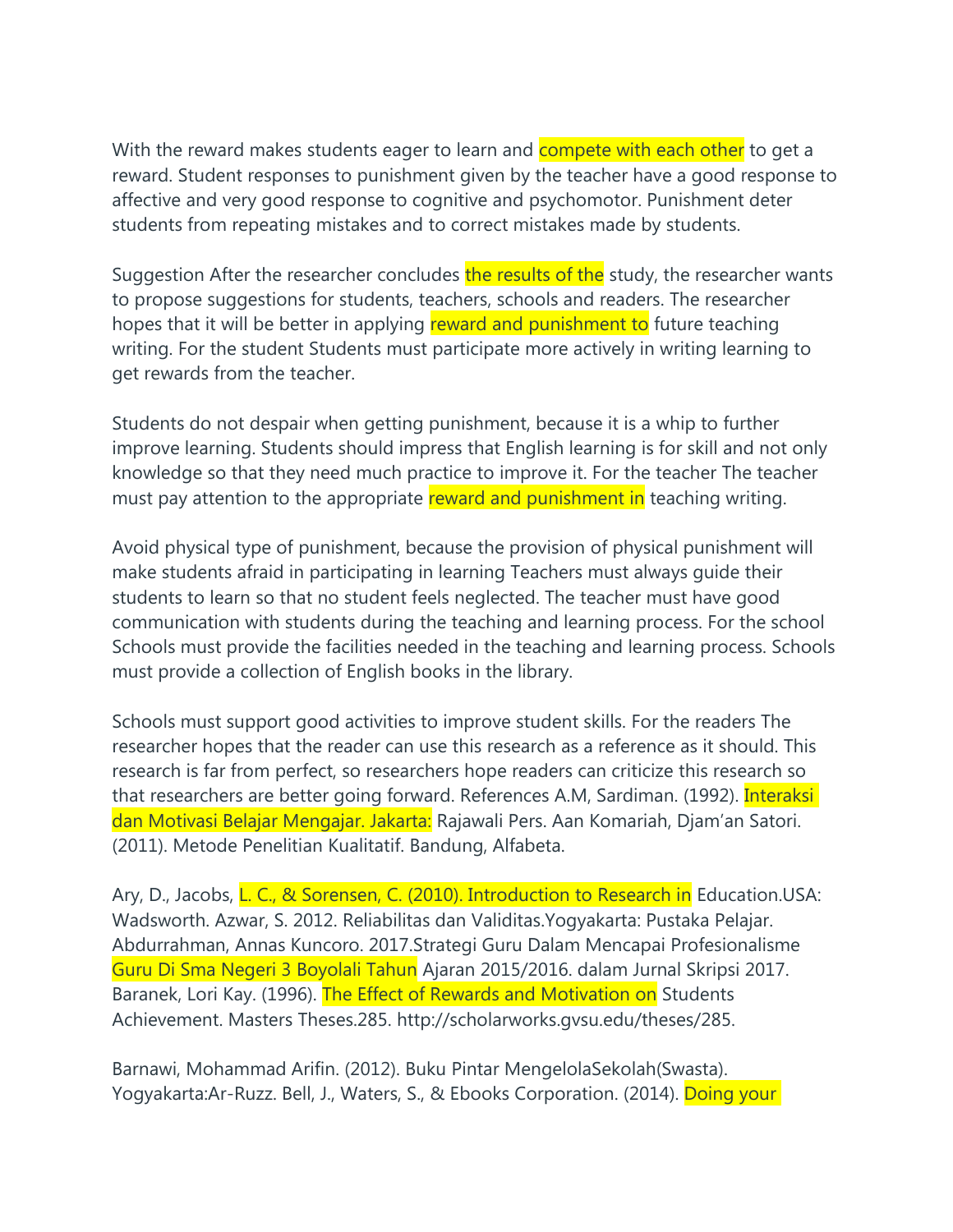research project: A guide for first-time researchers (Sixth ed.). Maidenhead, Berkshire: Open University Press. Brown, H. Douglas. (2000). Principles of Language Learning and Teaching. London: Longman. Brown, H. Douglas. (2007). Principles of Language Learning and Teaching. USA: Longman. Cascio. (2007).

The differential effects of tangible rewards and praise on intrinsic motivation: A comparasion of cognitive evalution theory and operant theory. 19 (2) : 273-55. Chaplin, J.P. 2004. Kamus Lengkap Psikologi. Jakarta: PT Raja Grafindo Persada. Creswell, J. W. (2007). Qualitative inquiry & research design: Choosing among five approaches. 2nd edn. California: Sage. Creswell, John W. (2012).

Research Design Pendekatan Kualitatif, Kuantitatif, dan Mixed. Yogyakarta: Pustaka Pelajar. Dehkhoda A. (1994). Dehkhoda Dictionay. 1stEdition of the new volume.Tehran University Publications. Depdiknas. (2003). Undang-undang RI No.20 tahun 2003.tentang sistem pendidikan nasional. Djamarah, Syaiful Bahari. 2005.Guru dan Anak Didik Dalam Interaksi Edukatif. Jakarta: PT. Rieneka Cipta. Durkheim, Emile.(1990). Pendidikan Moral, terj. Lukas Ginting, Jakarta: Penerbit Erlangga. P.116.

Fontana, D. 1995. Disruptive Behaviour in School. p.144

http://psychtutor.weebly.com/disruptive-behaviour-in-schools.html Hamalik, Oemar. (2012). Psikologi Belajar & Mengajar Membantu guru dalam perencanaan pengajaran, penilaian perilaku, dan memberi kemudahan kepada siswa dalam belajar, Bandung: Sinar Baru Algesindo. P.184. Harmer, Jeremy. (2004). How To Teach Writing. England. Oxford: Person Education Limited. Herman, L. (1980). Interaksi dan motivasi belajar mengajar.

Rajawali Pers: Jakarta Barat. Holth, P. 2005. Two definitions of punishment. The Behavior Analyst Today, 6 (1), 43-47. Horner, R. 2009. The Impact of Rewards on Intrinsic Motivation. p.1.

http://international.journal.of.education.and.research.com/The-Impact-ofRewards-on-Int rinsic-Motivation.html Irawati , An Fauzia Rozani Syafei. (2016).

THE USE OF REWARD AND PUNISHMENT TO INCREASE YOUNG LEARNERS' MOTIVATION IN LEARNING ENGLISH AS FOREIGN LANGUAGE ADAPTED TO INDONESIAN CONTEXT. Journal of English Language Teaching Volume 5 No. 1 Serie D. http://ejournal.unp.ac.id/index.php/jelt Lefrancois, G.R. 2006. Theories of human learning: What the old woman said. Alberta, Canada: Thomson Wadsworth. Lepper, M. R., Greene, D., & Nisbett, R. E. (1973).

Undermining children's intrinsic interest with extrinsic reward: A test of the"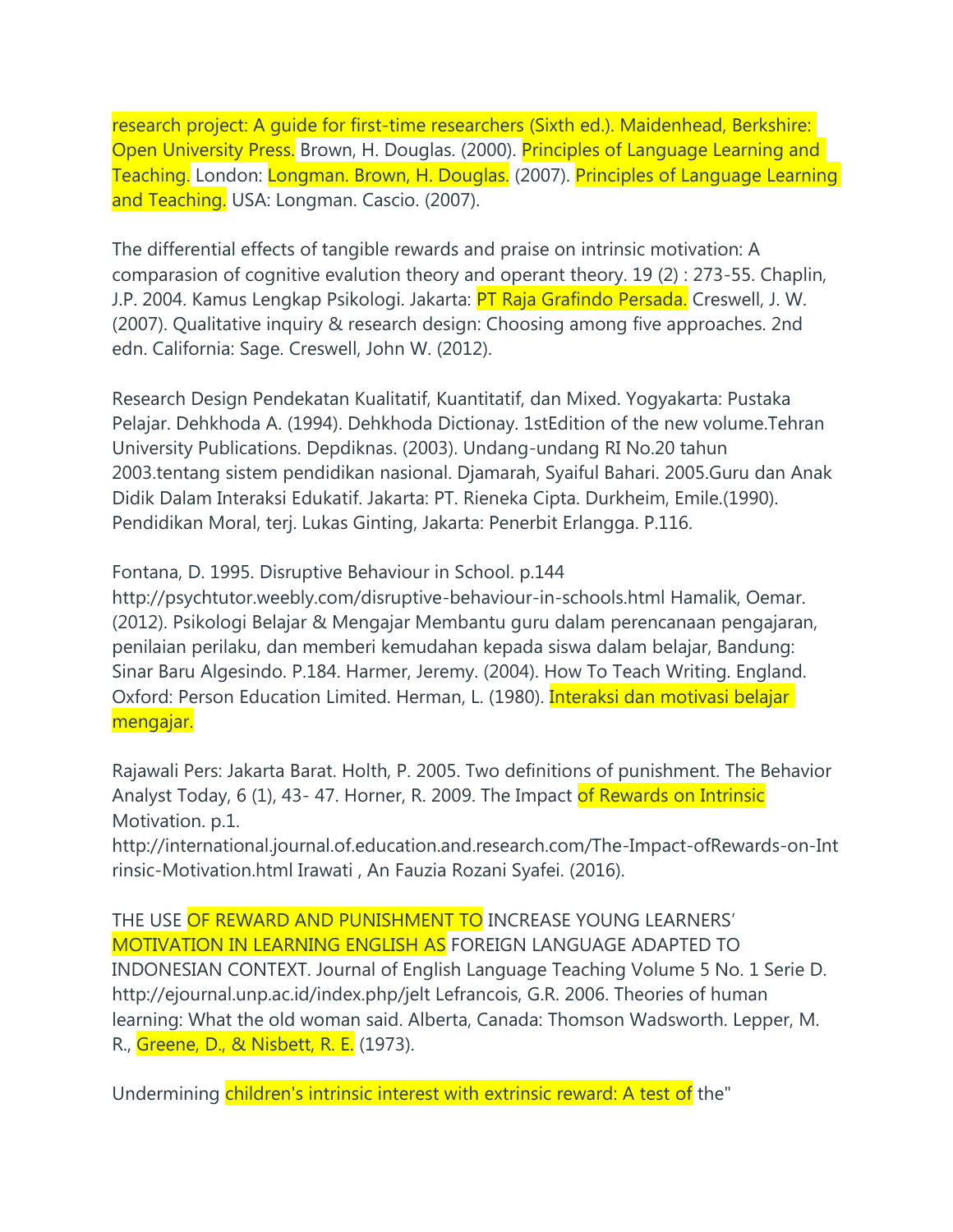overjustification" hypothesis. Journal of Personality and social Psychology, 28(1), 129. Lerbin. 1992 Dalam Hadi. (2007). Pengertian Wawancara. Jakarta: Ghalia. Mahsun, Mohamad, 2006. Pengukuran Kinerja Sektor Publik, Penerbit BPFE,Yogyakarta. Musfiroh, Kholifatul. (2012).

Pengaruh Pemberian Reward dan Punishment terhadap Minat Belajar Siswa (Studi pada SMPN 03 kota Salatiga Kelas VII Tahun Ajaran 2011/2012). STAIN Salatiga. Moleong, L.J. (2011). Metodologi Penelitian Kualitatif Edisi Revisi. Bandung: PT Remaja Rosdakarya. O'Leary, Z. (2014). The essential guide to doing your research project (2nd ed.). London: SAGE. Paulina, Panen. 2002. Belajar dan Pembelajaran I.

Jakarta: Pusat Penerbitan Universitas Terbuka. Rakhmat, Jalaluddin. (1999). Metode Penelitian Komunikasi. Bandung : Remaja Rosdakarya. Rakhmat, Jalaludin. (2013). Psikologi Komunikasi.Bandung: PT. Remaja Rosda Karya Rifat. (2017). Strategi Implementasi Revitalisasi SMK Melalui Biligual Learning Ecosystem (pp31). Direktorat Pembinaan Sekolah Menengah Kejuruan Komplek Kementerian Pendidikan dan Kebudayaan Gedung E, Lantai 13 Jalan Jenderal Sudirman, Senayan, Jakarta 10270.

Roestiyah N. K. (1994). Masalah Pengajaran Sebagai Suatu Sistem. Jakarta : PT. Rieneka Cipta. S. N. Bennet, Joyce Jordan. (1975). A TYPOLOGY OF TEACHING STYLES IN PRIMARY SCHOOLS.British Journal of Educational Psychology. https://doi.org/10.1111/j.2044-8279.1975.tb02291.x Sabri, Alisuf. (1999). Ilmu Pendidikan. Jakarta: Pedoman Ilmu Jaya, 1999, 46-47. Sanjaya, Wina. (2008). Perencanaan dan desain sistem pembelajaran. Jakarta: Kencana Prenada Media Group.

Slavin, E.R. ( 1991). Educational psychology. 3 Ed. Belmont: Allyn and Bacon. Skinner, B. F., (1904-1990)., Credo Reference, Gale. Credo Reference, Gale. Retrieved October 1, 2013. Siagian, 2006. Teori Reward dan Punishment.Paper Academia. www.academia.edu. Hal 1-32. Sugiyono. 2010. Metode Penelitian Pendidikan Pendekatan Kuantitatif, kualitatif, dan R&D. Bandung: Alfabeta. Wilkins, 1972. Linguistics in Language Teaching.

London: Edward Arnold, 162. Yusi Amalia Sri Wantina, Dhea Widya. (2019). THE IMPLEMENTATION OF REWARD AND PUNISHMENT TOWARDS STUDENT PERCEPTION IN ENGLISH LEARNING AT IKIP SILIWANGI. PROJECT (Professional Journal of English Education) Volume 2. https://journal.ikipsiliwangi.ac.id/index.php/project

## INTERNET SOURCES:

------------------------------------------------------------------------------------------- <1% - http://eprints.unram.ac.id/view/year/2017.default.html  $<1\%$  -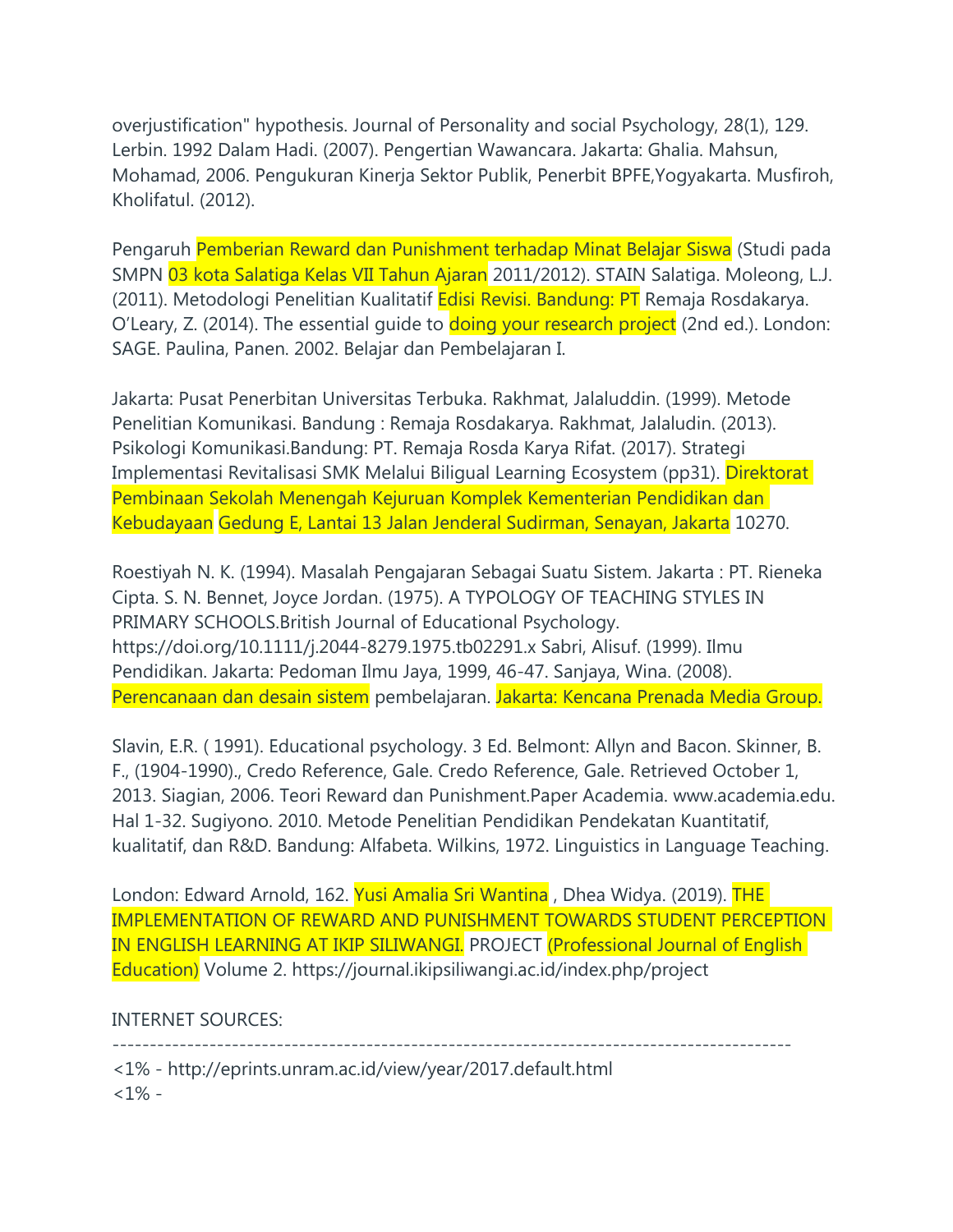https://notesofnepal.blogspot.com/2020/01/full-report-of-bbs-4th-year-2020-sample.ht ml

<1% - https://jurnal.ar-raniry.ac.id/index.php/JIE/article/view/4180

<1% - https://en.wikipedia.org/wiki/Educational\_stage

 $<1\%$  -

https://www.researchgate.net/publication/313593698\_Returning\_to\_General\_and\_Vocati onal High-Schools in Indonesia

 $<1\%$  -

https://www.telegraph.co.uk/men/thinking-man/11185619/Why-do-we-treat-celebrities -as-experts-on-subjects-that-really-matter.html

 $<1\%$  -

https://es.scribd.com/document/339374660/COMPREHENSIVE-HANDBOOK-OF-PSYCH OTHERAPY-VOLUME-1-PSYCHODYNAMICOBJECT-RELATIONS-FLORENCE-W-KASLOWpdf

<1% - http://www.literature.freeservers.com/image\_polat/llat.html

<1% - https://dialnet.unirioja.es/descarga/articulo/5495904.pdf

<1% - http://www.psitek.net/pages/PsiTek-set-your-motivation-on-fire-5.html  $<1\%$  -

https://buros.org/standards-teacher-competence-educational-assessment-students 1% - https://jurnal.untidar.ac.id/index.php/transformatika/article/view/186/137  $<1\%$  -

https://www.researchgate.net/publication/311669829\_ESL\_Learners'\_Writing\_Skills\_Probl ems\_Factors\_and\_Suggestions

1% - https://scholarworks.gvsu.edu/cgi/viewcontent.cgi?article=1292&context=theses  $<1\%$  -

https://www.researchgate.net/publication/297890158\_REWARDS\_AND\_PUNISHMENTS ROLE\_IN\_TEACHER-STUDENT\_RELATIONSHIP\_FROM\_THE\_MENTOR'S\_PERSPECTIVE

<1% - https://www.sciencedirect.com/science/article/pii/S1747938X19301058

<1% - https://www.thoughtco.com/ways-teachers-can-help-students-succeed-8082

<1% - https://www.englishforums.com/English/PleaseReviewMyEssay/bxmvkr/post.htm  $<1\%$  -

http://sites.nd.edu/kaneb/2014/11/03/intrinsic-and-extrinsic-motivation-in-the-classroo m/

<1% - https://onlinelibrary.wiley.com/doi/full/10.1002/9780470561119.socpsy001001

- <1% https://www.parentingforbrain.com/negative-reinforcement/
- <1% http://gklm.dietrolequinteroma.it/functions-of-behavior-skinner.html
- <1% https://www.verywellmind.com/personality-development-2795425

 $<1\%$  -

https://www.birmingham.ac.uk/Documents/college-artslaw/cels/essays/secondlanguage /First-Language-Acquisition-and-Classroom-Language-Learning-Similarities-and-Differe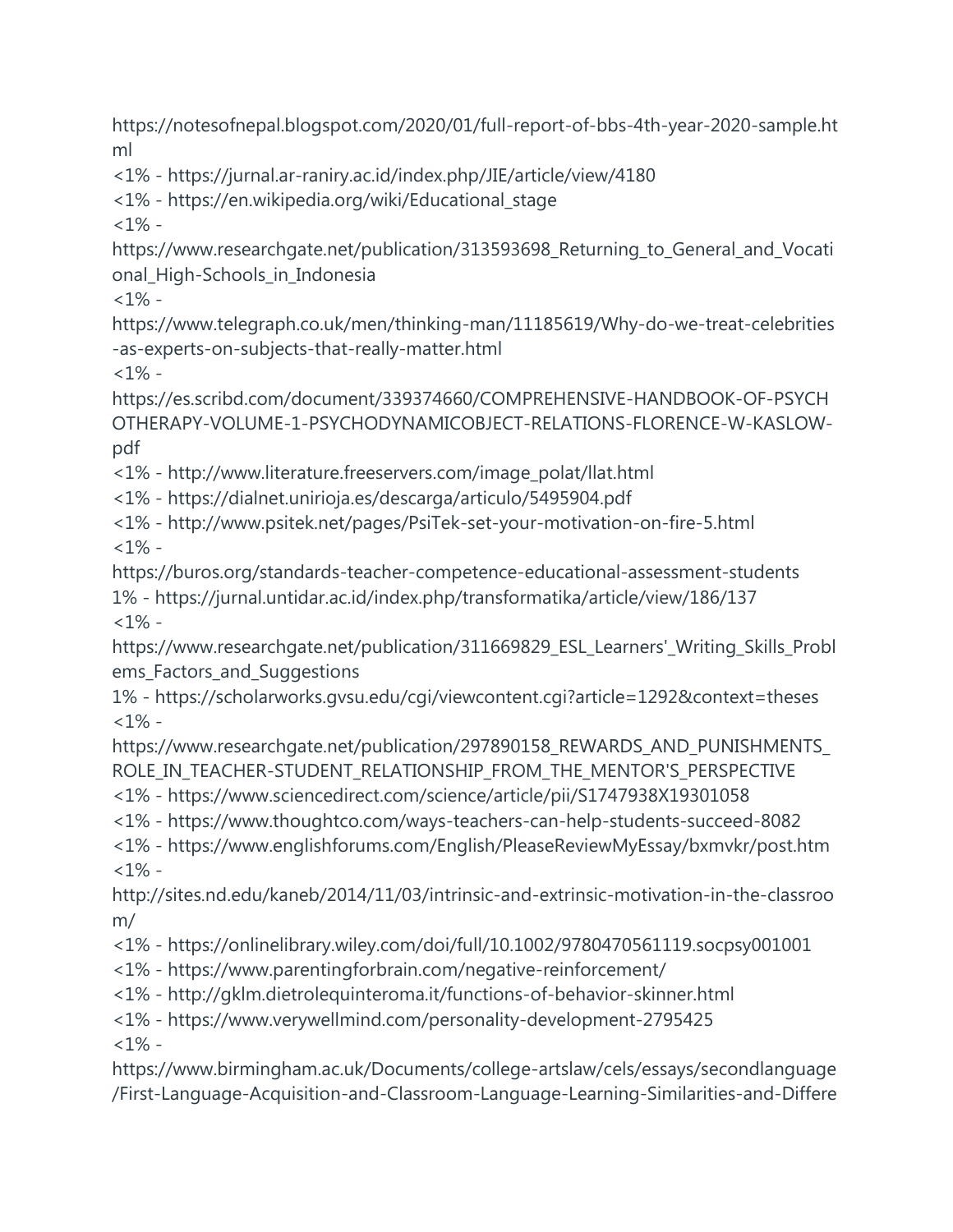nces.pdf

<1% - https://www.pnas.org/content/101/36/13124

1% - https://classroom.synonym.com/kinds-rewards-can-students-30339.html

<1% - https://www.opencolleges.edu.au/informed/features/giving-student-feedback/

<1% - https://bonus.ly/employee-recognition-guide/employee-recognition-examples  $<1\%$  -

https://www.verywellfamily.com/create-a-token-economy-system-to-improve-child-beh avior-1094888

<1% - http://www.fao.org/3/W5830E/w5830e0f.htm

<1% - https://www.sciencedirect.com/science/article/pii/S1877042812041122

 $<1\%$  -

https://elearninginfographics.com/pros-cons-reward-systems-primary-schools-infograp hic/

<1% - http://www.grip-factory.com/gf-quad-dolly-manual.pdf

 $<1\%$  -

http://digitalcommons.brockport.edu/cgi/viewcontent.cgi?article=1024&context=ehd\_t heses

 $<1\%$  -

https://quizlet.com/gb/226496795/behaviourist-approach-operant-conditioning-skinner -flash-cards/

 $<1\%$  -

https://www.questia.com/library/journal/1G1-170157176/two-definitions-of-punishment  $<1\%$  -

https://biet97.wixsite.com/behaviorisminet/single-post/2016/07/04/Audiolingualism

<1% - https://www.imdb.com/title/tt1823011/reviews

<1% - https://quizlet.com/339553006/topic-9-flash-cards/

 $1\%$  -

https://www.nspt4kids.com/parenting/the-difference-between-positive-and-negative-p unishment/

 $<1\%$  -

https://schoolimprovementnetwork.blogspot.com/2012/01/teaching-positive-vs-negativ e.html

 $<1\%$  -

https://www.psychestudy.com/behavioral/learning-memory/operant-conditioning/reinf orcement-punishment/positive-punishment

<1% - https://www.thoughtco.com/late-work-and-make-up-work-7731  $<1\%$  -

https://www.psychestudy.com/behavioral/learning-memory/operant-conditioning/reinf orcement-punishment/negative-punishment

<1% - https://quizlet.com/4458634/beh-psych-ex-2-flash-cards/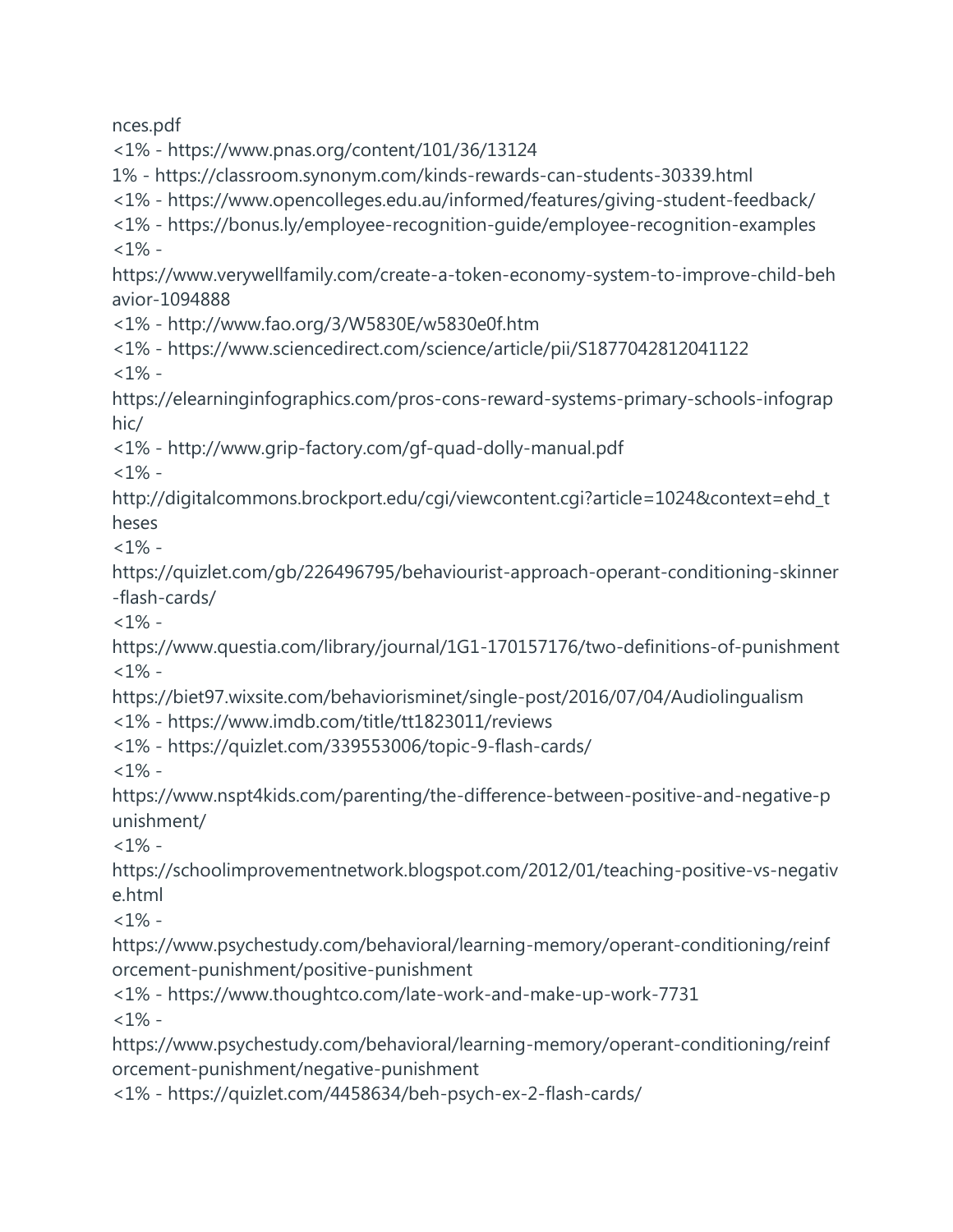$<1\%$  -

https://aussiechildcarenetwork.com.au/forum/diploma-assignments/imran-bully-11926 <1% - https://owlcation.com/academia/10-teaching-strategies-for-a-disruptive-class1  $<1\%$  -

https://www.findlaw.com/education/student-conduct-and-discipline/discipline-and-puni shment--student-codes-of-conduct-and-discipli.html

<1% - https://pt.scribd.com/document/218907468/Dawah-Etiquette

 $<1\%$  -

http://repository.uinjkt.ac.id/dspace/bitstream/123456789/13434/1/SITI%20SALWA-FITK <1% - https://www.wikihow.com/Make-a-Lesson-Plan  $1\%$  -

https://www.teaching-learning.utas.edu.au/learning-activities-and-delivery-modes/plann ing-learning-activities/examples-of-learning-activities

 $<1\%$  -

https://www.researchgate.net/publication/292537872\_Culture\_in\_Language\_Learning\_an d\_Teaching

<1% - https://pubmed.ncbi.nlm.nih.gov/29083709/

<1% - http://web.cortland.edu/andersmd/psy501/12.htm

 $<1\%$  -

https://mafiadoc.com/international-journal-of-information-business-and-management\_ 59883bec1723ddcb690d603a.html

<1% - https://www.aare.edu.au/data/publications/2005/fle05512.pdf

<1% - https://www.sciencedirect.com/science/article/pii/0022103169900031

<1% - http://healthadmin.jbpub.com/Borkowski/chapter3.pdf

<1% - https://www.sciencedirect.com/science/article/pii/S0950329320302275

 $<1\%$  -

http://docplayer.net/33034103-Proceedings-international-conference-on-economic-and -information-system-management.html

 $<1\%$  -

http://gestiondsspinc.com/north/effects-of-homework-on-student-achievement-pdf.ph p

<1% - http://academics.wellesley.edu/Psychology/Hennessey/Personal/vita.html  $<1\%$  -

https://www.coursehero.com/file/16228188/The-Effect-of-Rewards-and-Motivation-on-Student-Achievement/

 $1\%$  -

https://scholarworks.gvsu.edu/cgi/viewcontent.cgi?referer=&httpsredir=1&article=1292 &context=theses

 $<1\%$  -

https://www.researchgate.net/publication/340515570\_Orientations\_in\_learning\_English\_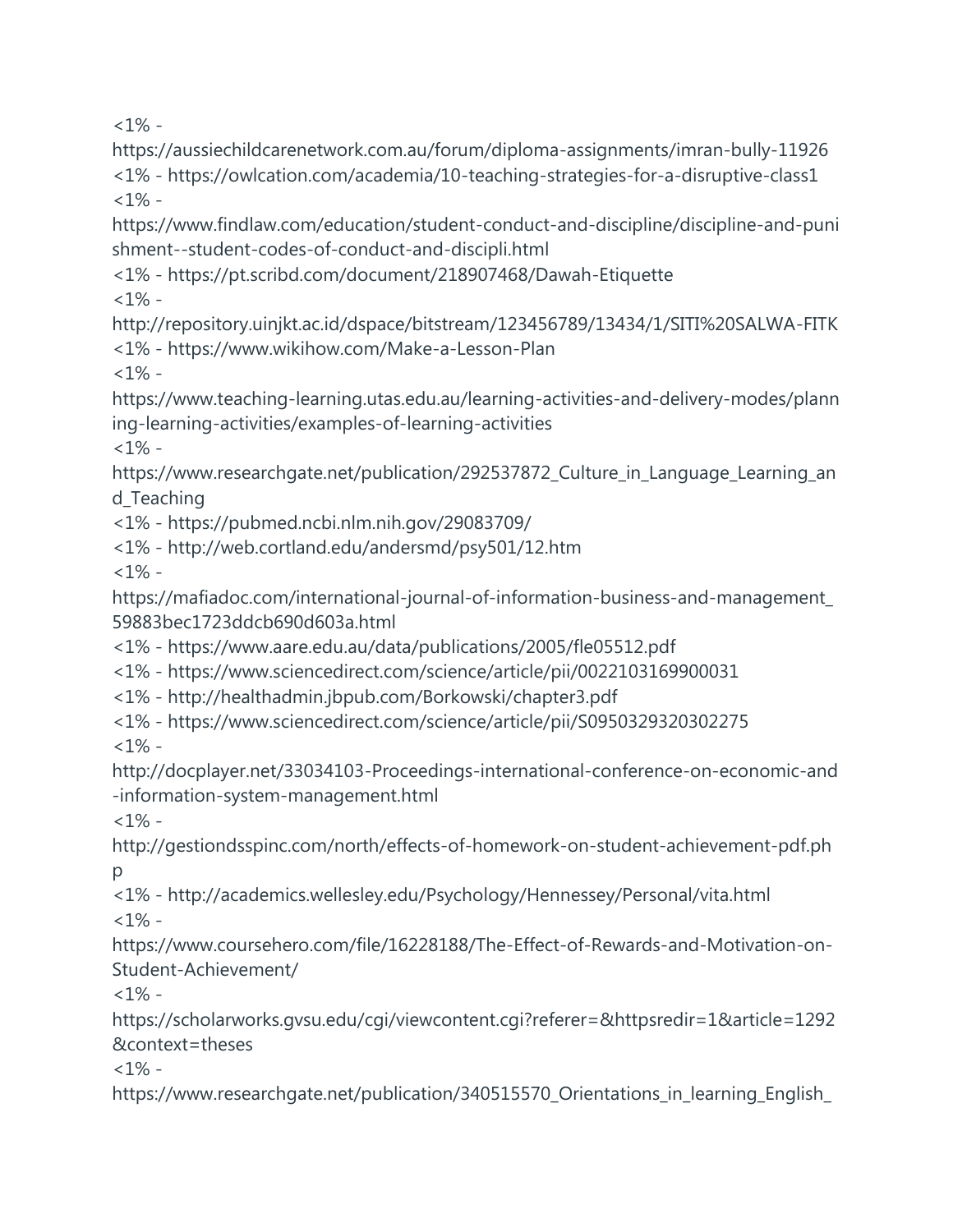as\_a\_foreign\_language\_How\_do\_Indonesian\_students\_view\_them

 $<1\%$  -

https://www.educationworld.com/a\_admin/motivating\_students\_principals\_share\_best\_id eas.shtml

 $<1\%$  -

https://mathteachershirts.cabanova.com/how-you-can-appreciate-teachers-with-the-be st-gifts.html

<1% - http://pu.edu.pk/images/journal/iqtm/PDF-FILES/01-Factor.pdf

 $<1\%$  -

https://www.researchgate.net/publication/312610317\_ROLE\_OF\_A\_TEACHER\_IN\_ENGLIS H\_LANGUAGE\_TEACHING\_ELT

<1% - https://jurnal.ugm.ac.id/kawistara/article/view/10054

<1% - https://www.sjsu.edu/faculty/masucci/Qualitative%20Research%20Design.pdf

<1% - https://qrfj.blogspot.com/2011/01/module-4-jan-31-feb-6-designing.html  $1\%$  -

https://docs.google.com/forms/d/e/1FAIpQLSetGjF1ungdUOBviTgAl1p-vJ9e9ztbwf5exP 74FA5gP-RKzg/viewform

 $<1\%$  -

https://www.newdirectionsmsu.org/issue-2/conway-pellegrino-west-case-study-researc h-in-music-education/

<1% - http://www.qualitative-research.net/index.php/fqs/article/view/2655/4079  $<1\%$  -

http://citeseerx.ist.psu.edu/viewdoc/download?doi=10.1.1.972.9408&rep=rep1&type=p df

 $<1\%$  -

https://idsmk.blogspot.com/2016/02/tugas-fkip-seminar-of-research-proposal.html <1% - https://us.humankinetics.com/blogs/excerpt/steps-of-the-research-process  $1% -$ 

https://www.myschooltrick.com/2019/11/the-role-of-reward-and-punishment-on-the-ac ademic-performance-of-scondary-school-students.html

<1% - https://hazards.colorado.edu/workshop/2020/abstract/researchers-meeting  $1\%$  -

https://quizlet.com/94230767/chapter-1-the-process-of-conducting-research-using-qua ntitative-and-qualitative-approaches-flash-cards/

<1% - https://www.questionpro.com/blog/what-is-a-questionnaire/

<1% - https://icndbm.com/research-tools-3-questionnaire/

<1% - https://www.economicsnetwork.ac.uk/handbook/questionnaires/21

<1% - https://link.springer.com/article/10.1057/palgrave.ejis.3000711

<1% - https://www.sciencedirect.com/topics/psychology/semistructured-interview  $<1\%$  -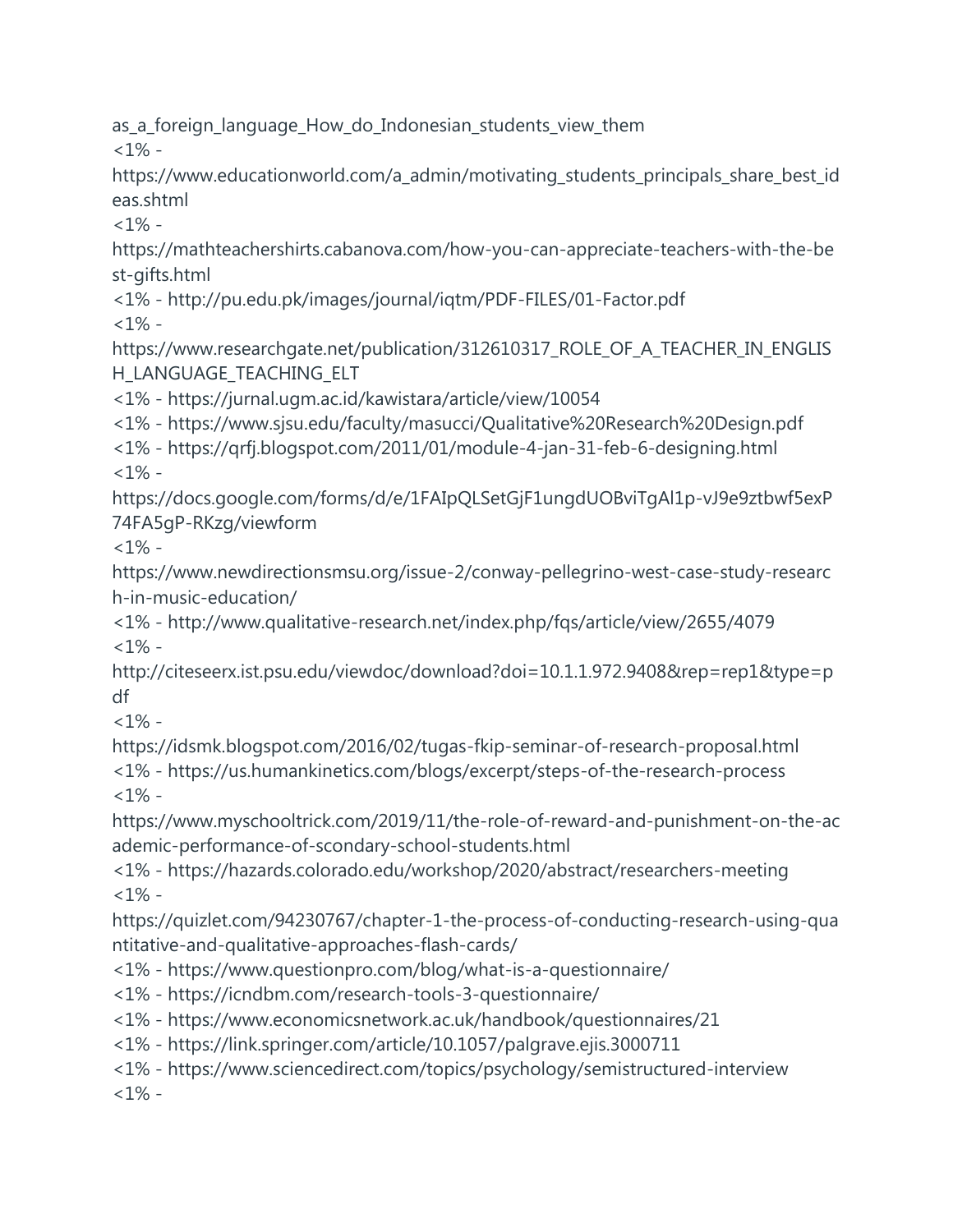https://www.monster.co.uk/career-advice/article/what-are-the-most-common-job-interv iew-questions

<1% - https://www.betterevaluation.org/en/evaluation-options/interviews  $<1\%$  -

https://www.semanticscholar.org/paper/The-Role-of-Reward-and-Punishment-in-Learni ng-Kelishadroky-Shamsi/85f5065af11d27ee567cea5f126df982511fb41f

<1% - http://colbycriminaljustice.wikidot.com/interview-and-interrogation  $<1\%$  -

https://www.researchgate.net/publication/312046986\_Group\_guidance\_services\_with\_sel f-regulation\_technique\_to\_improve\_student\_learning\_motivation\_in\_Junior\_High\_School\_ JHS

<1% - https://muhammad04firdaus11.blogspot.com/#!

<1% - http://eprints.umm.ac.id/view/subjects/L1.html

<1% - http://repository.upi.edu/8499/4/t\_bing\_049545\_chapter3.pdf

<1% - https://www.sciencedirect.com/science/article/pii/S1877042814030742

<1% - https://journals.sagepub.com/doi/pdf/10.1177/160940691301200117

<1% - https://gopherhole.com/iddq/how-to-calculate-average-total-cost.html

<1% - http://researcharticles.com/index.php/data-triangulation-in-qualitative-research/  $<1\%$  -

https://www.researchgate.net/post/What\_is\_triangulation\_of\_data\_in\_qualitative\_researc h\_Is\_it\_a\_method\_of\_validating\_the\_information\_collected\_through\_various\_methods <1% - https://d5080491.blogspot.com/

<1% - https://www.slideshare.net/priyansakthi/methods-of-data-collection-16037781

<1% - https://es.scribd.com/document/349261468/10-4-Intro-to-Triangulation-MEF  $1\%$  -

https://files.unaids.org/en/media/unaids/contentassets/documents/document/2010/10\_ 4-Intro-to-triangulation-MEF.pdf

 $< 1\%$  -

https://www.researchgate.net/publication/325846997\_METHODS\_OF\_DATA\_COLLECTIO N

 $<1\%$  -

https://www.researchgate.net/publication/322097399\_Behaviorism\_and\_Foreign\_Langua ge\_Teaching\_Methodology

- <1% https://www.hindawi.com/journals/isrn/2012/140517/
- <1% https://www.verywellfamily.com/positive-reinforcement-child-behavior-1094889
- <1% https://www.goshen.edu/art/ed/artlsn.html
- <1% http://whitecrowbooks.com/michaeltymn/month
- <1% https://quizlet.com/93981881/college-success-exam-flash-cards/
- <1% https://positivepsychology.com/positive-reinforcement-classroom/

 $<1\%$  -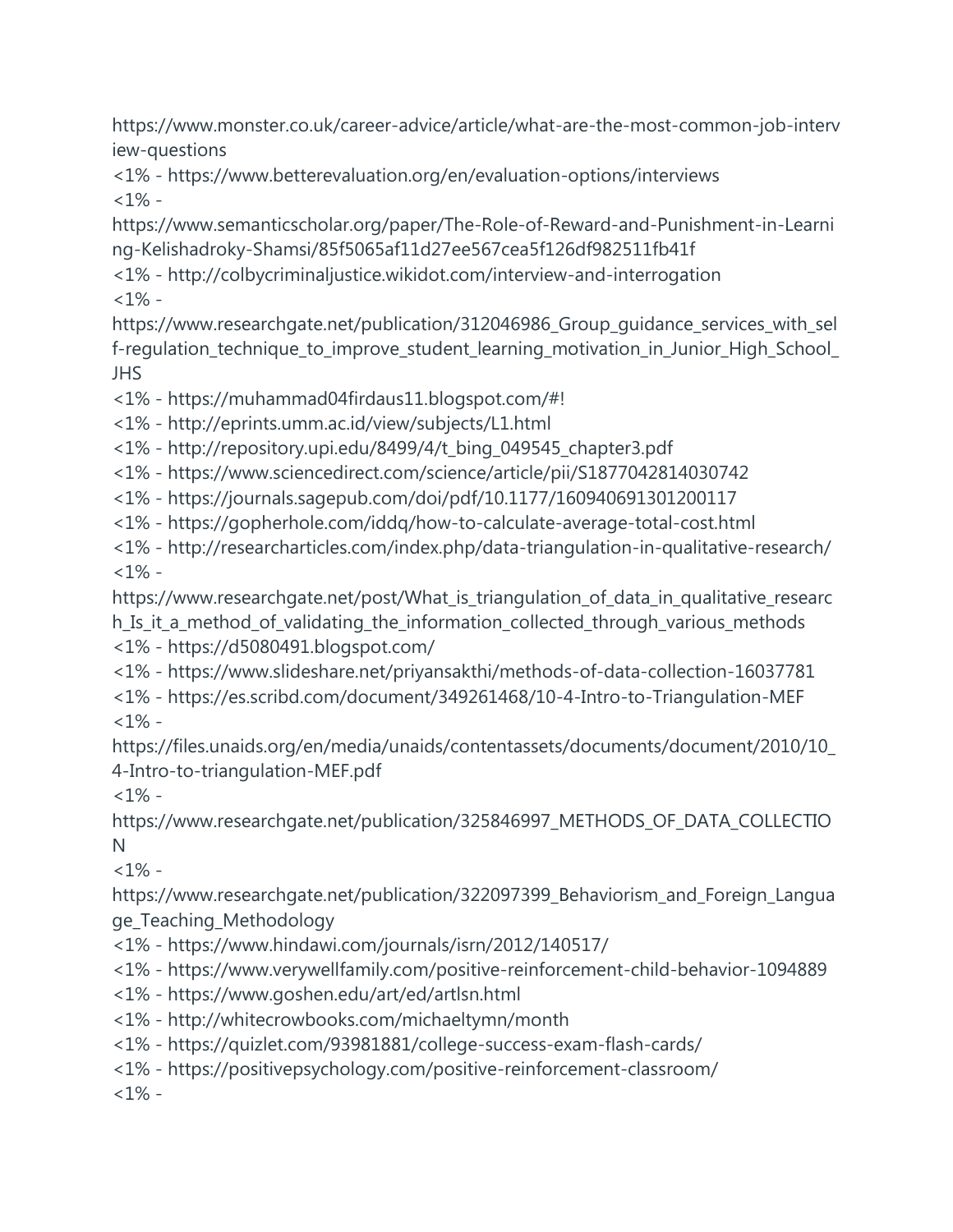https://quizlet.com/112881292/chapter-3-language-development-in-children-flash-card s/

 $<1\%$  -

https://www.quora.com/What-was-the-most-embarrassing-punishment-you-got-at-sch ool

<1% - https://www.annualreviews.org/doi/full/10.1146/annurev-astro-091918-104446  $<1\%$  -

https://study.com/academy/lesson/deterrence-in-criminology-definition-theory.html  $<1\%$  -

https://www.sportpsychologytoday.com/youth-sports-psychology/how-bully-coaches-af fect-athletes-mental-game/

<1% - https://explorable.com/survey-response-scales

<1% - https://www.ncbi.nlm.nih.gov/pmc/articles/PMC4031889/

<1% - https://www.vtnea.org/uploads/files/Behavior%20Intervention%20Guide-9.13.pdf

<1% - https://www.nspt4kids.com/parenting/using-reinforcement-punishment-school/

<1% - http://scholarworks.gvsu.edu/cgi/viewcontent.cgi?article=1292&context=theses  $<1\%$  -

http://downloads.smarttech.com/media/sitecore/en/pdf/research\_library/math/report\_o n\_the\_use\_of\_smart\_board\_interactive\_whiteboard\_as\_a\_tool\_to\_develop\_an\_understandi ng\_of\_fractions.pdf

<1% - https://www.frontiersin.org/articles/10.3389/fpsyg.2020.00548/full  $<1\%$  -

https://drfloydwilliams.wordpress.com/tag/positive-behavior-interventions-and-support s/

 $<1\%$  -

https://indeksprestasi.blogspot.com/search/label/skripsi%20pendidikan%20bahasa%20i nggris

 $<1\%$  -

https://wishesmessages.com/thank-you-messages-for-volunteers-appreciation-quotes/

<1% - https://files.eric.ed.gov/fulltext/EJ1055346.pdf

<1% - http://eprints.ums.ac.id/26991/7/7.\_DAFTAR\_PUSTAKA.pdf

<1% - http://digilib.unimed.ac.id/4017/9/9.%20809111035%20Daftar%20Pustaka.pdf

<1% - https://eprints.uns.ac.id/view/year/2017.html

<1% - http://revistacientifica.uaa.edu.py/index.php/repositorio/article/view/791

<1% - https://ppjp.ulm.ac.id/journal/index.php/jetall/article/view/7311

<1% - http://a-research.upi.edu/operator/upload/s\_ppb\_0705028\_bibliography.pdf  $<1\%$  -

https://www.academia.edu/33813052/Second\_Edition\_QUALITATIVE\_INQUIRY\_and\_RESE ARCH\_DESIGN\_Choosing\_Among\_Five\_Approaches

<1% - https://mafiadoc.com/download-11mb\_5980c6e31723ddf256290cc2.html